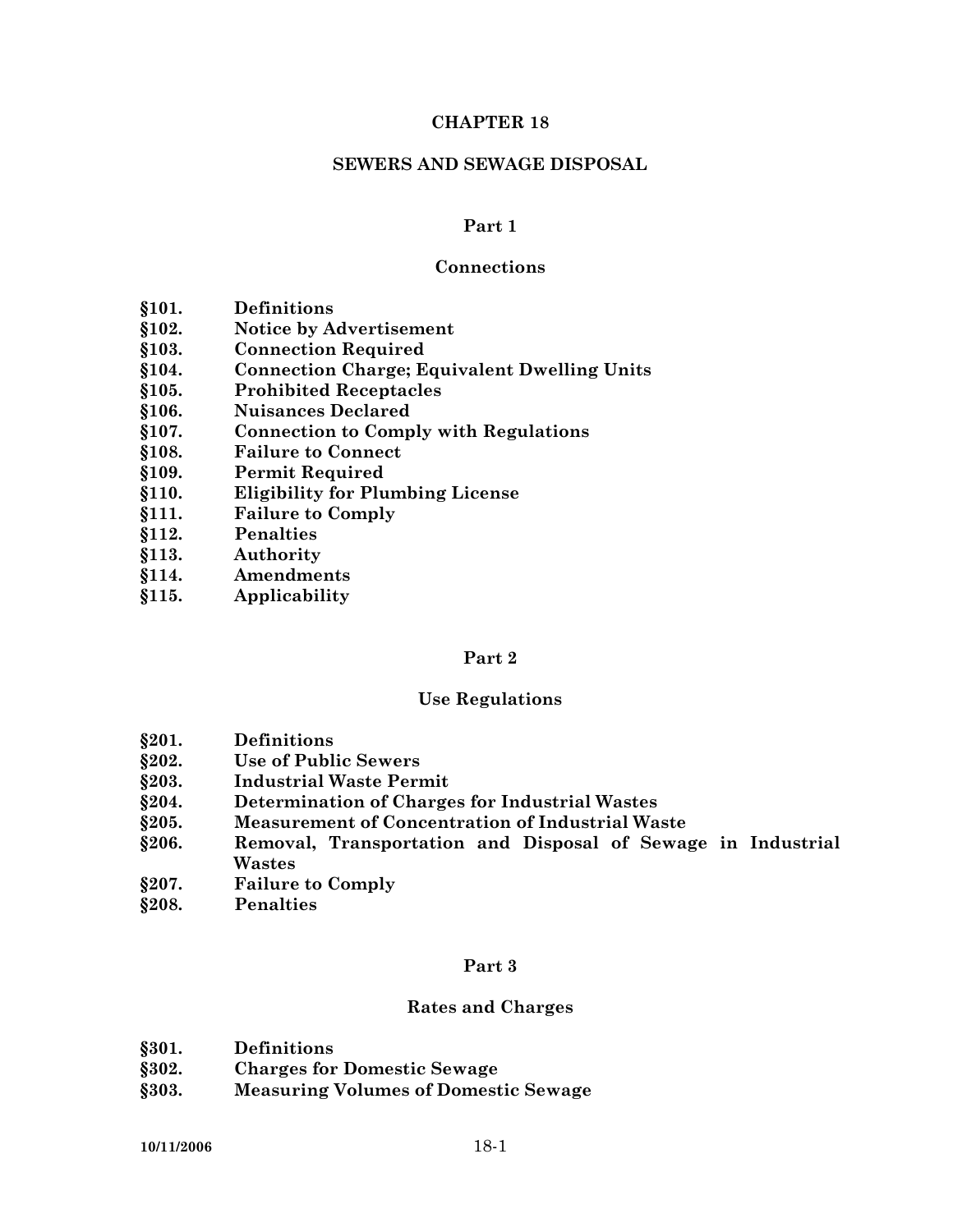- **§304. Admission of Industrial Wastes into the Sewer System**
- **§305. Charges of Industrial Wastes**
- **§306. Measuring Volume of Industrial Wastes**
- **§307. Time and Method of Payment**

#### **Part 4**

# **On-Lot Sewage Disposal Systems and Individual Residential Spray Irrigation Systems**

- **§401. Title**
- **§402. Purpose**
- **§403. Definitions**
- **§404. Permit Required**
- **§405. Replacement Areas**
- **§406. On-Site Probe and Percolation Testing**
- **§407. Maintenance Agreements**
- **§408. OLDS Requirements**
- **§409. Community Systems**
- **§410. Construction Observations**
- **§411. Isolation Distances**
- **§412. Operation and Maintenance of OLDS**
- **§413. Rehabilitation of Malfunctioning Systems**
- **§414. Violations and Penalties**
- **§415. Right of Entry; Easements**
- **§416. Applicability**
- **§417. Fees**
- **§418. Appeals**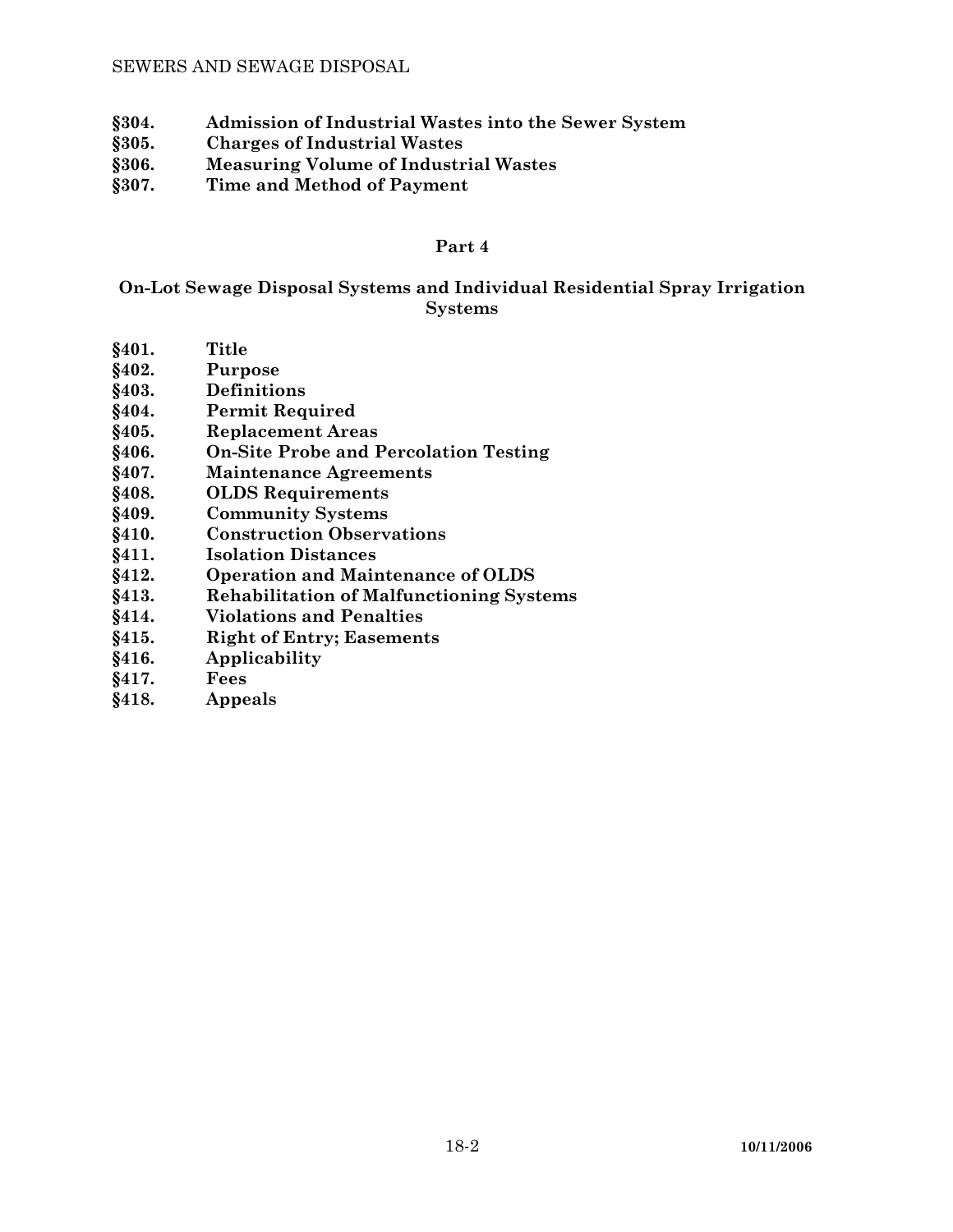### **Part 1**

### **Connections**

### **§101. Definitions.**

 AUTHORITY — Mohnton Borough Authority as presently or hereafter constituted, which has been created by the Borough Council and to which has been referred by the Borough Council the specific project of sewers.

 BOROUGH — the Borough of Mohnton, Berks County, PA, or the duly constituted and elected Borough authorities thereof.

 OCCUPIED BUILDING — each single dwelling unit, household unit, flat or apartment unit, store, shop, office, business or industrial unit or family contained within any structure erected and intended for continuous or periodic habitation, occupancy or use by human beings or animals and from which structure sanitary sewage is, or may be, discharged.

 PERSON — an individual, firm, company, association, society, corporation or group.

 PROPERTY ACCESSIBLE TO THE SEWER SYSTEM — improved property which adjoins, abuts on, or is adjacent to, the sewer system, except that portion of which property from which sanitary sewage cannot be made to flow by gravity.

 SANITARY SEWAGE — normal water-carried household and toilet wastes from residences, business buildings, institutions and industrial establishments.

 SEWER SYSTEM — the sanitary sewer collection system, together with appurtenant facilities about to be constructed for the Borough and any improvements, additions or extensions that hereafter may be made thereto by the Authority or the Borough or to any part or parts of any or all thereof.

(Ord. 211, 8/20/1959, §1)

#### **§102. Notice by Advertisement.**

Whenever the sewer system is completed and ready for public use, it shall be the duty of the Borough to cause notice of the fact to be given by advertisement published once in one newspaper of general circulation in the Borough, and such advertisement shall state that the sewer system may be used by all persons owning occupied buildings on property accessible to the sewer system, subject to the payment of any connection charges and of annual sewer rentals in amounts as may from time to time be fixed by the Borough. (Ord. 211, 8/20/1958, §2)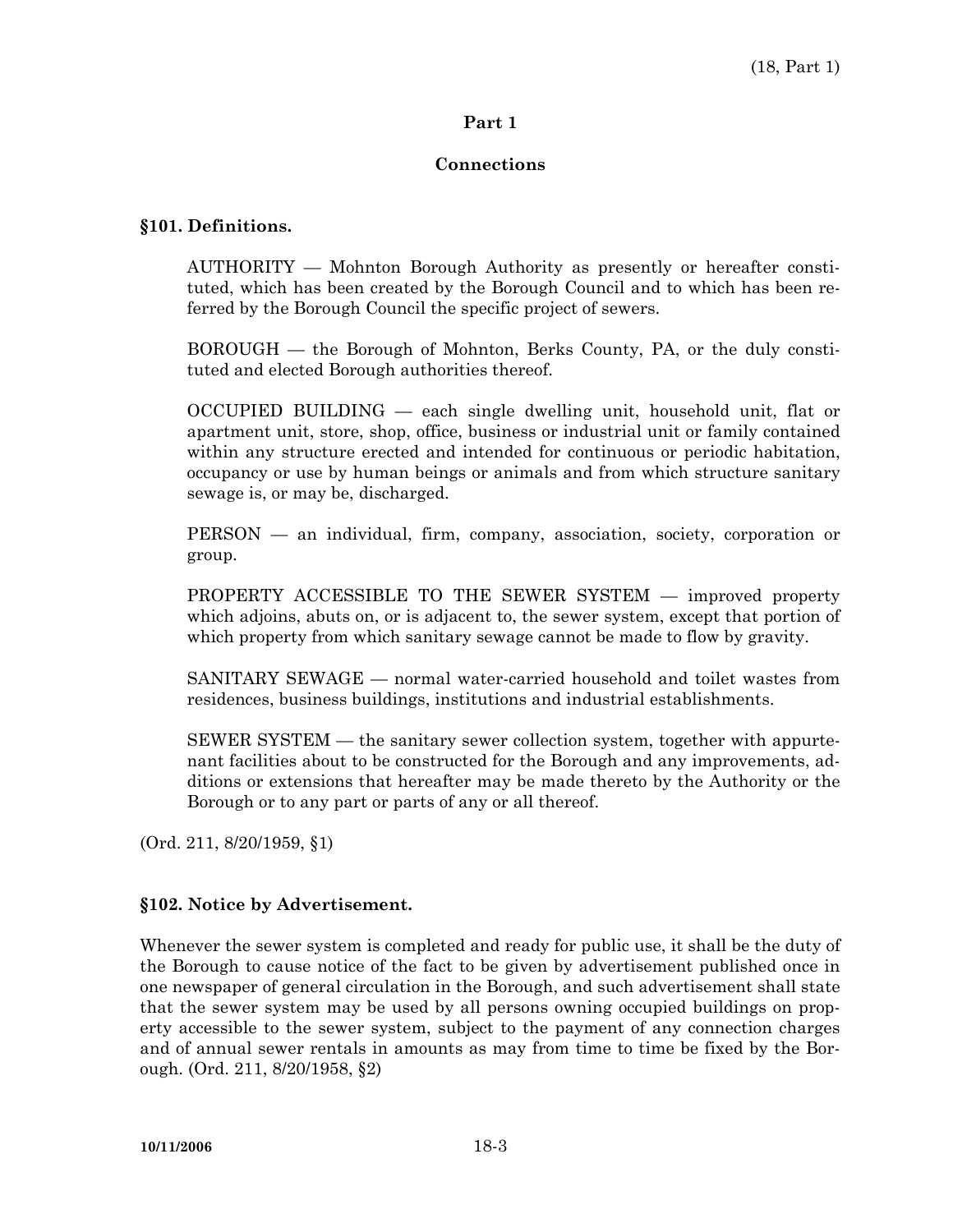# **§103. Connection Required.**

- 1. All persons owning any occupied building now erected upon property accessible to the sewer system shall at their own expense connect such building with the sewer system within 90 days after the date of publication specified in §102.
- 2. All persons owning any property accessible to the sewer system upon which an occupied building is hereafter erected shall, at the time of the erection of such building and at their own expense, connect the same with the sewer system.
- 3. All persons owning any occupied building upon property which hereafter becomes accessible to the sewer system shall, at their own expense, connect such building with the sewer system within 90 days after notice to do so from the Borough.
- 4. No person shall connect any Improved Property with any part of the sewer system without first making application for and securing a permit, in writing, from the Borough. Application for connection to the Borough's Sewer System shall be made in a form that indicates the sewage capacity requested and the type of improved property to be connected to the sewer system even though not required to connect by agreement with Borough Council. [Ord. 479]
- 5. Where more than one occupied building, as hereinbefore defined, is contained in a separate structure, a single common connection to the lateral of the sewer system shall be permitted for accommodating all units contained in such structure; except, that separate connections shall be required for each semi-detached or rowtype house or structure.
- (Ord. 211, 8/20/1958, §3; as amended by Ord. 479, 9/14/1988, §1)

# **§104. Connection Charge; Equivalent Dwelling Unit.**

- 1. The Borough does hereby impose a connection charge as set forth more fully in subsection 2, except as otherwise provided in §115 hereof, against the owner of any improved property in Cumru Township, which is either required to connect to the sewer system pursuant to this Part 1, or voluntarily connects to the sewer system even though not required to connect by agreement with Borough Council.
- 2. The connection charge payable by the Owner of an improved property described in subsection 1 above, shall be based on the amount of capacity consumption of the improved property connected to the sewer system. The connection charge shall be calculated by multiplying the number of Equivalent Dwelling Units constituting such improved property, as more fully described in subsection 3, by the sum of \$1,500.
	- A. For the purposes of this Part, "Equivalent Dwelling Unit" shall mean the unit of measure by which the applicable connection charge shall be imposed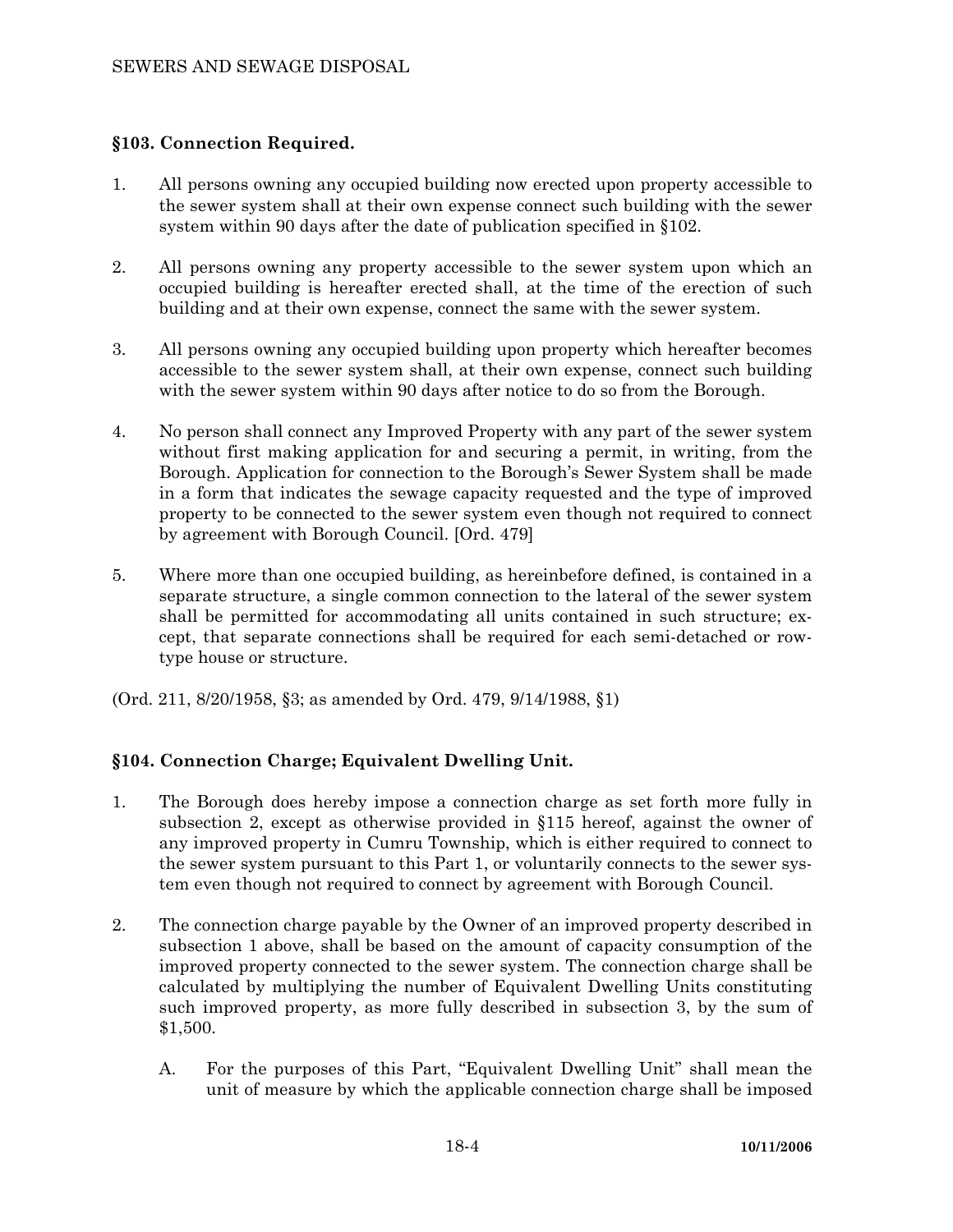upon each improved property served by the sewer system, as determined in this Part or by subsequent ordinances of this Borough, constituting annual sewage discharge by such improved property in any amount up to 50,000 gallons and increments up to 50,000 gallons thereafter.

 B. The minimum connection charge applicable to any improved property served by the sewer system shall be \$1,500 which shall constitute a single Equivalent Dwelling Unit whether or not such improved property annually discharges 50,000 gallons of sewage into the sewer system. To this minimum connection charge shall be added \$1,500 for each additional Equivalent Dwelling Unit or fraction thereof that is determined to be applicable to such improved property. Additional Equivalent Dwelling Units shall be determined by one of the following methods: (1) in accordance with the schedule set forth herein; (2) in the discretion of the Borough based on an estimated annual sewage discharge by an improved property served by the sewer system, or (3) based upon actual metered flow as hereinafter provided. One method for determining the number of Equivalent Dwelling Units applicable to each improved property served by the sewer system may, in the discretion of the Borough, be determined in accordance with the following schedule:

#### **EDU Schedule**

| <b>Description of Improved</b><br>Property |                                                                                                    | <b>Unit of Measure</b>                                   | No. of Equiva-<br>lent Dwelling<br>Units Per Unit<br>of Measure |  |
|--------------------------------------------|----------------------------------------------------------------------------------------------------|----------------------------------------------------------|-----------------------------------------------------------------|--|
| (1)                                        | Residential dwelling unit,<br>including mobile homes and<br>apartments (year round or<br>seasonal) | Each single family                                       | 1                                                               |  |
| (2)                                        | Retail store, professional<br>office or other commercial<br>enterprises                            | 1 to 10 employees                                        | 1                                                               |  |
|                                            |                                                                                                    | Each additional 10 em-<br>ployees or fraction<br>thereof | 1                                                               |  |
| (3)                                        | Hotel, motel or boarding<br>house (not including restau-<br>rant facilities)                       |                                                          |                                                                 |  |
|                                            | w/o kitchen facilities<br>a)                                                                       | 1 to 4 rental units                                      | 1                                                               |  |
|                                            |                                                                                                    | Each additional 3 units<br>or fraction thereof           | $\mathbf{1}$                                                    |  |
|                                            | w/kitchen facilities<br>b)                                                                         | 1 to 3 rental units                                      | 1                                                               |  |
|                                            |                                                                                                    | Each additional 3 units<br>or fraction thereof           | 1                                                               |  |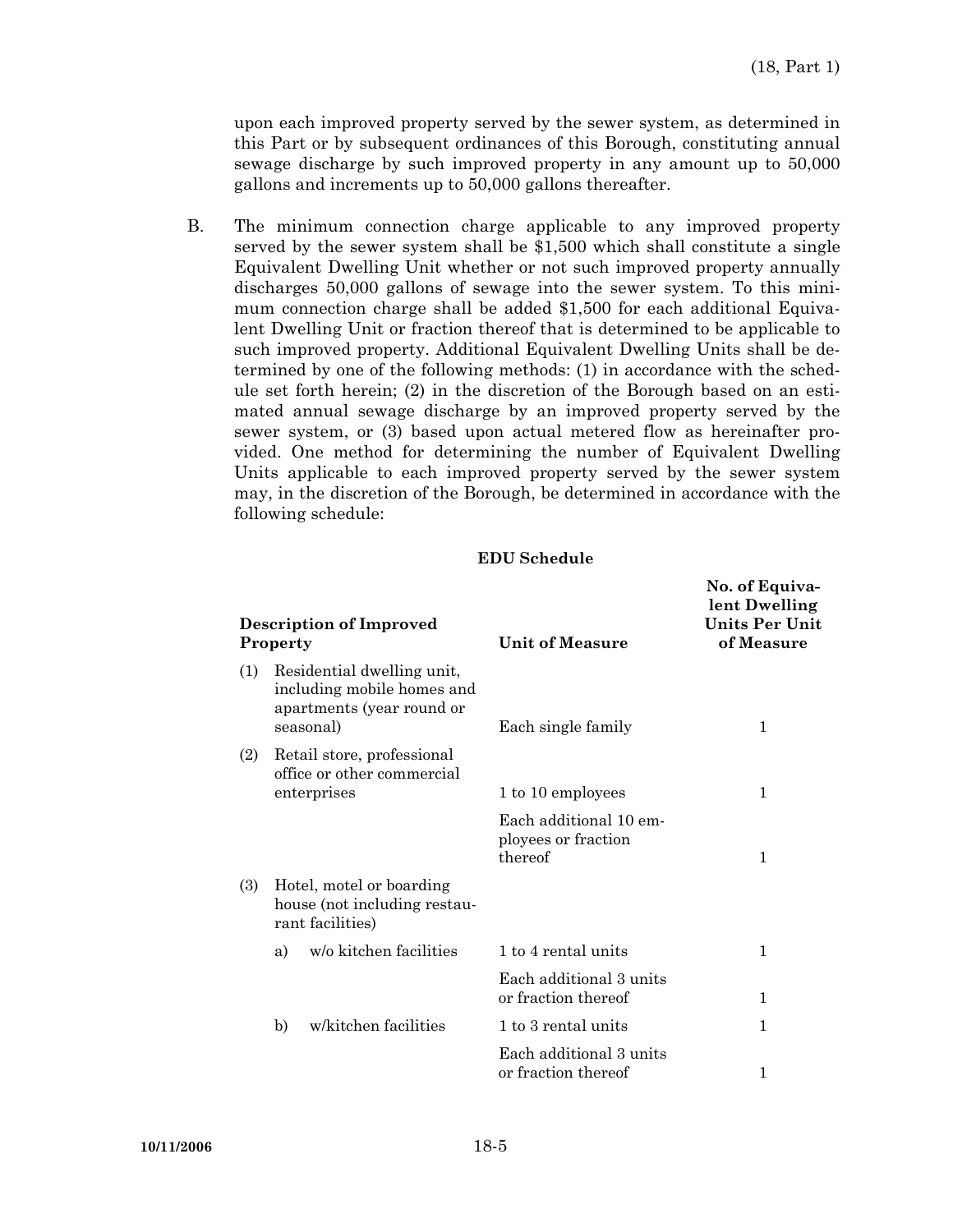#### **EDU Schedule**

| <b>Description of Improved</b><br>Property |                                                                                            | Unit of Measure                                               | No. of Equiva-<br>lent Dwelling<br><b>Units Per Unit</b><br>of Measure |
|--------------------------------------------|--------------------------------------------------------------------------------------------|---------------------------------------------------------------|------------------------------------------------------------------------|
| (4)                                        | Restaurant, club, tavern or<br>other retail food or drink es-<br>tablishment               | 1 to 20 customer seats                                        | 1                                                                      |
|                                            |                                                                                            | Each additional 20 cus-<br>tomer seats or fraction<br>thereof | 1                                                                      |
| (5)                                        | Automobile service station<br>or commercial repair shop                                    | 1 or 2 bays                                                   | 1                                                                      |
|                                            |                                                                                            | Each additional 2 bays<br>or fraction thereof                 | $\mathbf{1}$                                                           |
| (6)                                        | Car wash                                                                                   | Each bay                                                      | 3                                                                      |
| (7)                                        | Beauty parlor or other bar-<br>bershop (whether or not at-<br>tached to or part of a resi- |                                                               |                                                                        |
|                                            | dential dwelling)                                                                          | First chair                                                   | $\mathbf{1}$                                                           |
|                                            |                                                                                            | Each additional chair                                         | $\mathbf{1}$                                                           |
| (8)                                        | Laundromat                                                                                 | 1 to 2 washing units                                          | 1                                                                      |
|                                            |                                                                                            | Each additional 2 units<br>or fraction thereof                | 1                                                                      |

 C. In the event any improved property pays a connection charge in excess of \$1,500, as determined by either of the above mentioned methods, and such owner disagrees at the time of such connection, with the amount of the connection charge calculated pursuant thereto, then such owner shall have the right to challenge the amount of the connection charge and thereafter have the same calculated based on the actual sewage flow emanating from the improved property, as determined by a meter connected to such improved property. In the event of such a challenge, the owner shall be required to initially pay the connection charge determined by the Borough and thereafter to meter the sewage emanating from the improved property for a period of one calendar year. All costs of installing such a meter shall be paid for by owner and the type of meter to be installed by owner shall be approved by Borough prior to its installation. After such sewage has been so metered should the number of Equivalent Dwelling Units actually emanating from such improved property be greater than the number of Equivalent Dwelling Units previously determined by the Borough, the owner shall pay to the Borough an additional connection charge based on the actual metered flow. In the alternative, should the amount of the Equivalent Dwelling Units as determined by the actual metered flow, be less than as determined by the Borough, then in such event the owner shall be entitled to a refund of that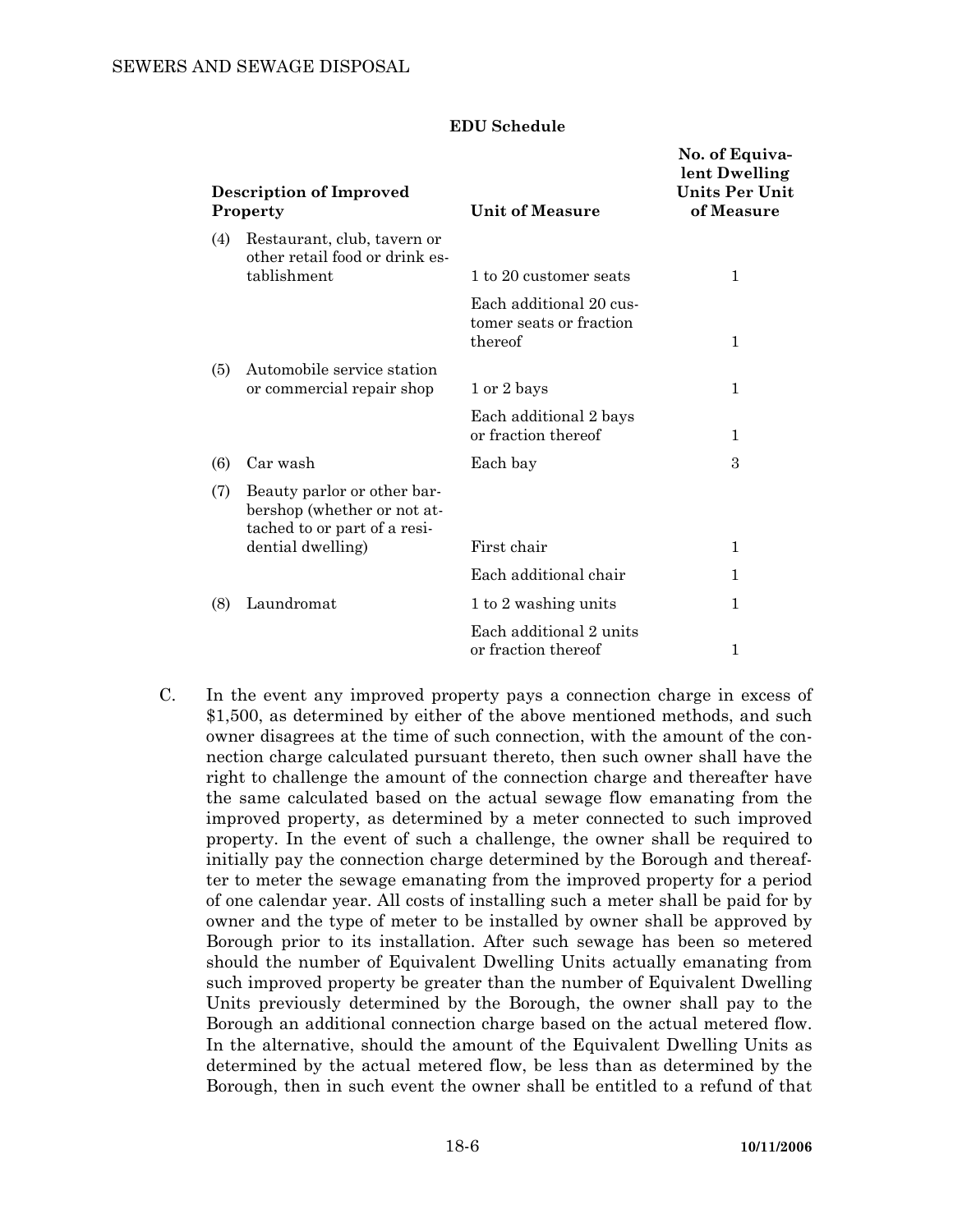portion of the connection charge the owner initially paid, which was in excess of the connection charged, based on the actual flow.

- 3. The connection charge shall be due and payable at the time application is made to make connection to the sewer system, as provided in §103, or upon the date when the Borough shall connect any improved property to the sewer system, at the cost and expense of the owner as provided in this Part 1, in the event the owner shall have failed to make the connection required. No improved property may be connected to the sewer system without making the appropriate application to the Borough and obtaining Borough's approval of such connection.
- 4. All connection charges shall be payable to the Borough.
- 5. Payment of connection charges imposed by this Borough pursuant to this Part shall be enforced by the Borough in any manner appropriate under laws at the time in effect.
- (Ord. 479, 9/14/1988, §§2-6)

# **§105. Prohibited Receptacles.**

It shall be unlawful for any person owning any property accessible to the sewer system to erect, construct or use or maintain or cause to be erected, constructed, used or maintained, any privy, cesspool, sinkhole, septic tank or other receptacle on such premises for receiving sanitary sewage, after the expiration of the particular period specified in §103 hereof, or otherwise at any time to erect, construct, use or maintain any pipe, conduit, drain or other facility for the discharge of sanitary sewage into the gutters of the Borough, the storm sewers of the Borough or upon public or private property, or otherwise, except into the sewer system. (Ord. 211, 8/20/1958, §4)

# **§106. Nuisances Declared.**

Any person who erects, constructs, uses or maintains a privy, cesspool, sinkhole or septic tank on any property accessible to the sewer system, or otherwise erects, constructs, uses or maintains any pipe, conduit, drain or other facility for the discharge of sanitary sewage in violation of this Part 1, shall be deemed and shall be declared to be erecting, constructing and maintaining a nuisance, which nuisance the Borough is hereby authorized and directed to abate in the manner provided by law. (Ord. 211, 8/20/1958, §5)

# **§107. Connection to Comply with Regulations.**

No connection shall be made to the sewer system, except in compliance with the ordinances and resolutions, as well as such rules and regulations as may, from time to time, be enacted, adopted, approved or promulgated by the Borough. (Ord. 211, 8/20/1958, §6)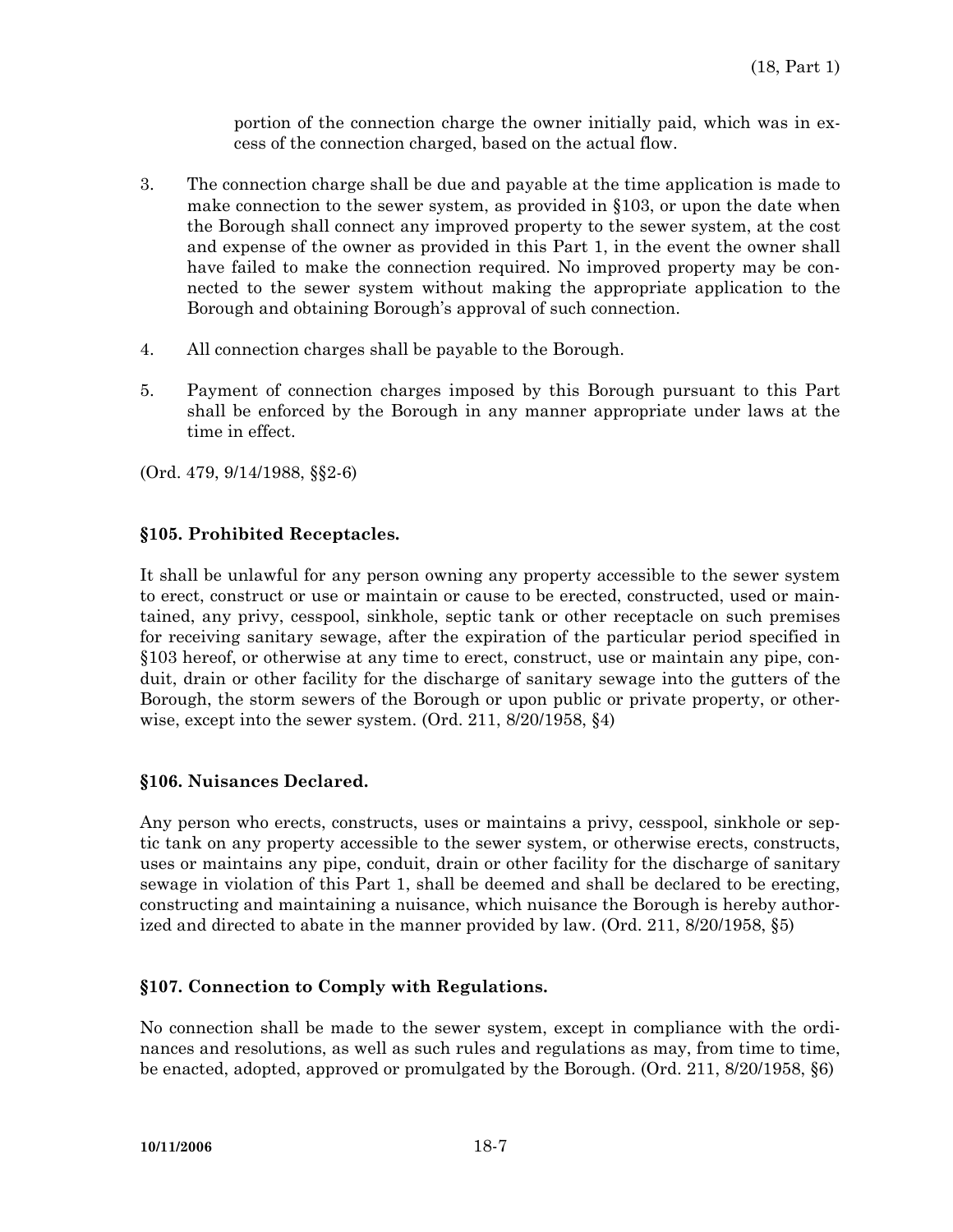### SEWERS AND SEWAGE DISPOSAL

### **§108. Failure to Connect.**

If any owner or owners of an occupied building or property accessible to the sewer system shall have failed to connect such property with the sewer system as required by said §103, and within the time after notice from the Borough as provided in said §103 if applicable, the Borough may make such connection and may collect the cost thereof from the owner by Borough claim, by an action in assumpsit or by such other legal proceedings as may be provided by law. (Ord. 211, 8/20/1958, §7; as amended by Ord. 242, 6/20/1960, §1; and by Ord. 257, 10/16/1961, §1)

### **§109. Permit Required.**

Persons, firms and corporations desiring to do plumbing intended to be connected to the sewer system shall obtain from the Borough of Mohnton, in the form provided, by application being made and upon meeting necessary qualifications, a license entitling the applicant to engage in regular or particular work during the calendar year for which the license is granted, for which license a fee, as established from time to time by resolution, shall be charged. (Ord. 211, 8/20/1958, §8; as amended by Ord. 257, 10/16/1961, §1; and by Ord. 478, 8/10/1988)

# **§110. Eligibility for Plumbing License.**

Any person, firm or corporation which, for a period of at least one year previous to the passage of this Part 1 has been regularly engaged in the plumbing business in the Borough, shall be deemed competent to initially obtain a permit; and all other persons, firms or corporations desiring to do plumbing business in said Borough, or to do a particular piece of work to be connected with the sewer system, shall exhibit such evidence of competency as said Borough from time to time may require. (Ord. 211, 8/20/1958, §9)

# **§111. Failure to Comply.**

Any plumber or other person who shall neglect or refuse to take out a permit or comply with the provision of this Part 1 shall not be deemed competent to perform any work intended to be connected with the sewers, and no work performed by such plumber or other persons shall be connected with any sewers. (Ord. 211, 8/20/1958, §10)

#### **§112. Penalties.**

The provisions of this Part 1 are declared to be for the health, safety and welfare of the citizens of the Borough, and persons violating any provisions of this Part 1, upon conviction before any District Justice of Berks County, shall be fined no more than \$300 and costs. Each ninety-day period during which such violation of such provision shall continue shall be deemed a separate offense. Each occupied building, as hereinbefore de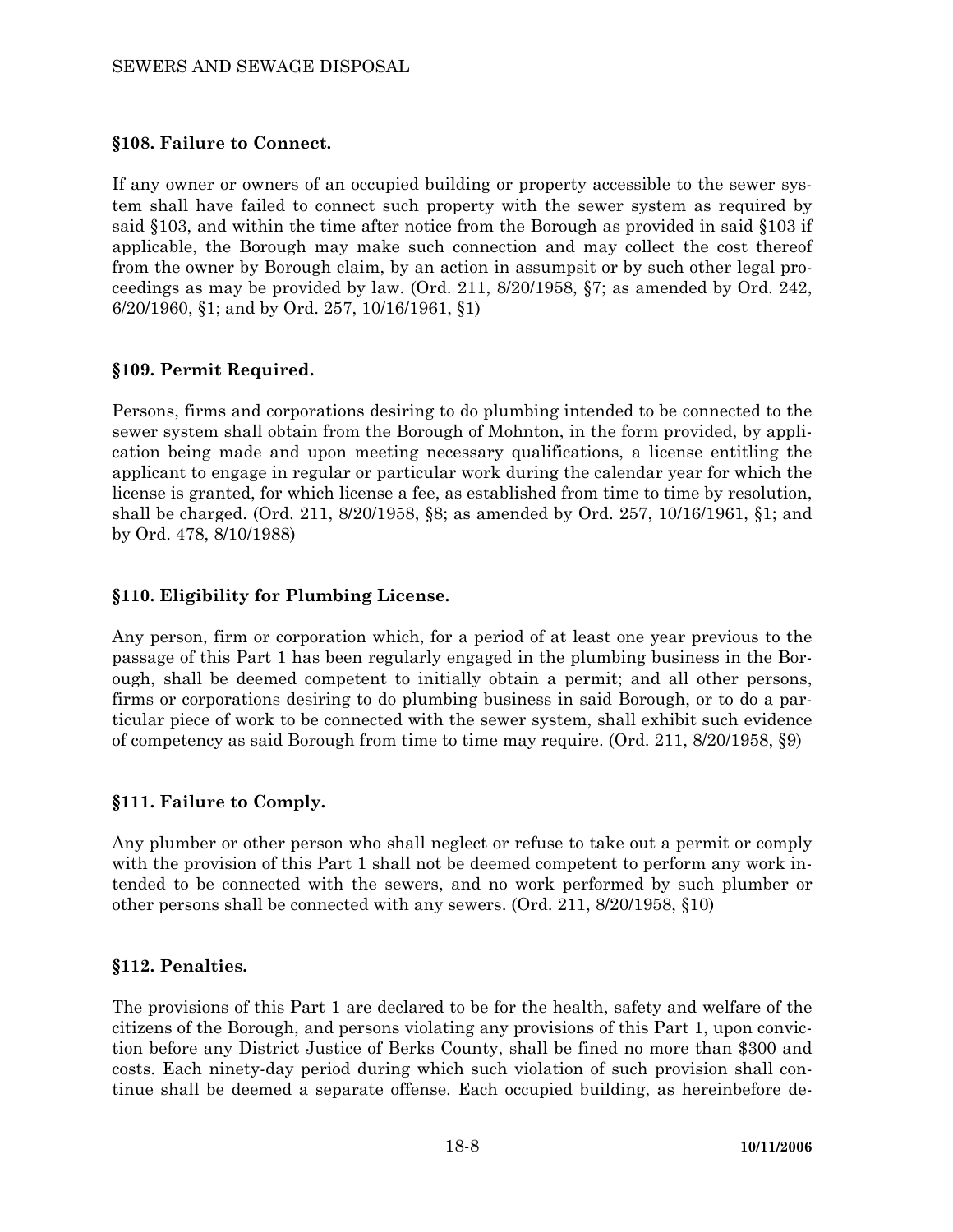fined, whether or not the owners thereof shall be permitted to connect two or more occupied buildings or units by a single common connection to a lateral of the sewer system or shall be required to make separate connections for each occupied building or unit, shall constitute a separate and distinct unit under the provisions of this Part 1 and the persons owning occupied buildings, consisting of multiple units contained in the same structure, who violate any of the provisions of this Part 1, shall be subject to the aforesaid fine for each and every one of such occupied buildings or units which are in violation of the provisions of this Part 1. (Ord. 211, 8/20/1958, §11; as amended by Ord. 241, 5/16/1960, §1; by Ord. 290, 6/20/1966, §1; by Ord. 406, 8/13/1980, §1; and by Ord. 478, 8/10/1988)

# **§113. Authority.**

The Borough hereby grants to Authority all and every easement, right-of-way and any and all other rights necessary or desirable on, over or under the streets, sidewalks and alleys in the Borough for the purpose of constructing the sewer system therein. (Ord. 211, 8/20/1958, §12)

### **§114. Amendments.**

The Borough reserves the right, from time to time, to adopt modifications of, supplements to or amendments of this Part and to re-evaluate the use of any building connected to its sewer system and any charges incidental thereto as set forth in the schedule aforesaid. (Ord. 479, 9/14/1988, §7)

# **§115. Applicability.**

This Part shall become effectively immediately, and shall be effective as to all improved properties in Cumru Township not currently connected to the sewer system of the Borough. Provided, however, if the Borough prior to the effective date [September 9, 1988], has entered into any agreements with third parties which provided for a connection charge different from that specified in this Part, then in such event the provisions of such agreements shall take precedent and remain in full force and effect and shall be used to calculate any connection charges owed by such third parties, whether or not the improved properties to which those agreements apply have been connected to the sewer system prior to the effective date. (Ord. 479, 9/14/1988, §8)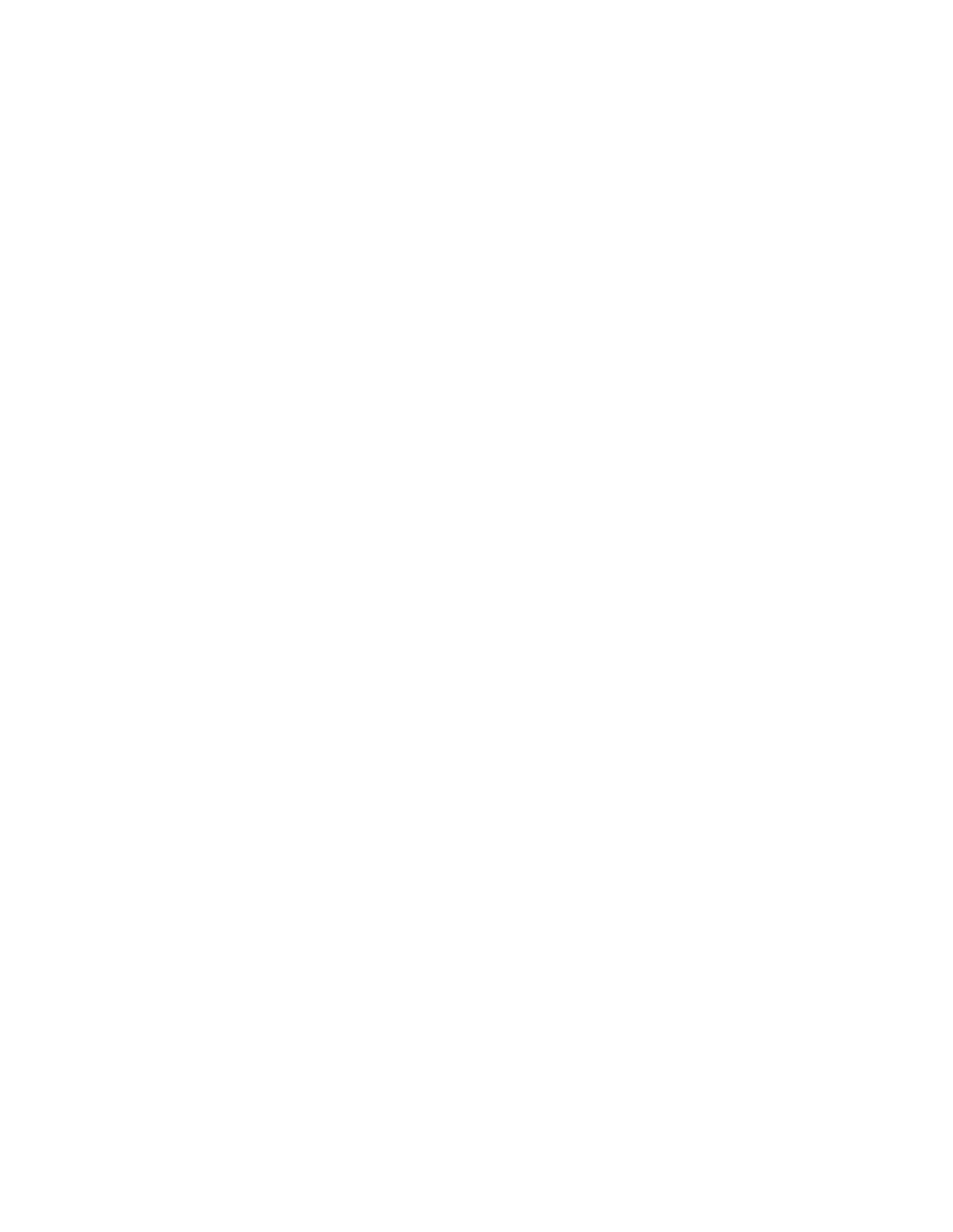### **Part 2**

# **Use Regulations**

#### **§201. Definitions.**

Unless the context hereof specifically indicates otherwise, the meaning of terms used in these rules and regulations shall be as follows:

 BOD (BIOCHEMICAL OXYGEN DEMAND) — the quantity of oxygen, expressed in mg/l, utilized in the biochemical oxidation of organic matter under standard laboratory procedure for five days at 20° C. The standard laboratory procedure shall be that found in the latest edition of "Standard Methods for the Examination of Water and Sewage" published by the American Public Health Association.

 BUILDING SEWER OR LATERAL — the extension of the building drain from the curb line or property line to the public sewer or other place of disposal.

 $COLOR$  — of an industrial waste shall mean the color of the light transmitted by the waste solution after removing the suspended material, including the pseudocolloidal particles.

 DISSOLVED SOLIDS — the anhydrous residues of the dissolved constituents in water and wastewater.

 GARBAGE — solid waste resulting from the domestic and commercial preparation, cooking and dispensing of food and from handling, storage and sale of produce.

 GROUND GARBAGE — garbage that has been shredded to such a degree that all its particles will be carried freely under normal sewer flow conditions, with no particle greater than 1/2 inch in any dimension.

GROUND WATER — water which is standing in or passing through the ground.

 $MANHOLE - a$  shaft or chamber leading from the surface of the ground to a sewer, large enough to enable a man to gain access to the latter.

 PH — the logarithm of the reciprocal of the weight of hydrogen ions in grams per liter of solution, indicating the degree of acidity or alkalinity of a substance. A stabilized "pH" will be considered as a "pH" which does not change beyond the specific limits when the waste is subjected to aeration. It shall be determined by one of the accepted methods described in the latest edition of "Standard Methods for Examination of Water and Sewage," published by the American Public Health Association.

SHALL — is mandatory; MAY is permissive.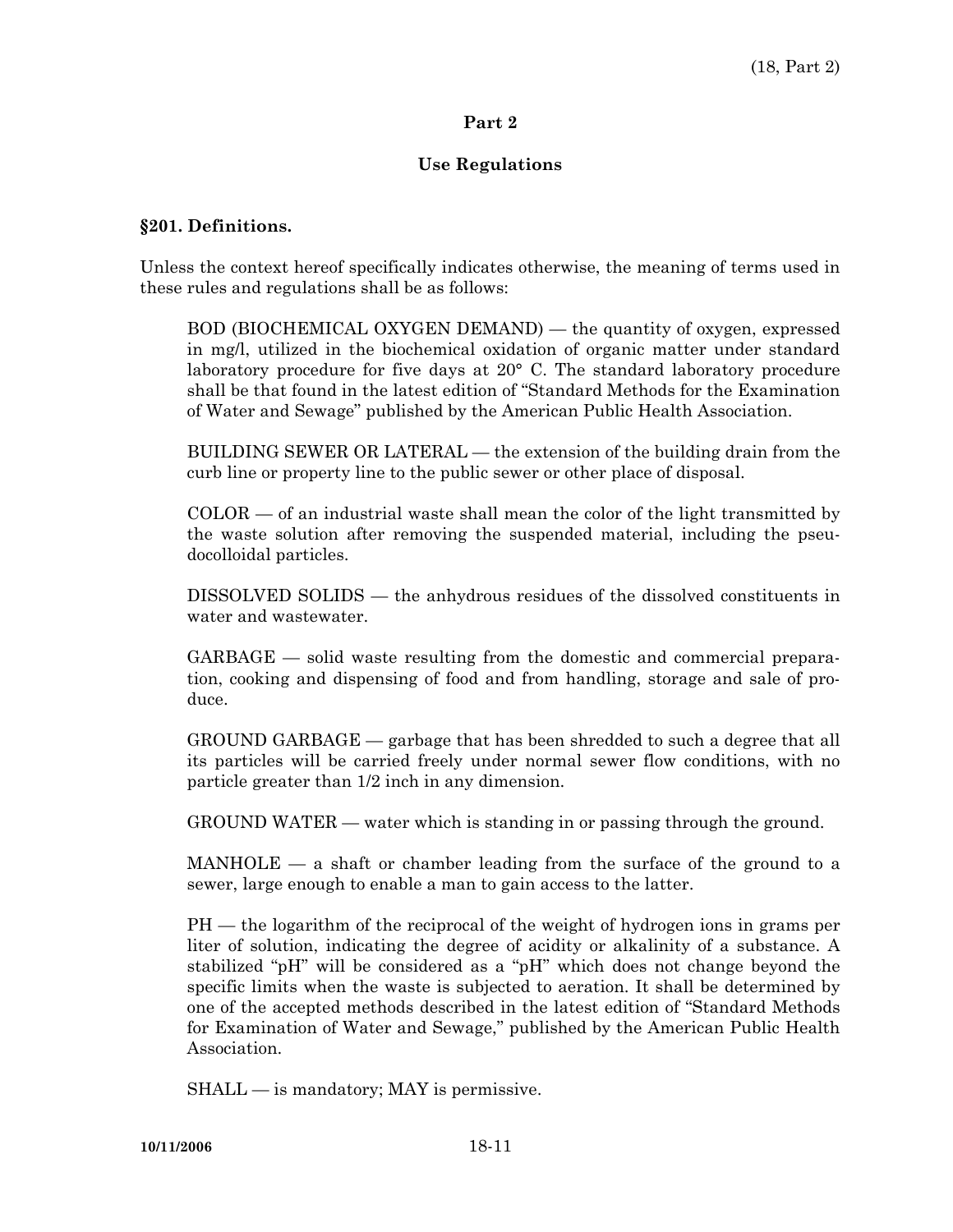STORM WATER — that portion of the precipitation which runs off over the surface during a storm and for such a short period following a storm as the flow exceeds the normal or ordinary runoff.

 SURFACE WATER — that portion of the precipitation which runs off over the surface of the ground.

 SUSPENDED SOLIDS — solids that either float on the surface or are in suspension in water, sewage or other liquids and which are removable by laboratory filtration.

 TOTAL SOLIDS — solids that either float on the surface of or are in suspension or dissolved in water, sewage or other liquids, and which are determined by appropriate procedures found in the latest edition of "Standard methods for the Examination of Water and Sewage," published by the American Public Health Association.

 TOXIC SUBSTANCE — any noxious and/or deleterious substance in sufficient quantity, either singly or by interaction with other wastes, to injure or interfere with any sewage treatment process, to constitute a hazard to humans or animals, to create a public nuisance, or to create any hazard in any sewage system, or in the receiving stream of the sewage treatment plant.

(Ord. 426, 12/8/1982, §1)

# **§202. Use of Public Sewers.**

- 1. All sewage and authorized industrial waste may be discharged to the sewer system except those which are deemed harmful to the system or are specifically prohibited by ordinance.
- 2. No person shall place, deposit or permit to be deposited upon public or private property within the Borough any human or animal excrement or other objectionable wastes.
- 3. No person shall discharge to any natural outlet within the Borough any sanitary sewage, industrial waste or other polluted wastes except where suitable treatment has been provided to the satisfaction of the Council.
- 4. No person shall discharge or cause to be discharged any storm water, surface water, ground water, roof runoff, subsurface drainage, uncontaminated cooling water or unpolluted industrial process waters to any sanitary sewer. Where existing surface water or roof drains are connected to the sanitary sewer system, they shall be removed within six months of receipt of a notice from Council to remove said connection. In the event said connection is not removed, the Council shall cause said connection to be removed at the owner's expense.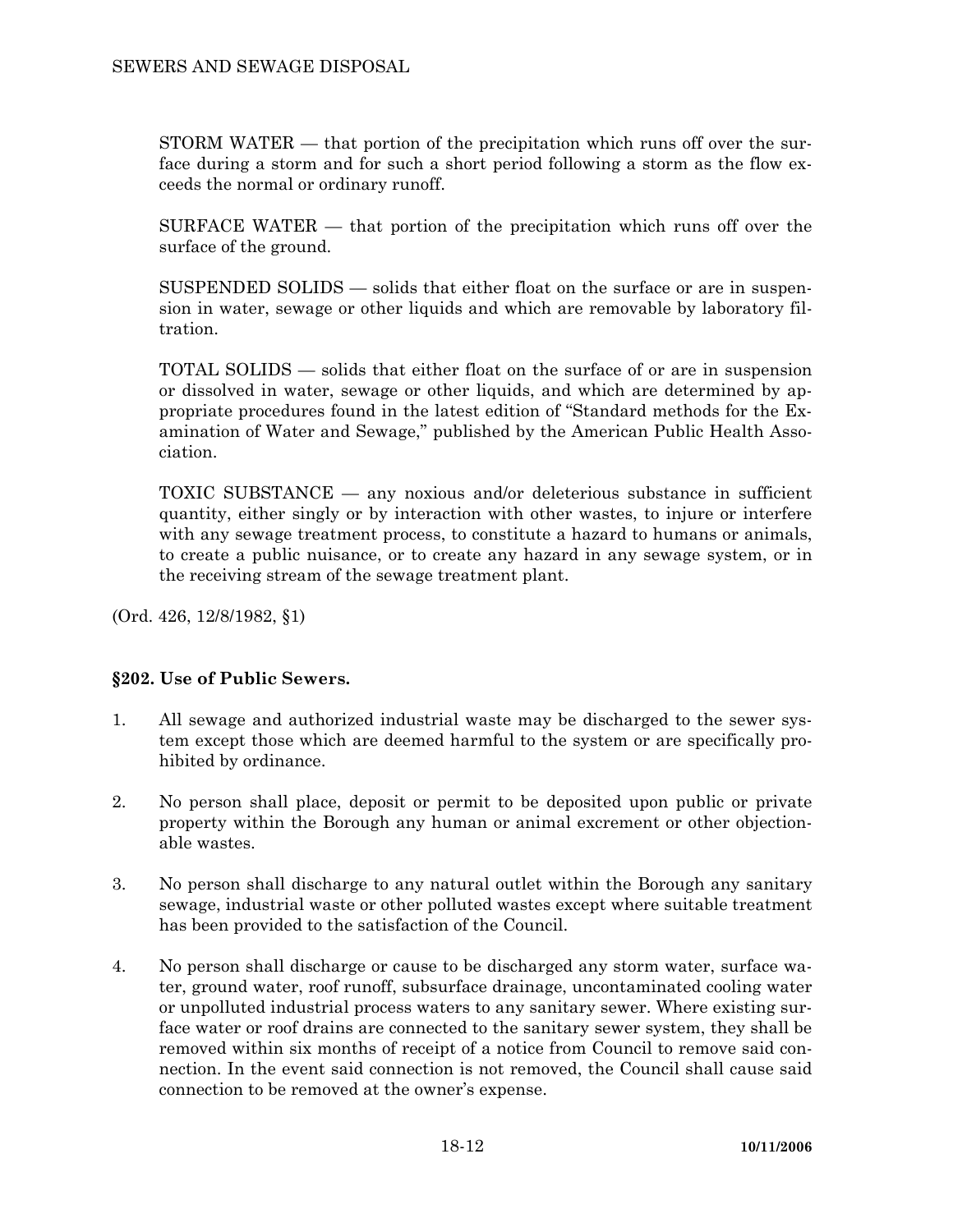- 5. Except as otherwise provided, no person shall discharge or cause to be discharged into the sewer system any sewage, industrial waste, or other matter or substance:
	- A. Having a temperature higher than 150°F or less than 32°F.
	- B. Containing any gasoline, benzine, naptha, fuel oil, paint products, acid or other inflammable explosive liquids, solids or gases.
	- C. Containing any noxious or malodorous gas or substance, which either singly or by interaction with other wastes, is capable of creating a public nuisance or hazard to life or preventing entry into sewers for their maintenance and repair.
	- D. Containing unground garbage.
	- E. Containing but not limited to any ashes, cinders, sand, mud, straw, shavings, metal, glass, bones, rags, feathers, tar, plastic, wood, paunch manure, butchers offal, whole blood, bentonite, lye, building materials, rubber, hair, leather, porcelain, china, ceramic wastes, or any other solids or viscous substances capable of causing obstruction to the flow in sewer system or other interferences with the proper operation of the sewer system or the sewage treatment works.
	- F. Having a pH, stabilized, lower than 6.0 or higher than 9.0 or having any corrosive or scale-forming property capable of causing damage or hazards to structures, equipment, bacterial action, or personnel of the sewer system or the sewage treatment plant.
	- G. Containing a toxic or poisonous substance in sufficient quantity to injure or interfere with any sewage treatment process or pass through the plant in the effluent thus constituting a hazard to humans or animals or create any hazard in the Wyomissing Creek and Schuylkill River in concentrations that exceed the following local limits:

| <b>Toxic/Poisonous Substance</b> | Concentration in mg/l |  |  |
|----------------------------------|-----------------------|--|--|
| Aluminum                         | 2.0                   |  |  |
| Arsenic                          | 0.75                  |  |  |
| Beryllium                        | 0.005                 |  |  |
| Cadmium                          | 0.650                 |  |  |
| Chromium                         | 1.0                   |  |  |
| Copper                           | 1.0                   |  |  |
| Cyanide                          | 0.75                  |  |  |
| Iron                             | 5.0                   |  |  |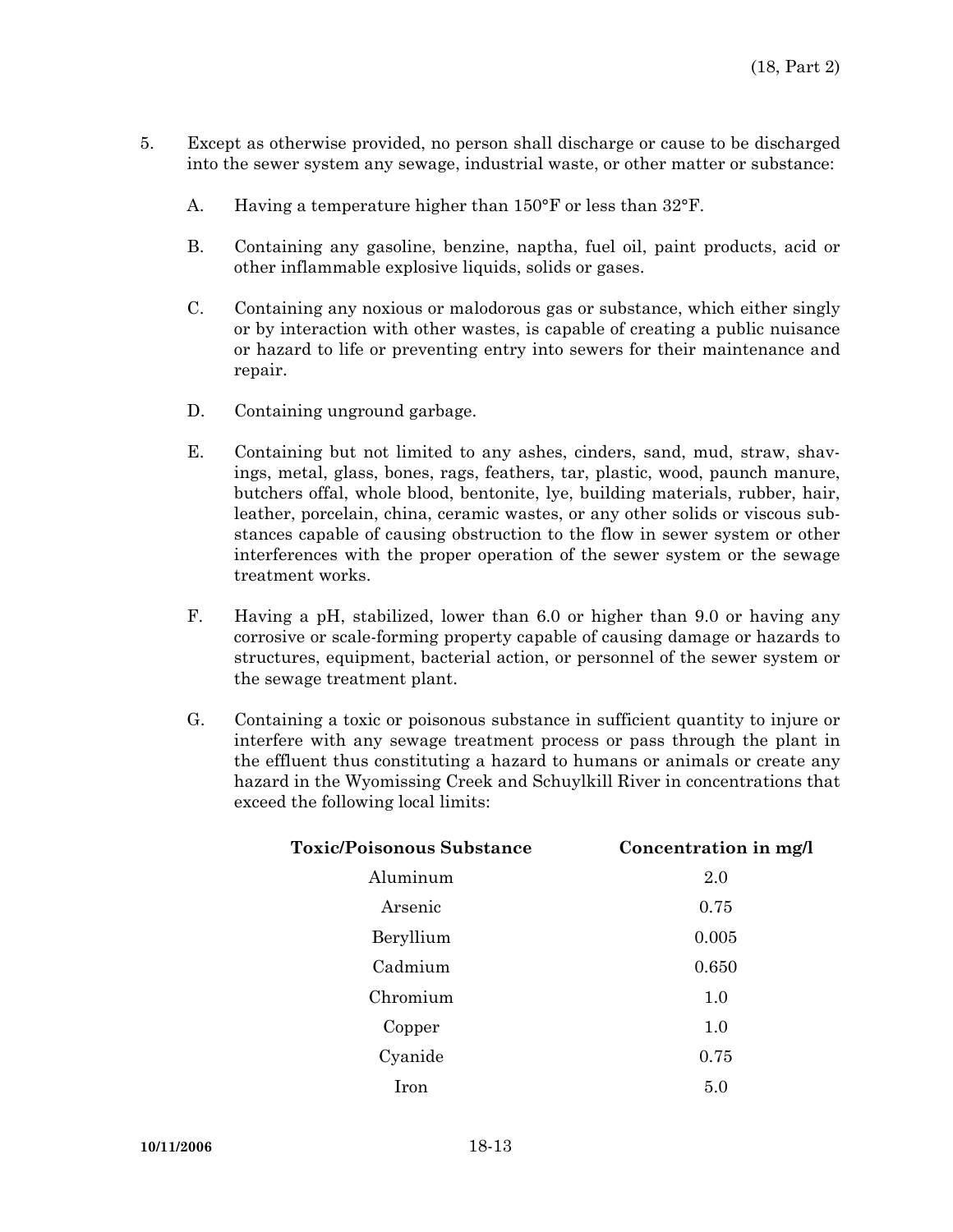### SEWERS AND SEWAGE DISPOSAL

| <b>Toxic/Poisonous Substance</b> | Concentration in mg/l |
|----------------------------------|-----------------------|
| Lead                             | 0.50                  |
| Mercury                          | 0.02                  |
| Molybdenum                       | 0.20                  |
| Nickel                           | 2.0                   |
| Oil and Grease (animal orign)    | 100.0                 |
| Oil and Grease (petroleum orign) | 25.0                  |
| Phenol                           | 1.0                   |
| Selenium                         | 0.140                 |
| Silver                           | 0.30                  |
| Tin                              | 1.0                   |
| Zinc                             | $1.00\,$              |

#### [Ord. 544]

- H. Containing total solids of such character and quantity that unusual attention or expense is required to handle such materials at the sewage treatment plant, except as may be approved by Council and the Authority.
- I. Containing any toxic radioactive isotopes, without special permit.
- J. Containing color from any source that contains more than 250 units of color as determined by the Platinum-Colbalt method of determining color in "Standard Methods for the Examination of Water and Wastewater." [Ord. 544]
- K. Having a chlorine demand in excess of 12 mg/l.
- L. Prohibited by any permit issued by the Commonwealth of Pennsylvania.
- M. Containing wastes which are not amenable to biological treatment or reduction in existing treatment facilities, specifically non-biodegradable complex carbon compounds.

(Ord. 426, 12/8/1982, §2; as amended by Ord. 544, 1/12/1994, §§1, 2)

# **§203. Industrial Waste Permit.**

- 1. The admission into the sewer system of any waters or wastes
	- A. having a BOD greater than 299mg/l, or
	- B. containing more than 300 mg/l of suspended solids or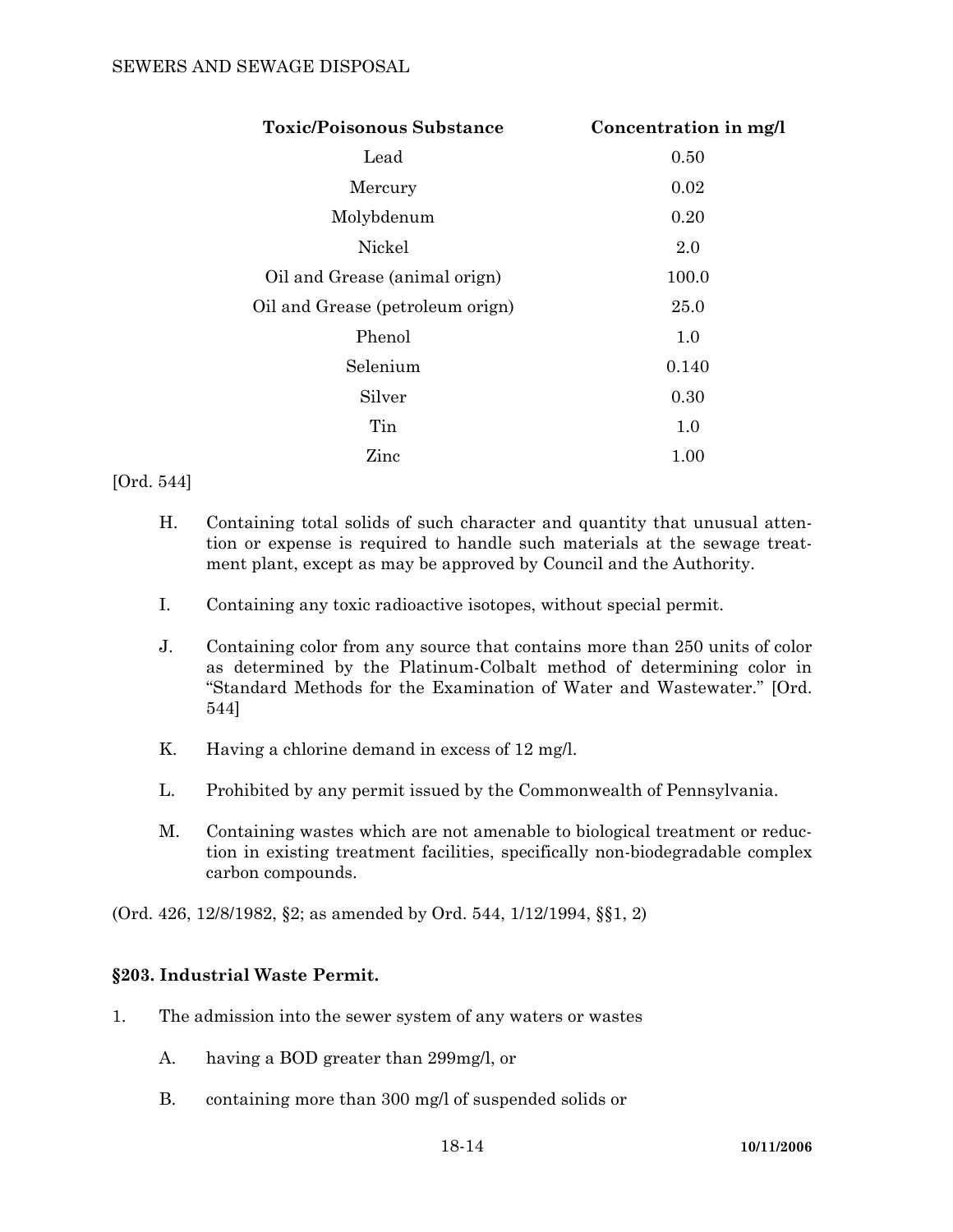- C. containing more than 500 mg/l of dissolved solids, or
- D. containing any quantity of substances having the characteristics described in Subsection (2) (c) or
- E. having an average daily flow greater than 10% of the sewage treatment plant capacity shall require approval of the Council and the Authority in the form an Industrial Waste Permit.
- 2. Prior to discharging said waste to the sewer system, or prior to continuing the discharge of said wastes to the sewer system, the owner of the property from which such discharge is proposed to be made shall apply to Borough Council in writing for a permit to make such discharge.
- 3. Such application shall be made on Industrial Waste Permit application forms furnished by Council. Said forms shall contain all pertinent date including, but not limited to, estimated or actual quantity of flow, character of waste, maximum rate of discharge and proposed pre-treatment facilities, together with any plans, specifications or other information considered pertinent in the judgment of Council and the Authority.
- 4. The Industrial Waste Permit application forms shall be competently completed and returned to Borough Council. Council will forward the application to the Authority for review and approval. If the proposed discharges are deemed acceptable for treatment, the application will be reviewed by Council to determine the possibility of damages to the sewer system. Only upon approval of both the Authority and Borough Council will an Industrial Waste Permit be issued and the discharge be allowed.
- 5. Where necessary, the opinion of Council and the Authority, the property owner shall provide, at his expense, a survey analysis and report by a Registered Professional Engineer acceptable to Council and the Authority.
- 6. Where required, in the opinion of Borough Council and the Authority, any person seeking to discharge a waste to the sewer system deemed unacceptable by Council and the Authority shall provide at his own expense such preliminary treatment or handling as may be necessary to:
	- A. Reduce BOD to 200 ppm, suspended solids to 300ppm and dissolved solids to 55 ppm.
	- B. Or modify the objectionable characteristics or constituents to come within the maximum limits provided for in these rules and regulations.
	- C. Or control the quantities and rates of discharge of such waters or wastes over a twenty-four-hour day and a seven day week.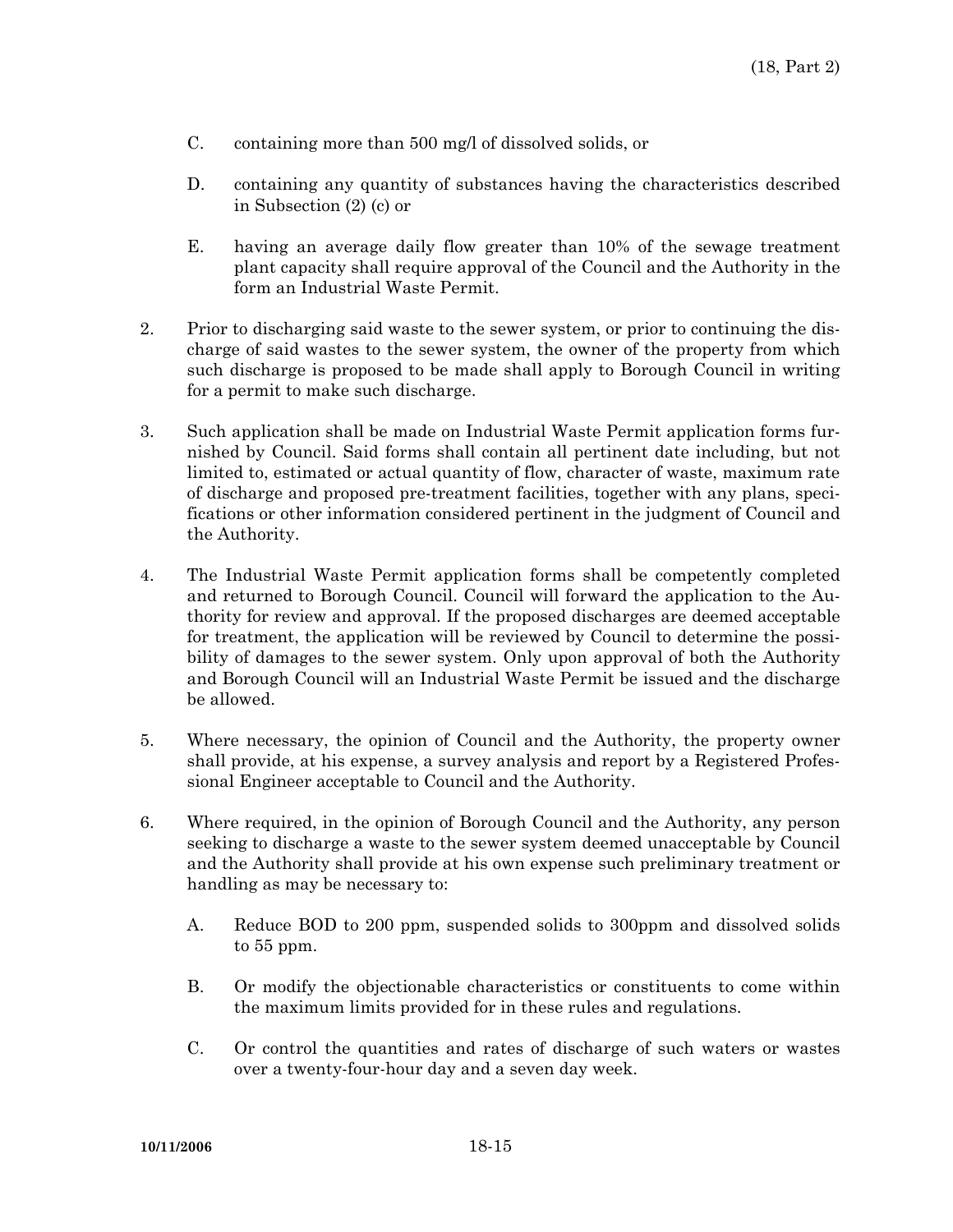### SEWERS AND SEWAGE DISPOSAL

Plans, specifications, and any other pertinent information relating to proposed preliminary treatment or handling facilities shall be submitted for the approval of the Borough Council and the Authority and no construction of such facilities shall be commenced until written approval is obtained.

- 7. Where preliminary treatment facilities are provided for any waters or wastes, they shall be maintained continuously in satisfactory and effective operation by the property owner at his expense. Council and the Authority and/or their authorized representatives shall have continuous access to any preliminary treatment facilities for inspection. Discharges from said facilities shall be subject to the requirements of all applicable codes, ordinances, laws and regulations.
- 8. Industrial Waste Permits shall remain in effect so long as the type of waste remains unchanged. Any person discharging wastes covered by an Industrial Waste Permit and who contemplates a change in the method of operation of other factors which will alter the type of waste then being discharged into the sewer system shall apply for a new Industrial Waste Permit at least 30 days prior to such a change.

(Ord. 426, 12/8/1982, §3)

# **§204. Determination of Charges for Industrial Wastes.**

- 1. There shall be additional charges for industrial wastes having dissolved solids, suspended solids and (or) BOD in excess of the average dissolved solids, suspended solids and BOD of normal domestic sewage. Normal domestic sewage shall be considered as having the following concentrations:
	- A. Dissolved solids 500 mg/l
	- B. Suspended solids 300 mg/l
	- C.  $BOD 22$  mg/l
- 2. In order to determine the additional charge for industrial wastes with strength greater than that of domestic sewage, the following formula shall be used:

Quarterly Surcharge =  $0.00834$  Q<sub>1</sub> [BOD – 200 \$141.74 + (SS<sub>1</sub> – 300) \$105.54 +  $(DS_1 - 500)$  \$10.20]

Where:  $0.00834$  — is a constant to convert waste strength expressed in mg/L to thousand pounds of waste.

 $Q_1$  — quarterly industrial waste flow expressed in million gallons.

 $BOD<sub>1</sub>$  = five day  $BOD$  in mg/L of the Industrial Waste.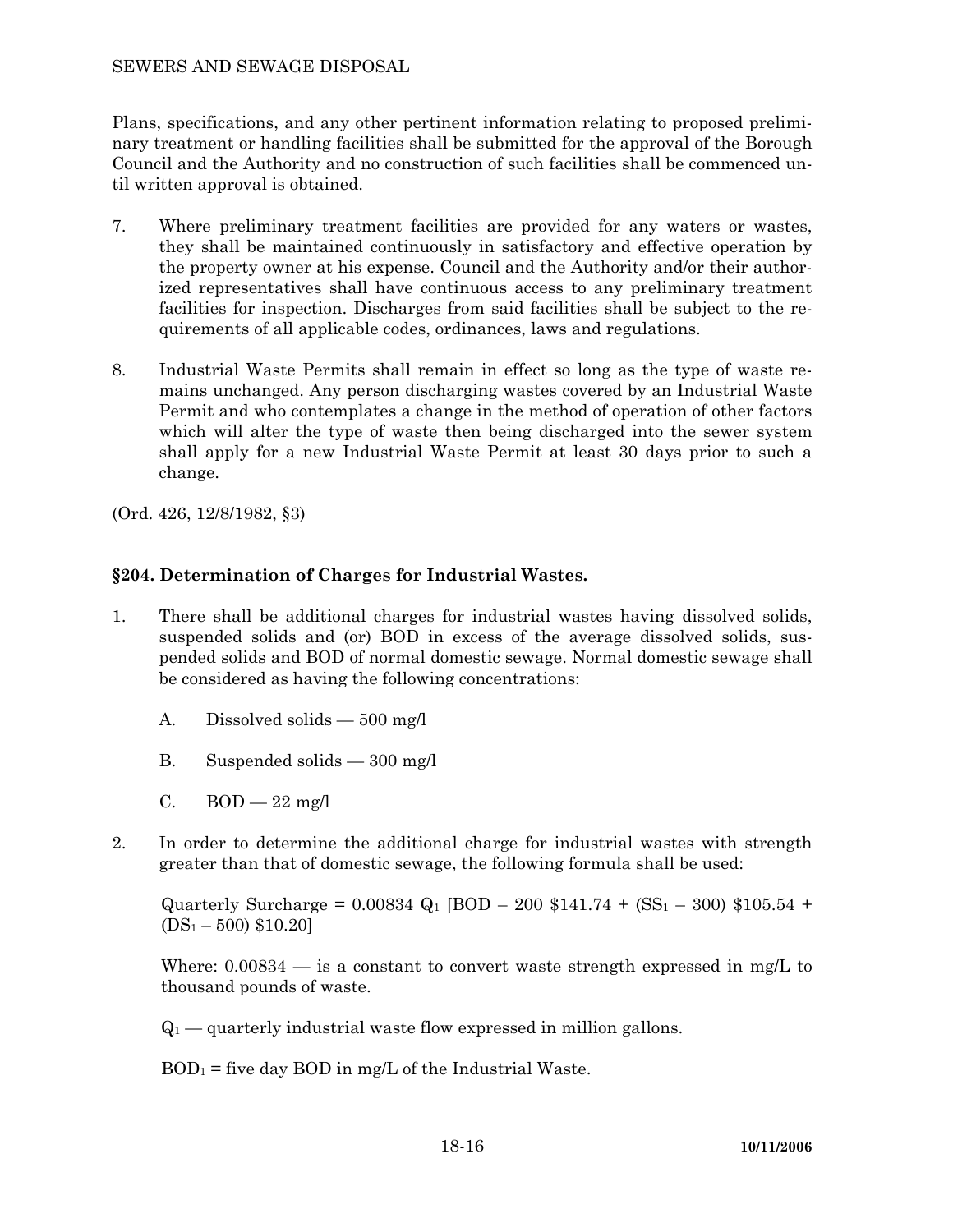$SS_1$  = Suspended Solids of Industrial Waste in mg/L.

 $DS_1 = Dissolved$  Solids of Industrial Waste in mg/L.

200, 300 and  $500 = \text{constants}$  expressing waste load strength in mg/L for the respective pollution parameters.

\$242.74, \$105.54 and \$10.20 = costs of treating 1,000 pounds of waste for the respective pollution parameters. These costs will change as operating costs increase, as capital additions are made or as flow changes.

3. Where a value for BOD, suspended solids and/or dissolved solids is less than the maximum allowable concentration set forth in the Industrial Waste Surcharge Formula, the maximum allowable concentration shall be used in the calculation of the Industrial Waste Surcharge.

(Ord. 426, 12/8/1982, §4)

# **§205. Measurement of Concentration of Industrial Waste.**

- 1. Industrial wastes being discharged into the sewer system shall be subject to sampling and inspection to be used as basis for determining additional charges due to excessive concentrations of  $BOD$ ,<sup>1</sup> suspended solids, ammonia nitrogen, and/or substance prohibited in §202. Such sampling and inspection shall be made by the Borough of Mohnton and/or the Joint Municipal Authority of Wyomissing Valley, Berks County, as frequently as may be deemed necessary. The analysis of the sample so obtained shall be the basis for computing additional charges in accordance with §204. The cost of such sampling (but no testing thereof) shall be borne by the Borough of Mohnton and/or the Joint Municipal Authority of Wyomissing Valley, Berks County. The cost of the testing said sample shall be borne by the user. The results of the testing of samples and the findings of inspections, as herein referred to, shall be made available to the Borough of Mohnton and the Joint Municipal Authority of Wyomissing Valley, Berks County. [Ord. 544]
- 2. The industry may request that samples be taken in addition to the normal periodic samples taken by the Borough. The cost of making this collection and analysis shall be paid by the industry.
- 3. All sampling shall be of a representative manner and shall be taken by a method approved by a Registered Professional Engineer.
- 4. Sampling facilities shall be accessible to the Borough at all times.

 $\overline{a}$ **1 Editor's Note: Ord. 544 read "BOC."**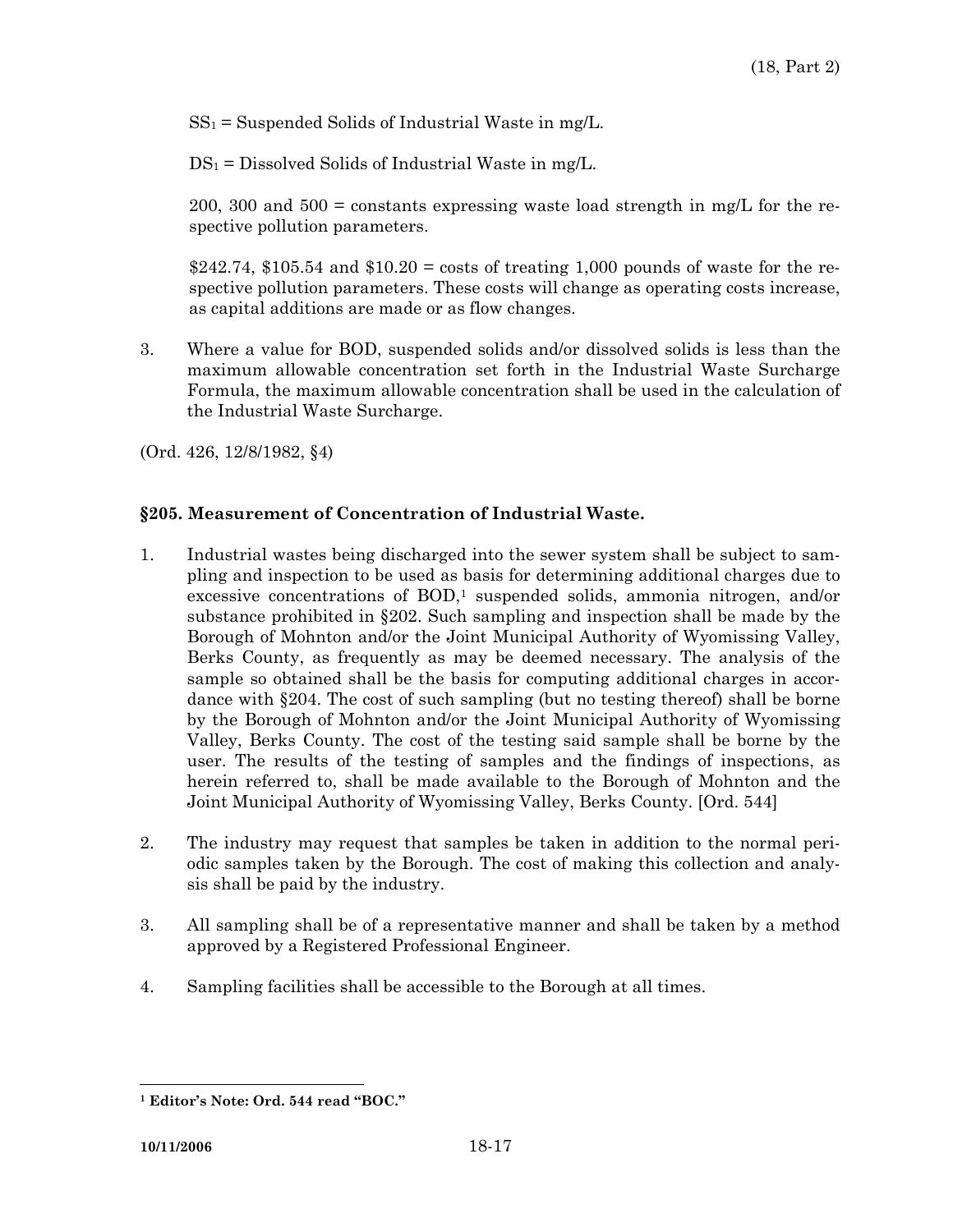# SEWERS AND SEWAGE DISPOSAL

- 5. The analysis of samples obtained shall be made in accordance with the latest edition of "Standard Methods for the Examination of Water and Sewage" published by the American Public Health Association.
- 6. When required by Council and the Authority, the owner of any property discharging industrial waste to the sewer system shall install a suitable control manhole together with such necessary meters and other appurtenances in the building sewer to facilitate observation, sampling and measurement of the waste. Such manhole, when required, shall be accessible and safely located and shall be constructed in accordance with plans approved by Council and the Authority. The manhole shall be installed by the property owner, at his expense, and shall be maintained by him so as to be safe and accessible at all times.
- 7. Council and the Authority and/or their duly authorized representatives shall at all reasonable times be permitted to enter upon all properties for the purpose of inspection, observation, measurement, sampling and testing in accordance with the provision of these rules and regulations.
- 8. No provisions of these rules and regulations shall be construed as preventing any special arrangement or agreement between Council and any person whereby an industrial waste of unusual strength or character may be accepted by Council and the Authority for treatment, subject to payment therefore by the person concerned.
- (Ord. 426, 12/8/1982, §5; as amended by Ord. 544, 1/12/1994, §3)

# **§206. Removal, Transportation and Disposal of Sewage in Industrial Wastes.**

- 1. Any tank, truck or any equipment used or intended to be used for the removal, transportation, disposal of sewage and industrial wastes shall conform to the following requirements:
	- A. The container shall be watertight.
	- B. Tanks, containers, or other equipment shall be so constructed that every portion of the interior and exterior can be easily cleaned and shall be kept in a clean and sanitary condition.
	- C. Piping, valves and permanent or flexible connections shall be accessible and easily disconnected for cleaning purposes.
	- D. The inlet opening, or opening to every container, shall be so constructed that the material will not spill outside during filling, transfer or transport.
	- E. The outlet connections shall be so constructed that no material will leak out, run out to other than the point of discharge, and shall be of a design and type suitable for the material handled and capable of controlling the flow of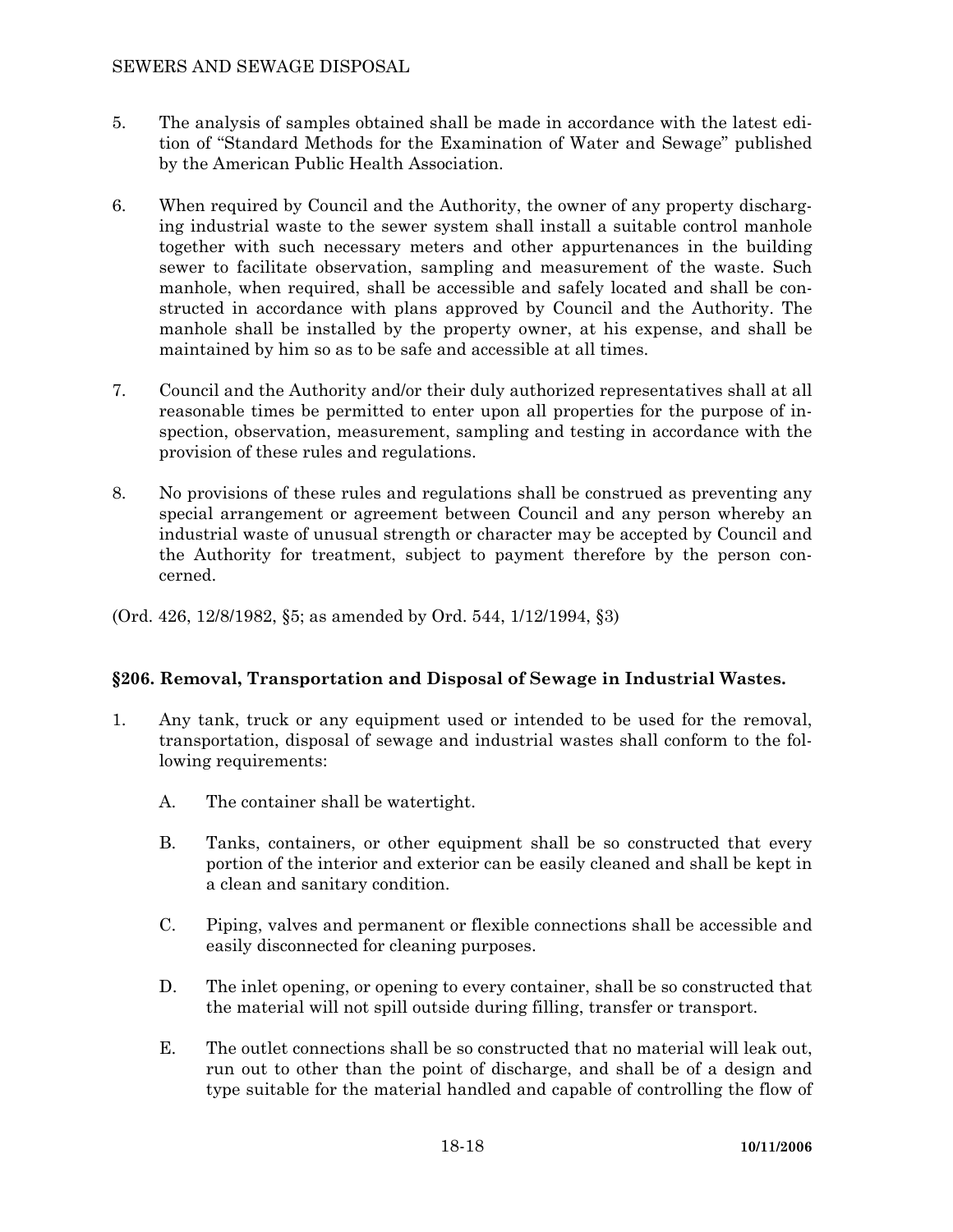discharge without spillage, undue spray, or flooding immediate surroundings while in use.

- F. No connection shall be made at any time between a top or outlet furnishing potable water on any premises and any container or equipment holding material by any means other than an open connection.
- 2. The sewage and wastes discharged by the tank trucks into the sewer system shall not contain industrial waste, chemicals, or other matter, with or without pretreatment that does not conform to the requirements of §202 of these rules and regulations.
- 3. Any sewage and industrial waste to be discharged from tank trucks within the Borough shall be disposed of at the location designated by the Authority at the time or times fixed by the Authority.

(Ord. 426, 12/8/1982, §6)

# **§207. Failure to Comply.**

In the event that any person shall fail or refuse upon receipt of written notice from Council to remedy any unsatisfactory condition within 30 days, then Council may refuse to permit said person to discharge its sewage into the sewer system until the order of Council in this respect shall have been fully complied with. (Ord. 426, 12/8/1982, §7)

#### **§208. Penalties.**

Any person who shall violate any of the provisions of these rules and regulations shall be subject to a fine not exceeding \$300 or imprisonment for a term not exceeding 90 days or both, in the discretion of the District Justice of Berks County; each day that a violation is permitted to exist shall constitute a separate offense. (Ord. 426, 12/8/1982, §9; as amended by Ord. 478, 8/10/1988)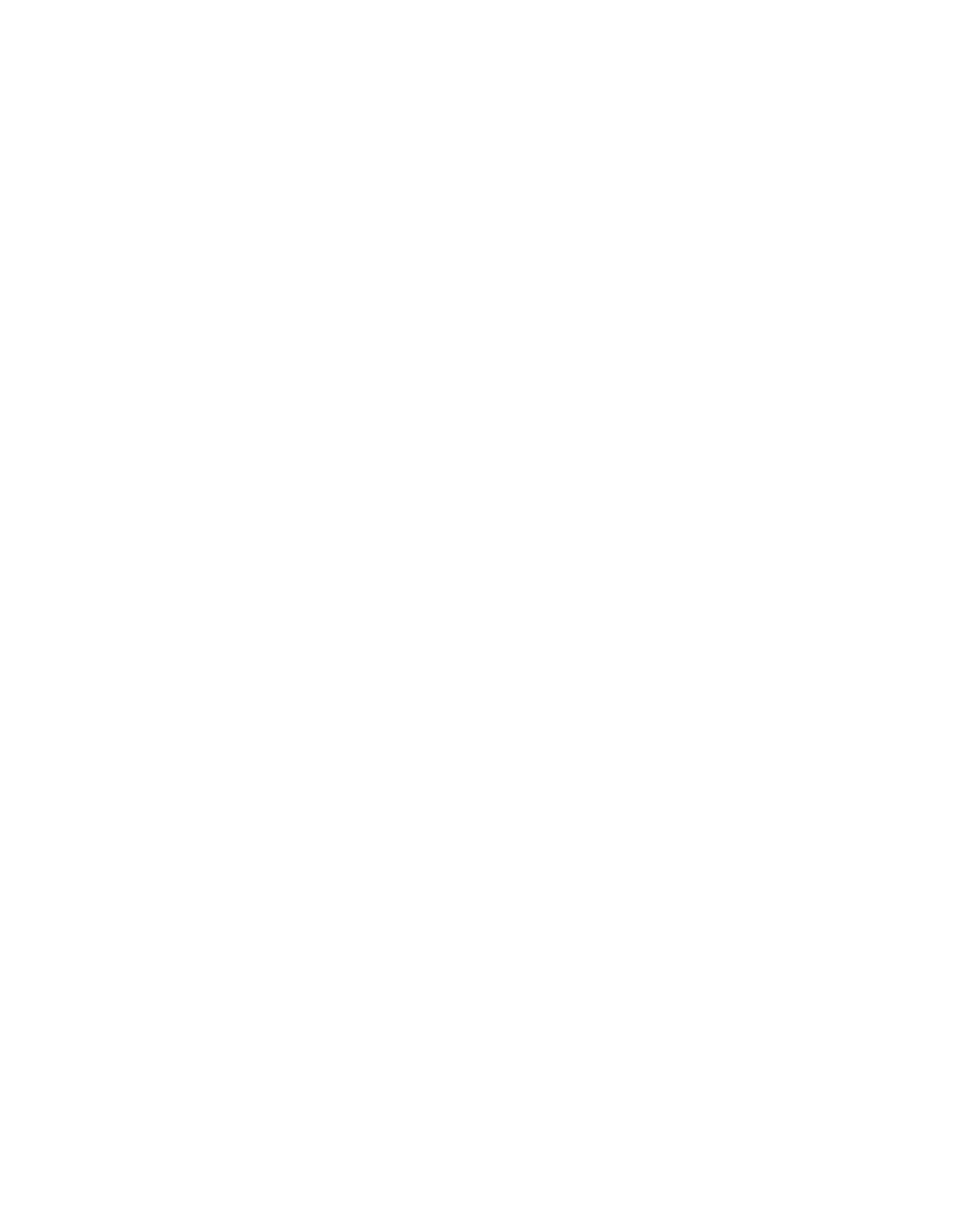#### **Part 3**

#### **Rates and Charges**

#### **§301. Definitions.**

Unless the context specifically indicates otherwise, the meaning of terms used in this Part 3 shall be as follows:

AUTHORITY — the Joint Municipal Authority of Wyomissing Valley.

 COUNCIL — the group of elected officials acting as the governing body of the Borough of Mohnton.

 DOMESTIC SEWAGE — the normal water-carried household and toilet wastes from residences, business buildings, institutions and industrial establishments.

 INDUSTRIAL WASTES — any liquid or gaseous substances, whether or not solids are contained therein, discharged from any industrial establishment during the course of any industrial, manufacturing, trade, or business process or in the course of development, recovery of processing of natural resources, as distinct from sanitary sewage.

MG/L — milligrams per liter.

 PERSON — any individual, firm, company, association, society, corporation or group.

 SANITARY SEWER — any pipe or conduit constituting a part of the sewer system, or usable for sewage collection purposes, which carries sanitary sewage and to which storm, surface and ground waters are not admitted.

 SEWAGE — the water-carried wastes from residences, business buildings, institutions, and industrial establishments.

 SEWAGE TREATMENT PLANT — an arrangement of devices and structures used for treating and disposing of sanitary sewage and certain industrial wastes.

 SEWER SYSTEM — all facilities, as of any particular time, for collecting, pumping, treating or disposing of sanitary sewage and/or industrial wastes.

(Ord. 427, 12/8/1982, §1)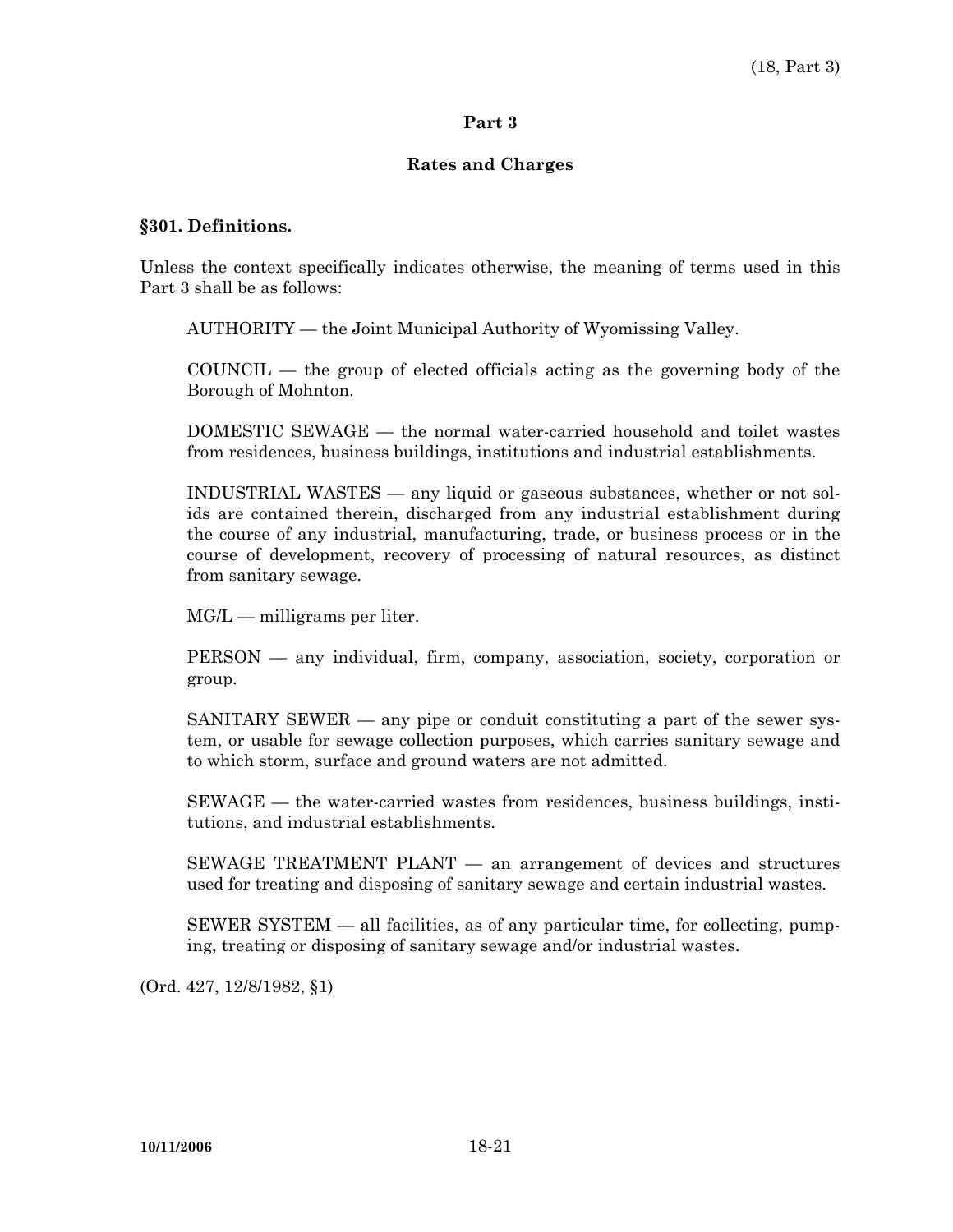# **§302. Charges for Domestic Sewage.**

- 1. Sewer Rental. The charge for collection and treatment of domestic sewage discharged into the sewer system shall be a quarterly charge, payable as hereinafter provided, based upon the water consumption of the property served and shall be computed at the rates hereinafter provided.
- 2. Standard Metered Rates. The following rates will apply to all quantities of water consumed:
	- A. Treatment.
		- (1) Effective January 1, 2006, sewage treatment charges for each unit and/or building connected to the sanitary sewer of the Borough of Mohnton shall be as follows:

\$2 per 100 cubic feet

\$18 minimum billing per quarter

- B. Collection \$2 for the first 1,000 cubic feet; \$0.20 for each additional 100 cubic feet to 29,000 cubic feet; and \$0.15 for each 100 cubic feet over 29,000 cubic feet.
- C. Water Provided by Well \$16 per quarter based on 2,000 cubic feet of consumption at the current effective billing rate. This option is to be elected by the owner in lieu of the owner's maintenance of a water meter.
- 3. Commercial garbage grinders. A rental of \$22 per horsepower per quarter shall be charged for each commercial garbage grinder which empties waste into the sewer. In the event the grinder is less or more than one horsepower, then the quarterly charge shall be apportioned according to the size of the horsepower.
- 4. There shall be an additional quarterly charge for collection of domestic sewage discharged into the sewer system of the Borough of Mohnton. In the amount of \$8.25 for units where grease, oil, sand, acid or other special purpose interceptors are installed and in service, provided, however, that for units with more than five such interceptors the additional \$8.25 quarterly charge shall be further increased by \$1.50 for each such interceptor over five.

(Ord. 427, 12/8/1982, §2; as amended by Ord. 454, 10/9/1985, §1; by Ord. 467, 2/11/1987, §§1,2; by Ord. 497, 12/13/1989; by Ord. 505, 1/9/1991, §1; by Ord. 513, 12/11/1991, §§1,2; by Ord. 554, 12/14/1994, §§1, 2; by Ord. 564, 12/13/1995, §1; by Ord. 579, 12/11/1996, §1; by Ord. 595, 12/10/1997, §1; by Ord. 604, 12/9/1998, §1; by Ord. 618, 12/8/1999; by Ord. 631, 12/13/2000; by Ord. 643, 12/12/2001; by Ord. 675, 12/10/2003; by Ord. 691, 12/8/2004; and by Ord. 708, 12/4/2005)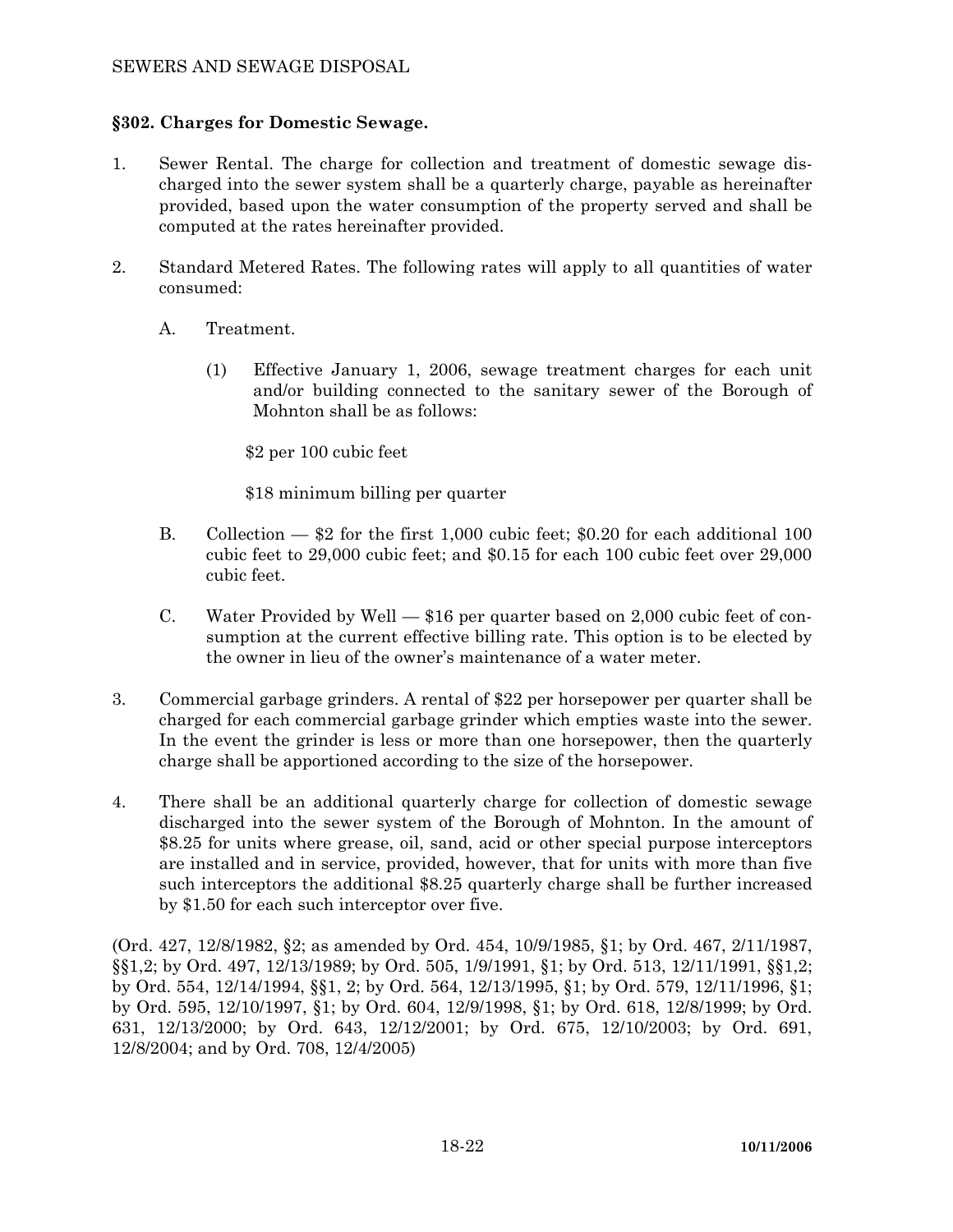### **§303. Measuring Volumes of Domestic Sewage.**

- 1. Methods of Measuring Volume.
	- A. Whenever a person purchasing all water used from the Borough of Mohnton discharges domestic sewage to the sewer system, the volume of water purchased shall be used in computing the sewer rental.
	- B. In cases where dwellings and establishments have sources of water supply in addition to or other than Borough water, those dwellings and establishments will be required to provide a meter on the source of supply. The amount of water consumed as shown by the meter readings will be used in computing the sewer rental.
- 2. Measuring Devices. All meters or other measuring devices not provided by the Borough but required to be used under the provisions of this Part 3 shall be furnished and installed by the property owner and shall be under the control of the Council, and may be tested, inspected or repaired by Borough employees whenever Council deems necessary. The owner of the property upon which such measuring device is installed shall be responsible for its maintenance and safekeeping; and all repairs thereto shall be made at the property owner's expense, whether such repairs are made necessary by ordinary wear and tear or other causes. Bills for such repairs, if made by the Borough of Mohnton shall be due and payable at the same time, and collected in the same manner as are the bills for sewer services; such bills from and after their date due shall constitute a lien upon the property upon which such measuring device is installed.
- 3. Meter Reading. Council shall be responsible for the reading of all meters or measuring devices, and they shall be available to Borough employees for meter reading at any time.

(Ord. 427, 12/8/1982, §3)

#### **§304. Admission of Industrial Wastes into the Sewer System.**

- 1. Treatment of Industrial Wastes. The Economy and desirability of the combined treatment of industrial wastes and domestic sewage is recognized. However, not all types or quantities can be so treated. Hence it shall be the established policy of the Borough of Mohnton to accept those types and quantities that are not harmful or damaging to the structures, processes or operation of the sewer system and(or) sewage treatment plant or are not specifically prohibited by this Part 3. It is also recognized that to provide this service, additional expenditures are required. These must be borne by those persons receiving the benefits.
- 2. Approval Required for Industrial Wastes. In order to control the admission of industrial wastes, joint approval of the Borough Council and the Authority is re-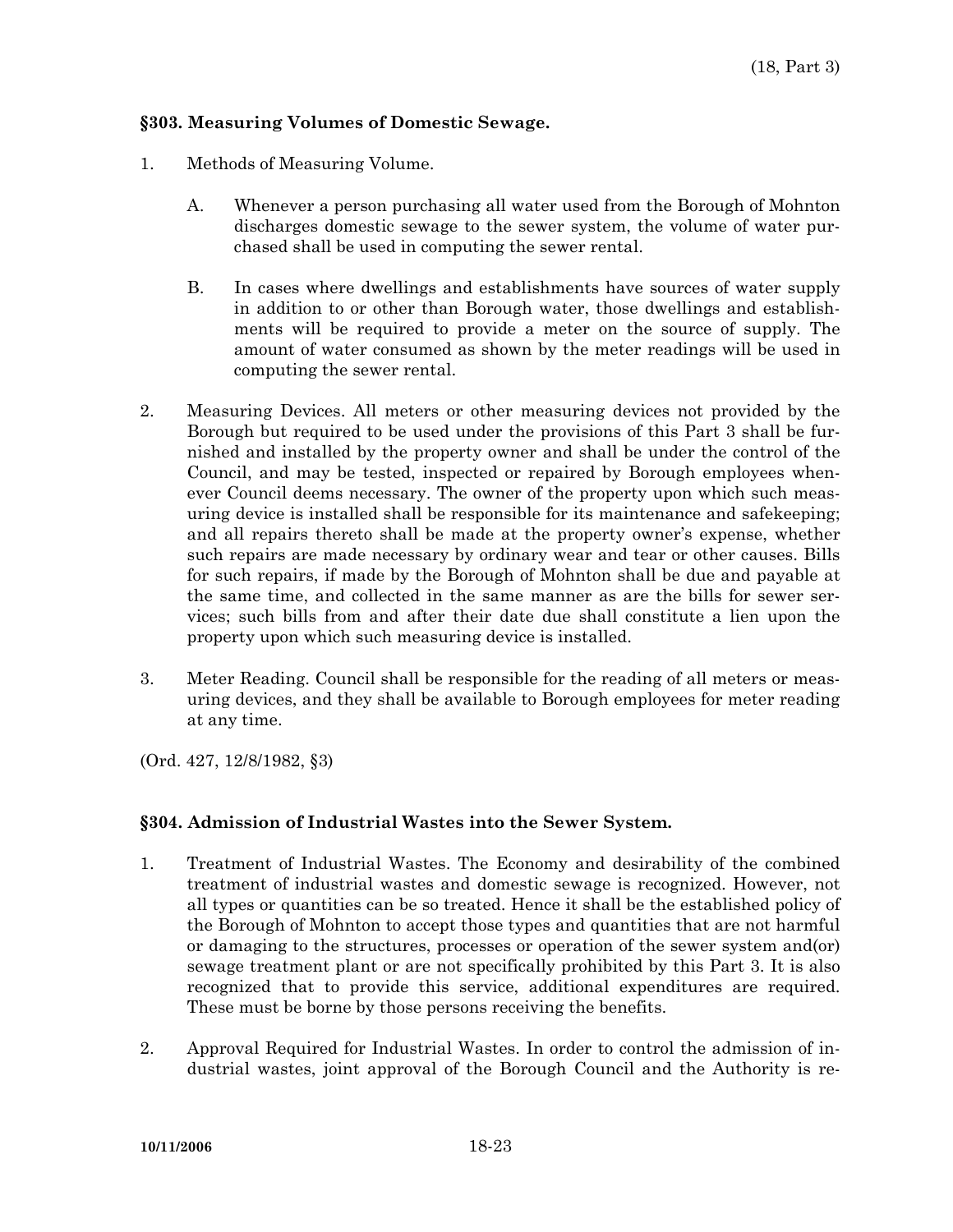quire for the discharge into the sewer system of any water or wastes having any or all of the following:

- A. A five-day, 20° C. BOD greater than 200 mg/L.
- B. A suspended solids content greater than 300 mg/L.
- C. A dissolved solids content greater than 500 mg/L.
- D. An average daily flow greater than 10% of the Sewage Treatment Plant capacity.

Such approval shall be in the form of an Industrial Waste Permit as specified in the rules and regulations.

- 3. Pretreatment. Where required, in the opinion of the Borough Council and the Authority, any person seeking to discharge a waste to the sewer system deemed unacceptable by the Borough Council and the Authority shall provide at his own expense such preliminary treatment or handling as may be necessary to:
	- A. Reduce BOD to 200 mg/L, suspended solids to 300 mg/L and dissolved solids to 500 mg/L;
	- B. Or modify the objectionable characteristics or constituents to come within the maximum limits provided for in this Part 2 and rules and regulations;
	- C. Or control the quantities and rates of discharge or such waters or wastes over a twenty-four-hour day and a seven day week.

Plan, specifications, and any other pertinent information relating to proposed preliminary treatment or handling facilities shall be submitted for the approval of the Borough Council and the Authority and no construction of such facilities shall be commenced until written approval is obtained.

(Ord. 427, 12/8/1982, §4)

# **§305. Charges of Industrial Wastes.**

The charges for collection and treatment of industrial wastes discharged into the sewer system shall be in accordance with §302 of this Part 3. In addition thereto, further charges shall be levied for industrial wastes discharged into the sewer system in accordance with rules and regulations which may from time to time be adopted by Council. (Ord. 427, 12/2/1982, §5)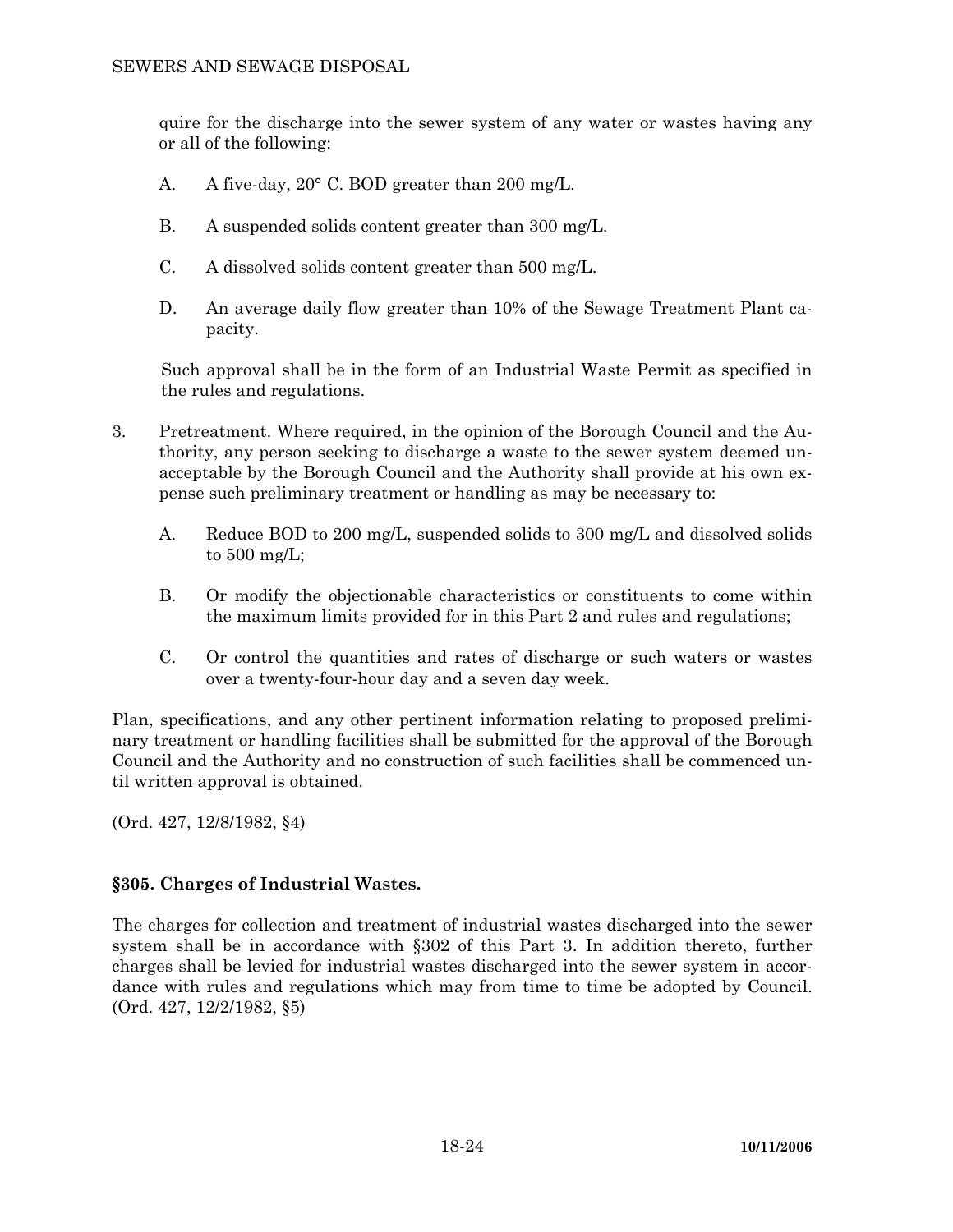### **§306. Measuring Volume of Industrial Wastes.**

- 1. Methods of measuring volume.
	- A. Whenever a person purchasing all water used from the Borough of Mohnton discharges only industrial waste to the sewer system, the volume of water purchased shall be used as a measure of the quantity of industrial waste discharged.
	- B. Whenever a person purchasing all water used from the Borough of Mohnton discharges combined domestic sewage and industrial waste to the sewer system, the volume of water purchased chargeable as industrial waste shall be the total volume of water purchased less the volume of water determined to be domestic sewage. The volume of water determined to be domestic sewage shall be determined in either of the following ways.:
		- (1) Actual measured flows.
		- (2) By multiplying the average number of employees in the establishment during the preceding billing period by 300 cubic feet per quarter.
	- C. In order to measure the volume of water not discharged into the sewage system a person may install a water meter at his own expense and cost. The water passing through such meter shall be only such water as is not discharged into the sewer system. There shall be no sewer rental charge made or imposed under the terms of this Part 3 upon such water passing through such meter and not discharged into the sewage system.
		- (1) Whenever a person using a private water supply discharges industrial wastes to the sewer system the charges for such discharge shall be in accordance with §305 of this Part 3. Such person, however, shall install at his expense either a water meter or meters, as may be required, to measure the total volume of water used in the industrial plant; or shall install, at his expense, a meter on the sewer line leaving the plant so as to measure the entire flow of waste discharged to the sewer system. No meter for measurement either of the water or sewage shall be installed until a plan for such installation is submitted to Council or its designated representative, and approved as satisfactory. All meters or other measuring devices installed or required to be used under the provisions of this Part 3 shall be under the control of the Council, and may be tested, inspected, or repaired by Borough employees whenever Council deems necessary. The owner of the property upon which such measuring device is installed shall be responsible for its maintenance and safe-keeping; and all repairs thereto shall be made at the property owner's expense, whether such repairs are made necessary by ordinary wear and tear or other causes. Bills for such repairs, if made by the Borough shall be due and payable at the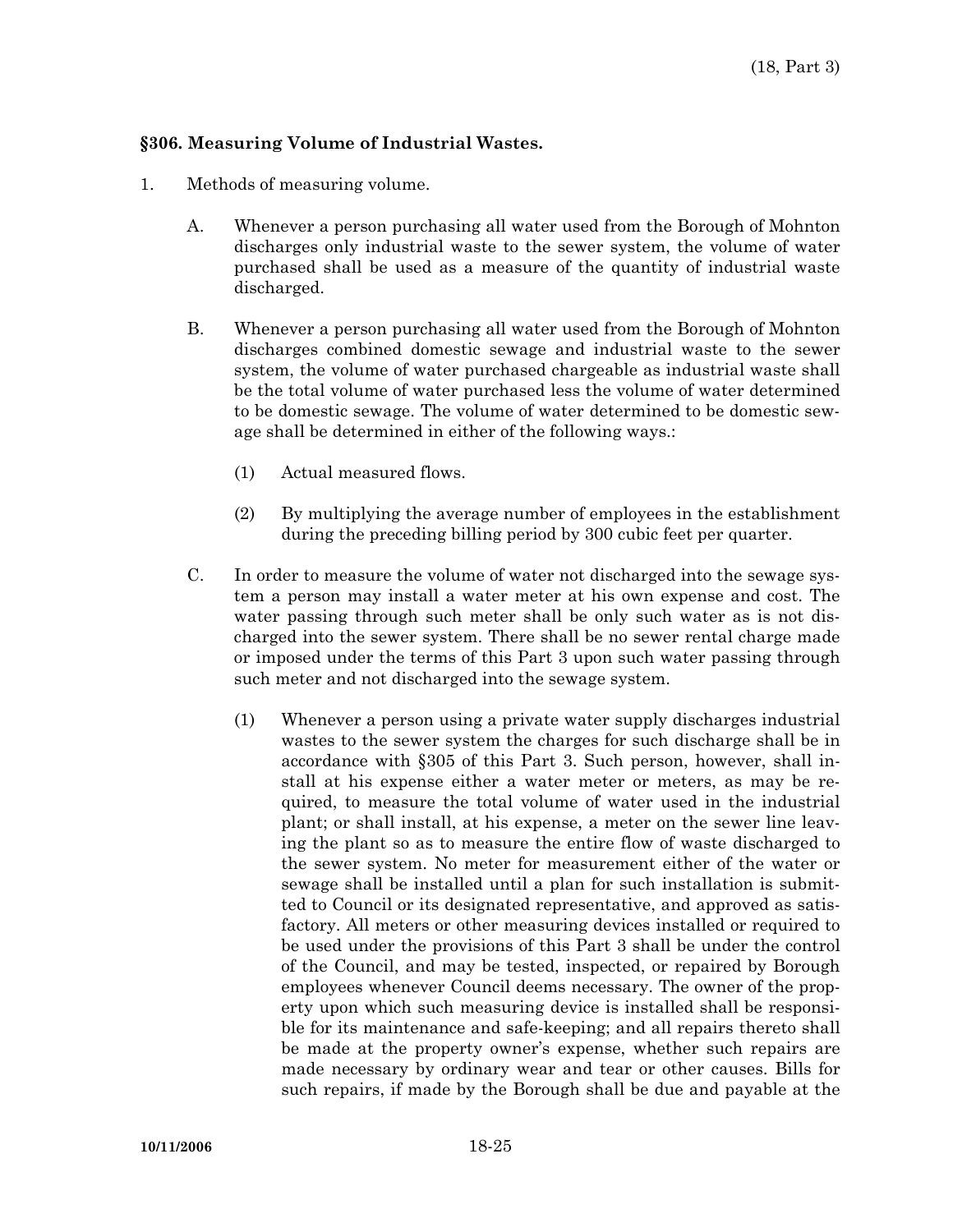same time, and collected in the same manner as are the bills for sewer services; such bills from and after their due date shall constitute a lien upon the property upon which such measuring device is installed.

 (2) Council shall be responsible for the reading of water and/or sewage meters when installed in industrial establishments. Where, in the opinion of Council, it is not necessary to install a meter, measurements of the discharge to the sewer shall be made quarterly by the Borough, and the measurements so made shall be used for determining the sewer charge for that quarter. Any person dissatisfied with the sewer rate so determined may, at his own cost, install a meter or meters as provided by Subsection  $(1)(C)(1)$ .

(Ord. 427, 12/8/1982, §6)

# **§307. Time and Method of Payment.**

All sewer rentals shall be due and payable at the time that water rentals are not payable. They shall be included in the same bills and shall be collected at the same time and in the same manner as the charges for water, and with the same discounts and penalties. (Ord. 427, 12/8/1982, §7)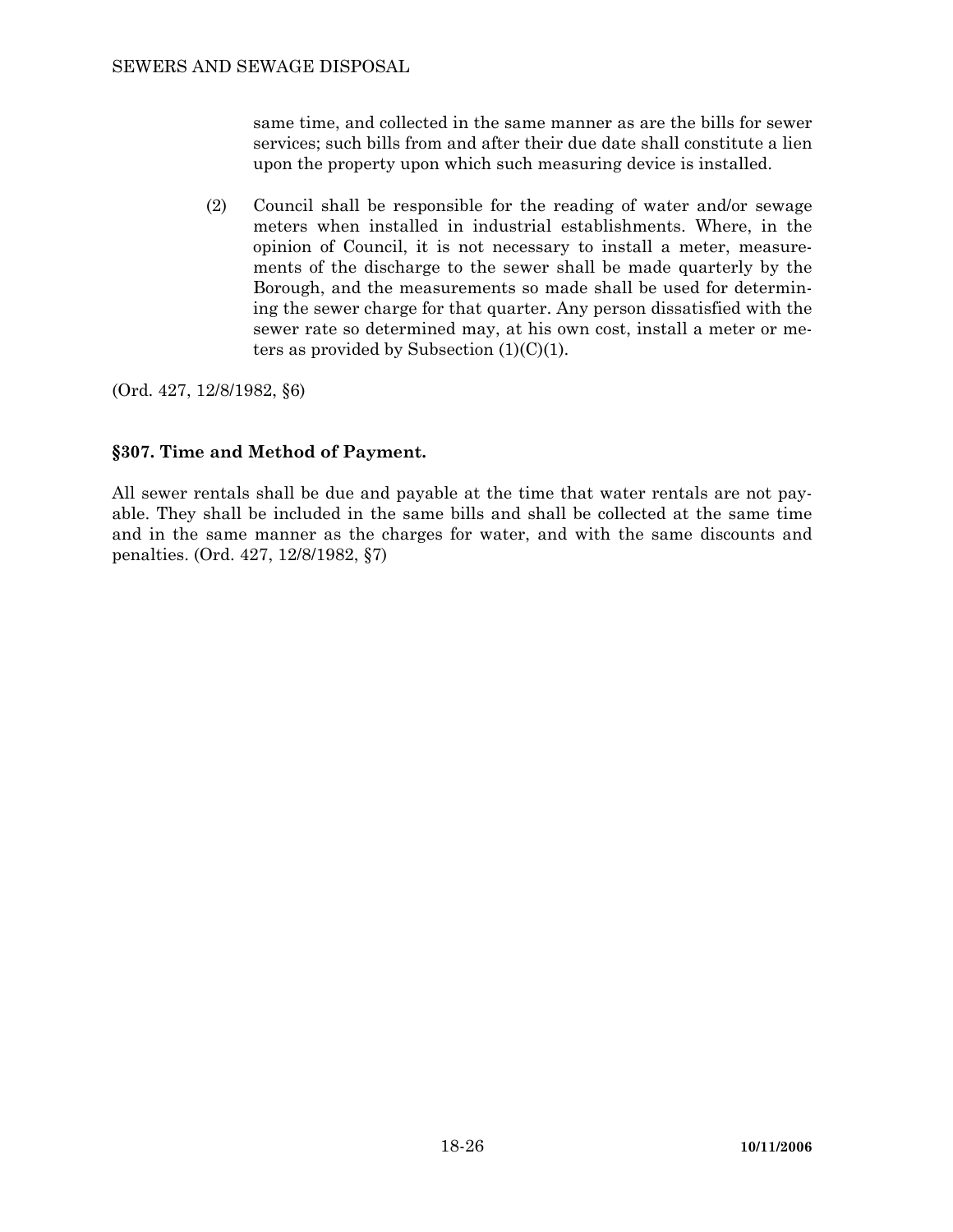### **Part 4**

# **On-Lot Sewage Disposal Systems and Individual Residential Spray Irrigation Systems**

### **§401. Title.**

This Part shall be known as and may be referred to as the "Borough of Mohnton Sewage Ordinance." (Ord. 714, 2/8/2006)

### **§402. Purpose.**

The purposes of this Part include:

- A. The regulation of soil testing for, installation, inspection, operation, rehabilitation, replacement and timely ongoing maintenance of on-lot systems within the Borough.
- B. The establishment of provisions and safeguards for the Borough which enable the issuance of permits for bonded systems and IRSIS systems by and through the Sewage Enforcement Officer (SEO).
- C. Establishment of minimum standards for the periodic pumping of treatment and pump tanks which are components of OLDS permitted by the SEO.
- D. Adoption, by reference, of standards for initial inspection and subsequent pumping of systems and tanks.
- E. Establishment of standards for the proper abandonment of OLDS.

(Ord. 714, 2/8/2006, §1)

# **§403. Definitions.**

The following words and terms, when used in this Part, shall have the following meanings:

 ABSORPTION AREA — a component of an individual or community OLDS where liquid from a treatment tank seeps into the soil; it consists of an aggregate-filled area containing piping for the distribution of liquid and the soil or sand/soil combination located beneath the aggregate.

 ABSORPTION AREA EASEMENT — a portion of a lot, tract or parcel that encompasses the primary and replacement area and which shall be deline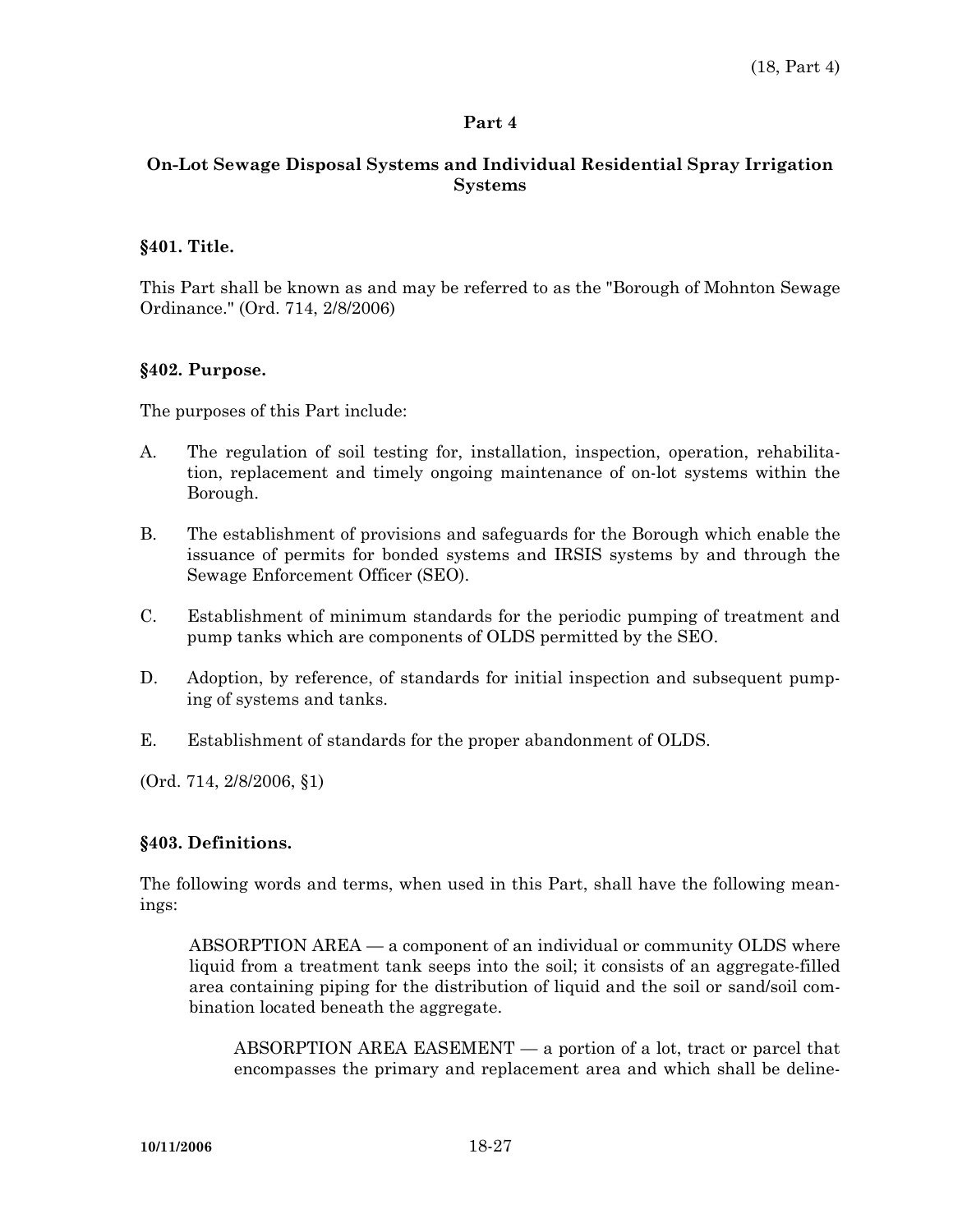ated and preserved. The primary and replacement areas need not be contiguous.

 ACT — the Pennsylvania Sewage Facilities Act, Act of January 24, 1966, P.L. (1965) 1535, No. 537, as amended, 35 P.S. §750.1 et seq.

 AUTHORIZED AGENT — a certified Sewage Enforcement Officer (SEO), professional engineer or sanitarian, plumbing inspector, soil scientist, water quality specialist or any other person who is designated to carry out the provisions of this Part as the agent of the Council of the Borough of Mohnton.

 BONDED DISPOSAL SYSTEM — an individual sewage system located on a single lot serving a single-family residence, where soil mottling is within 20 inches of the mineral soil surface, and the installation, operation and replacement of which is guaranteed by the property owner.

BOROUGH — the Borough of Mohnton, Berks County, Pennsylvania.

CHISEL PLOW  $-$  a farm or tractor implement used to rough up or scarify the soil surface, break down surface vegetation and increase the soil surface area.

 COMMUNITY SYSTEM — a system, whether publicly or privately owned, for the collection of sewage or industrial wastes of a liquid nature from two or more lots and for the treatment or disposal of the sewage or industrial waste on one or more of the lots or at any other site.

 COUNCIL — the Council of the Borough of Mohnton, Berks County, Pennsylvania.

 DEP/THE DEPARTMENT — the Department of Environmental Protection of the Commonwealth of Pennsylvania.

 DEVELOPER — any person, partnership or corporation which erects or contracts to erect a building on property owned by it, with the intent to sell the building to some other party upon its full or partial completion or upon the conveyance of property on which the building is to be built.

 EQUIVALENT DWELLING UNIT (EDU) — for the purpose of determining the number of lots in a subdivision or land development, that part of a multiple-family dwelling, or commercial, industrial or institutional establishment with sewage flows equal to 400 gallons per day.

 INDIVIDUAL ON-LOT SEWAGE SYSTEM — an individual sewage system that uses a system of piping, tanks or other facilities for the collecting, treating and disposing of sewage into a soil-absorption area or retaining tank.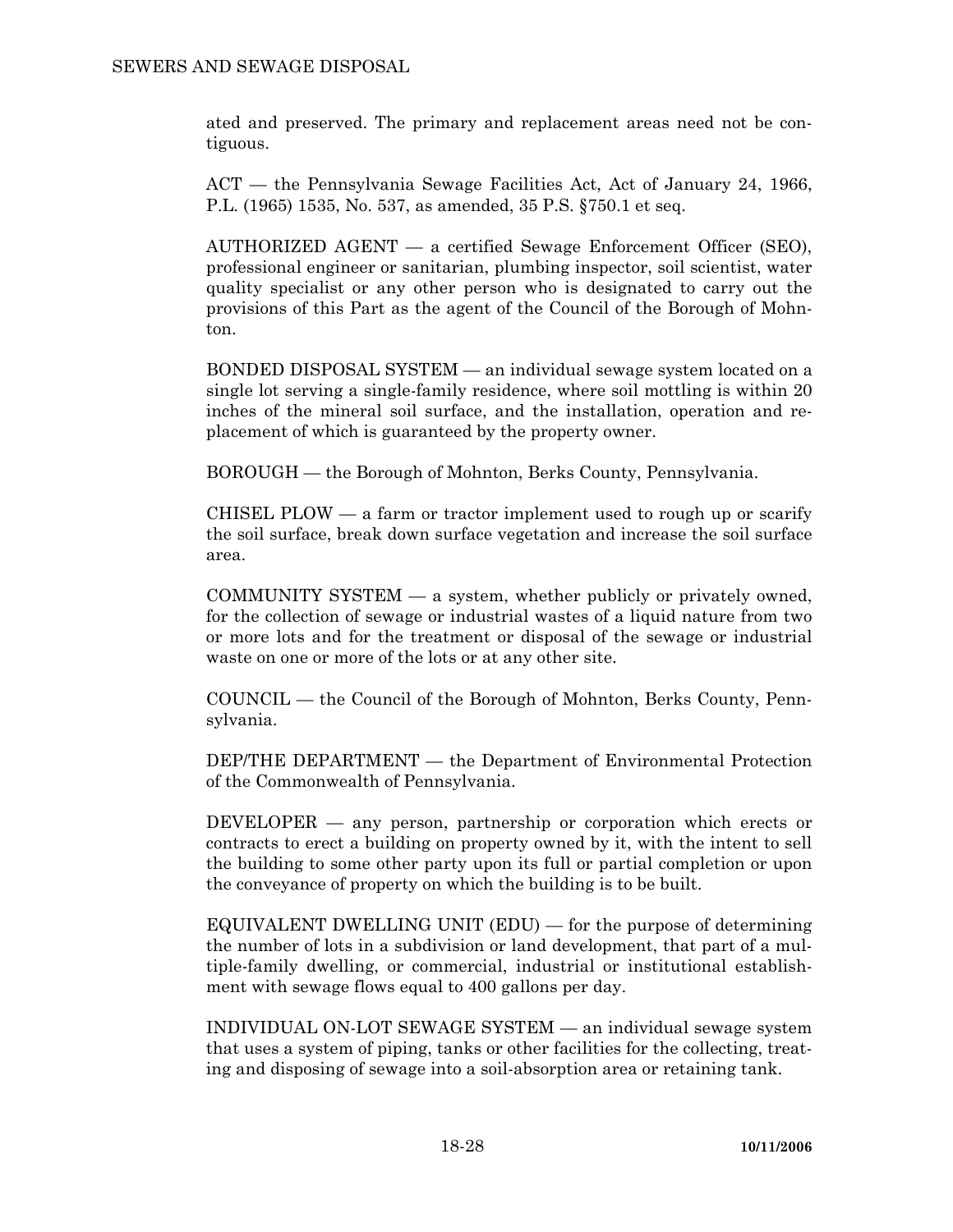INDIVIDUAL RESIDENTIAL SPRAY IRRIGATION SYSTEM (IRSIS) an individual sewage system that serves a single-family dwelling and that treats and disposes of sewage using a system of piping, treatment tanks and soil renovation through spray irrigation.

 INDIVIDUAL SEWERAGE SYSTEM — an individual sewage system which uses a method of collection, conveyance, treatment and disposal other than renovation in a soil-absorption area or retention in a retaining tank.

 INDUSTRIAL WASTE — a liquid, gaseous, radioactive, solid or other substance, which is not sewage, resulting from manufacturing or industry or other plant or works and mine drainage, silt, coal mine solids, rock, debris, dirt, and clay from coal mines, coal collieries, breakers or other coalprocessing operations. The term includes substances whether or not generally characterized as waste.

 MARGINAL CONDITIONS — a property shall be deemed to exhibit "marginal conditions" if it displays any of the following characteristics: gross lot size of less than 1.5 acres; wetlands; floodplain; limiting zones of less than 20 inches to evidence of seasonal high-water table or rock; slopes in excess of 25%; or isolation limitations that would limit available space for OLDS or reduce the net lot size to less than 1.5 acres.

 MALFUNCTION — the condition which occurs when an on-lot system causes pollution to the ground- or surface waters, contamination of private or public drinking water supplies, nuisance problems or hazard to public health.

OLDS — an individual or community on-lot sewage disposal system.

 OWNER — any person, corporation, partnership, etc., holding deed or title to lands within the Borough.

 PLANNING MODULE FOR LAND DEVELOPMENT — a revision to, or exception to the revision of, the Official Plan, submitted in accordance with DEP regulations and in connection with the request for approval of a subdivision or land development plan.

 PRIMARY AREA — an area on a lot, tract or parcel of land that has been tested by the SEO and found suitable, based upon the then-current DEP site requirements, for the installation of an on-lot sewage disposal system and which will be preserved and protected from alteration for installation of the initial on-lot sewage disposal system for the sewage generated on that lot, tract or parcel. (See "replacement area.")

 REPLACEMENT AREA — an area on a lot, tract or parcel of land, separate from the primary area, that has been tested by the SEO and found suitable, based upon the then-current DEP site requirements, for the installation of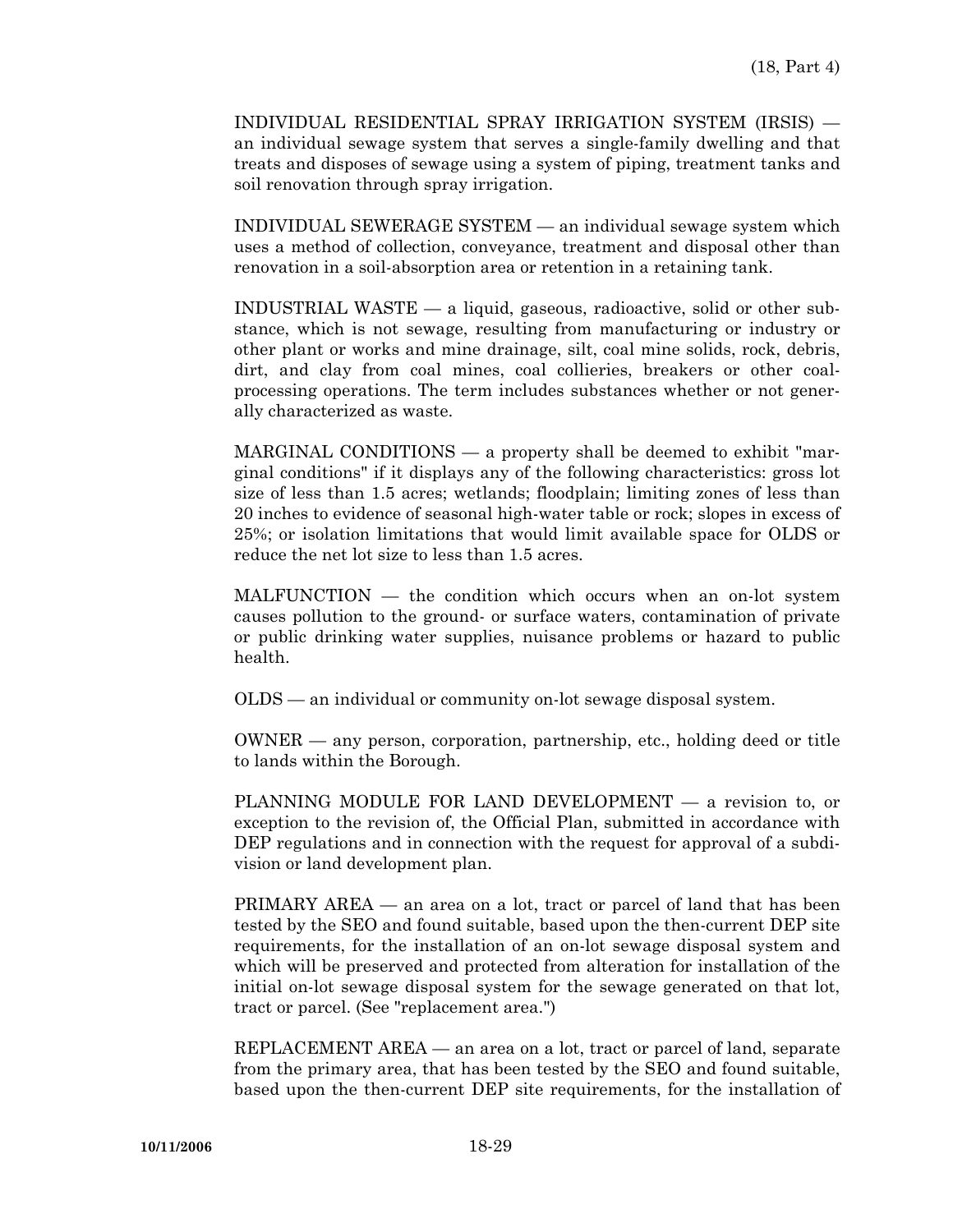an on-lot system and which will be preserved and protected from alteration for potential future use if the primary area on the same lot, tract or parcel shall fail for any reason. (See "primary area.")

 RETAINING TANK — a watertight receptacle which receives and retains sewage and is designed and constructed to facilitate ultimate disposal of the sewage at another site. The term includes but is not limited to the following:

- A. CHEMICAL TOILET a permanent or portable nonflushing toilet using chemical treatment in the retaining tank for odor control.
- B. HOLDING TANK a tank, whether permanent or temporary, to which sewage is conveyed by a water-carrying system.
- C. PRIVY a tank designed to receive sewage where water under pressure is not available.
- D. INCINERATING TOILET a device capable of reducing waste material to ashes.
- E. COMPOSTING TOILET  $-$  a device for holding and processing human and organic kitchen waste, employing the process of biological degradation through the action of microorganisms to produce a stable, humus-like material.
- F. RECYCLING TOILET a device in which the flushing medium is restored to a condition suitable for reuse in flushing.

 SEPTAGE — the residual scum, sludge and other materials pumped from septic or aerobic treatment tanks and the systems they serve.

 SEWAGE — any substance that contains any waste products or excrement or other discharge from the bodies of human beings or animals; a substance harmful to the public health, animal or aquatic life, or the use of water for domestic water supply or for recreation; or a substance that constitutes pollution to the waters of the Commonwealth under the Clean Streams Law.2

 SOIL SCIENTIST — a practicing Pennsylvania ARC PAC or PAPSS certified soils professional qualified for on-lot sewage evaluations.

 TREATMENT TANK — a watertight tank designed to retain sewage long enough for satisfactory bacterial decomposition of the solids to take place. The term includes the following:

 A. SEPTIC TANK — a treatment tank that provides for anaerobic decomposition of sewage prior to its discharge to an absorption area.

**<sup>2</sup> Editor's Note: See 35 P.S. § 691.1 et seq.**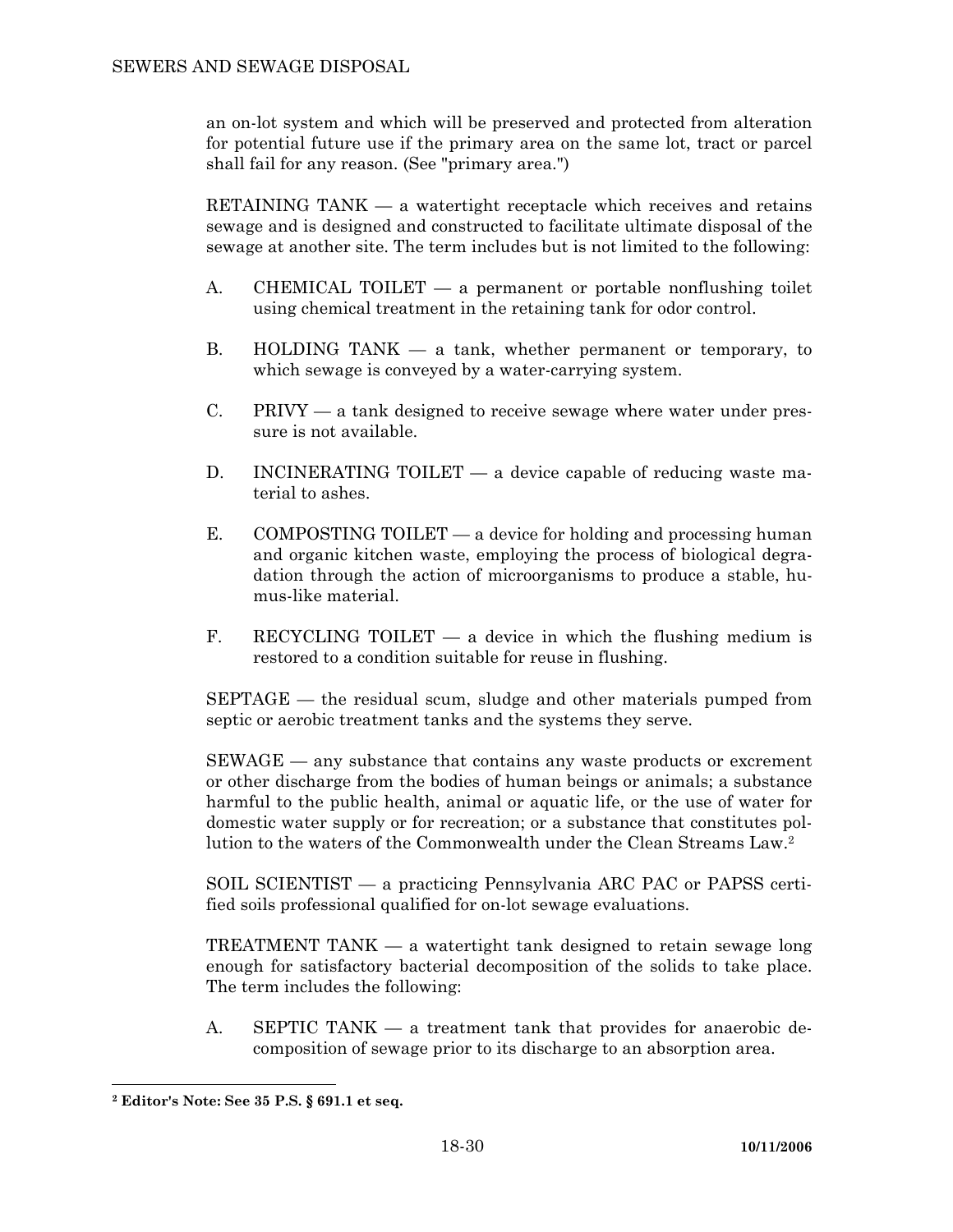B. AEROBIC SEWAGE TREATMENT TANK — a mechanically aerated treatment tank that provides aerobic biochemical stabilization of sewage prior to its discharge to an absorption area.

 WATERS OF THE COMMONWEALTH — rivers, streams, creeks, rivulets, impoundments, ditches, watercourses, storm sewers, lakes, dammed water, ponds, springs and other bodies or channels of conveyance of surface and underground water, or parts thereof, whether natural or artificial, within or on the boundaries of this Commonwealth.

(Ord. 714, 2/8/2006, §2)

# **§404. Permit Required.**

- 1. All individual or community on-lot systems, regardless of the size of the lot, tract or parcel on which they are proposed to be constructed, are subject to issuance of a permit by the SEO pursuant to the requirements of this Part, the Act and regulations.
- 2. Building and zoning permits shall not be issued for any building or improvement to real property to be serviced by an on-lot system prior to receiving a permit for the installation of the on-lot system from the SEO.
- 3. All sewage system components, including absorption areas, must be located on the same lot, tract or parcel as the structure they will serve. Systems or components cannot be located on a separately deeded parcel, regardless of the parcel's ownership, except through means of an easement.
- 4. All planning modules proposing individual or community sewage systems which require a DEP permit shall include a provision granting the Borough and its agents the right to enter the premises to inspect the construction and/or operation of the DEP permitted system and, if the system is not being constructed or operated according to the permitted design, to issue a stop-work order or revoke the occupancy permit until construction or operation is brought into compliance with the permit.
- 5. No part or component of any OLDS shall be altered, extended, augmented, modified or repaired without the issuance of a repair permit by the SEO.
- 6. No OLDS shall be used or loaded in a manner that is inconsistent with the permit that was issued to authorize the system's installation.
- 7. Permit applications for on-lot systems that include electronically, mechanically, hydraulically or pneumatically operated or controlled devices shall be accompa-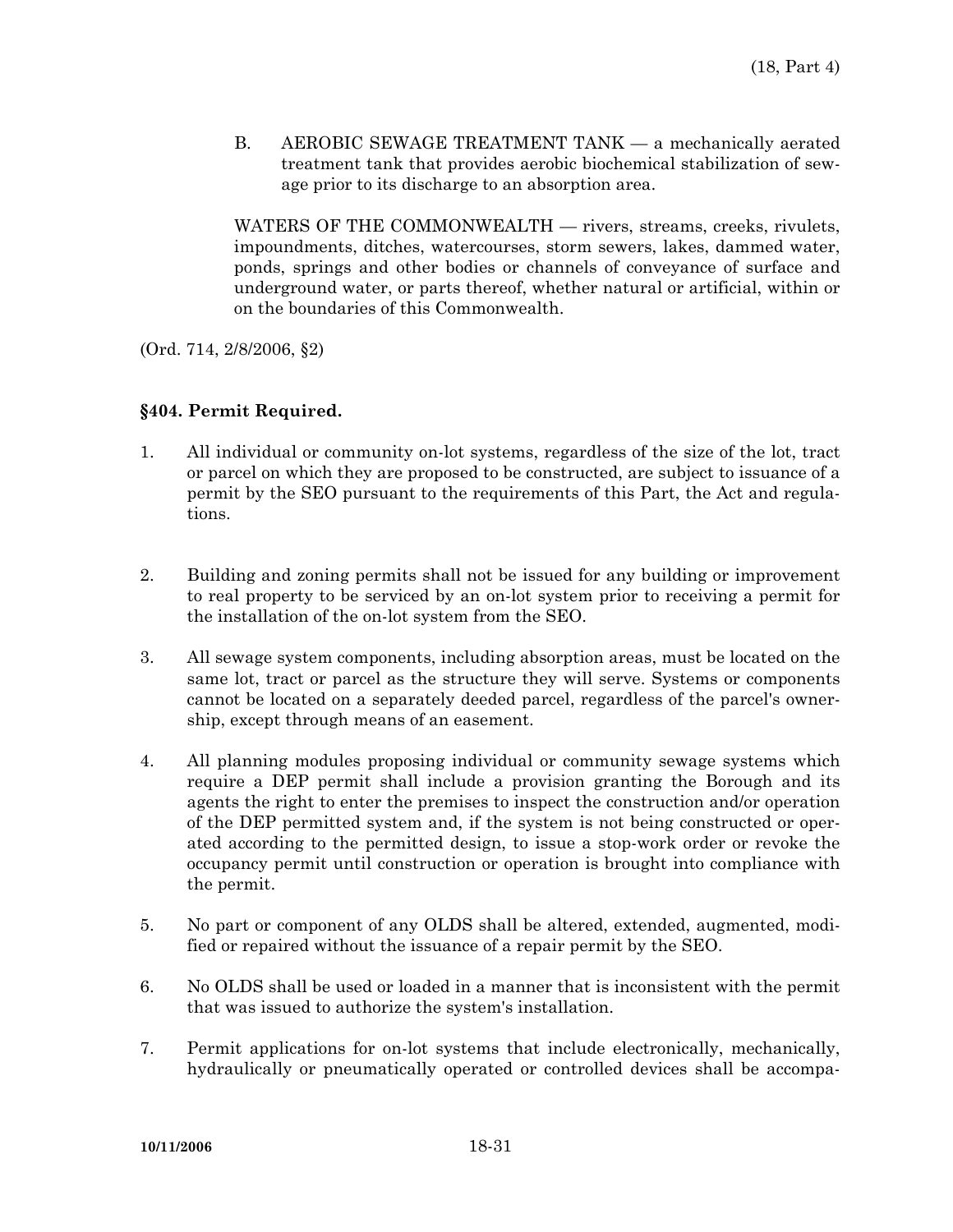nied by the respective manufacturer's recommended maintenance schedule and product specifications.

8. Permit applications for which the provisions of §406, Subsection 1, or §407, Subsection 11, apply shall include a fully executed maintenance contract indicating the person or company responsible to carry out the required maintenance, the maintenance schedule and a provision that if the contract is terminated that the Borough be so notified.

(Ord. 714, 2/8/2006, §3)

# **§405. Replacement Areas.**

- 1. Soil probe and percolation testing and/or soil morphological evaluations by a soil scientist to provide a replacement area shall be required on all proposed lots which exhibit marginal conditions as defined in §403.
- 2. A replacement area shall be required for all unimproved lots existing prior to the effective date of this Part, which are intended to be serviced by a soil-absorption system and contain marginal soils, but for which a permit to install an on-lot system has not been issued.
- 3. Allowance of open land for the replacement area, without performance of appropriate soil testing to verify suitability of the land for a replacement area, shall not constitute compliance with this section.
- 4. The location of the primary and replacement areas shall be delineated and identified as an absorption area easement on the plot plans and maps or diagrams submitted as part of the permit application and subdivision or land development plan.
- 5. The description, including metes and bounds, of every absorption area easement shall be recorded as part of the deed for each lot created as part of a subdivision or land development, and shall contain language reflecting the following:
	- A. No improvements, whether permanent or temporary, shall be constructed upon or within the absorption area easement.
	- B. No permanent or temporary alterations, grading, excavation or stockpiling of any soil or any other material shall take place on or in the absorption area easement.
	- C. During any construction or other activities, the absorption area easement shall be so marked to prevent equipment with greater wheel loadings than a common garden tractor/riding mower from traveling over or operating on the surface of the absorption area easement.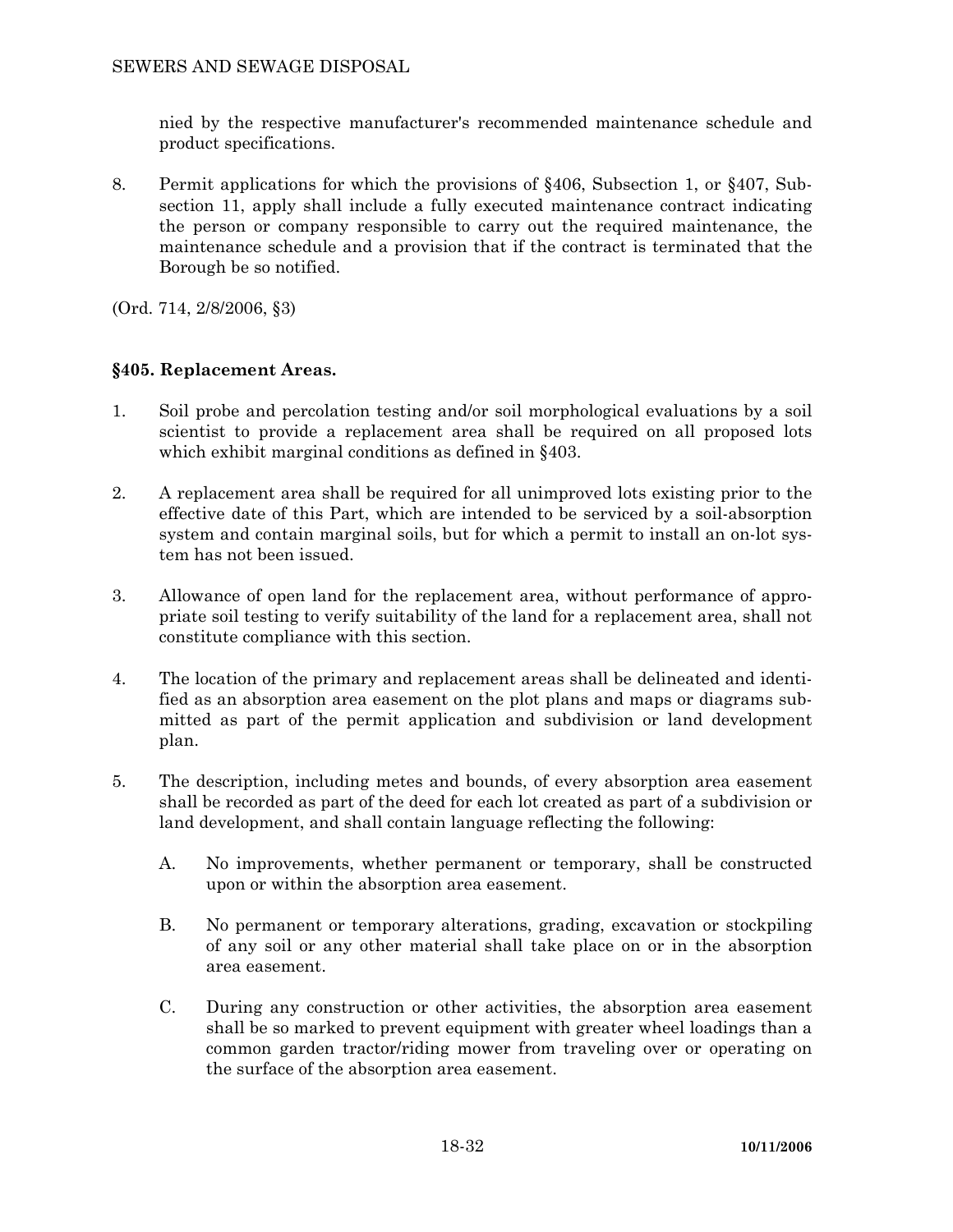- D. The final cover or improvement to every absorption area easement shall be limited to shallow rooted vegetation. The exception shall be that, where drip irrigation or IRSIS systems are proposed, trees will be allowed to remain.
- E. No trees shall be planted or remain which are located within 10 feet of the proposed sewage-absorption area.
- 6. A landowner wishing to alter the use of the absorption area easement must first document, through a site evaluation by the SEO, that an additional area suitable for the installation of an on-lot system exists and, upon such a finding, shall:
	- A. Prepare and submit to the SEO for approval a declaration of easement which shall:
		- (1) Meet the identification, non-use and preservation requirements of this section.
		- (2) Describe, by metes and bounds, the easement area to be abandoned.
	- B. Within 15 days of the approval by the Borough, record the declaration of easement at the Berks County Recorder of Deeds office.
	- C. File a copy of the recorded easement with the Borough.

(Ord. 714, 2/8/2006, §4)

#### **§406. On-Site Probe and Percolation Testing.**

- 1. All sites shall have a minimum of two soil probes excavated and observed by the SEO.
- 2. Commercial or community sites shall have a minimum of one probe every 50 feet on conventional ground-based systems and one probe every 100 feet for drip and spray sites. Probes shall be staggered in order that the lower probe is in the middle of the upper two.
- 3. All sites shall have a minimum of six percolation test holes conducted uniformly within the proposed sewage-absorption area.
- 4. Commercial and community sites shall require the following number of percolation test holes as follows:

| <b>Proposed Absorption Area</b><br>(sq. ft.) | <b>Number of Percolation Test Holes</b> |
|----------------------------------------------|-----------------------------------------|
| 2.000                                        |                                         |
| 3.000                                        | 19                                      |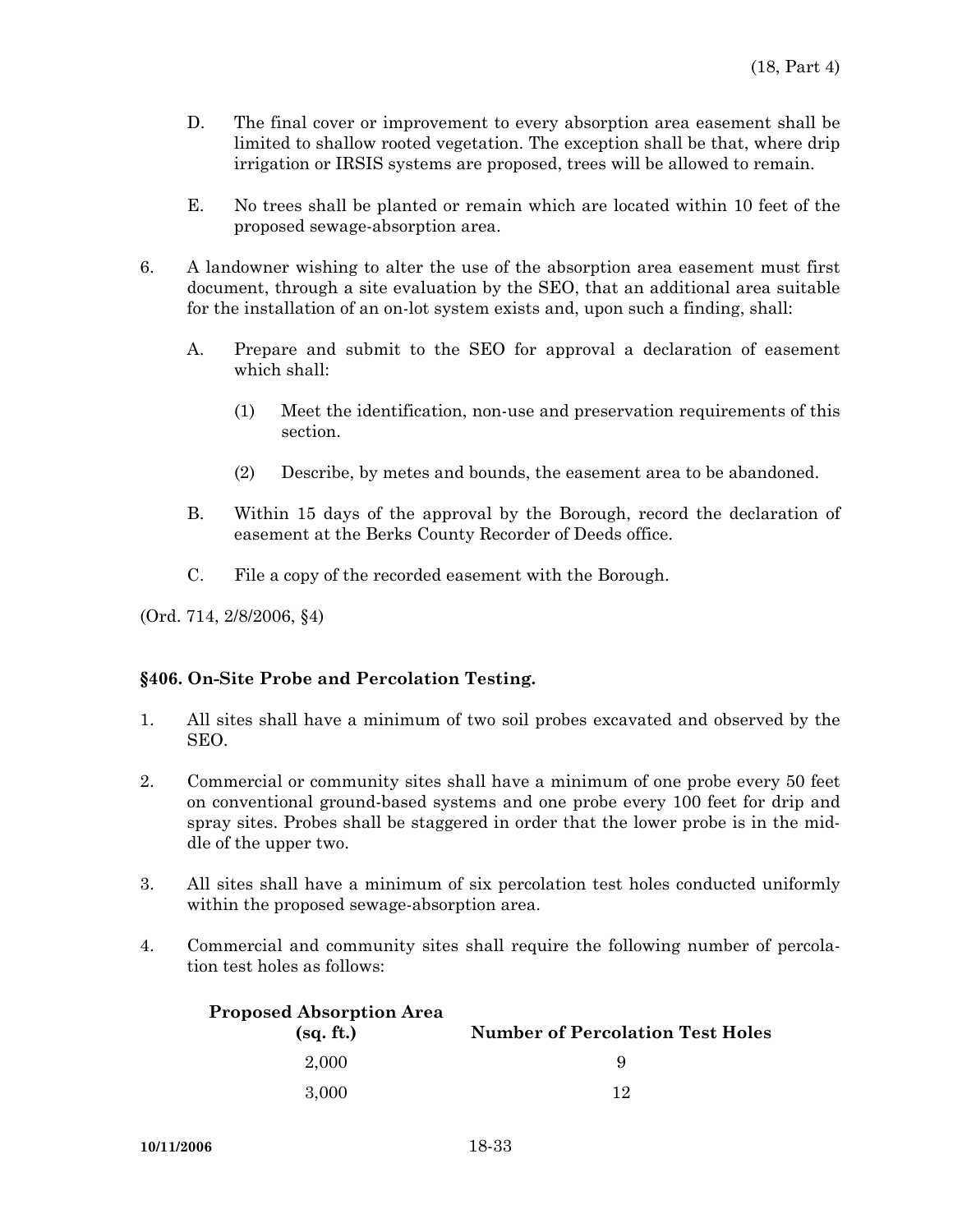| <b>Proposed Absorption Area</b><br>(sq. ft.) | <b>Number of Percolation Test Holes</b> |
|----------------------------------------------|-----------------------------------------|
| 4,000                                        | 15                                      |
| 5,000                                        | 18                                      |
| 6,000                                        | 21                                      |
| 7,000                                        | 24                                      |

- 5. No sewage system repairs may be completed involving the installation of a new sewage-absorption area or a repair to an existing sewage-absorption area without completing percolation and soil probe testing as per Subsections 1 thru 4.
- 6. All percolation and soil-probe testing shall be observed by the Borough SEO to be valid.
- 7. All percolation and probe excavations shall be located on a referenced scaled plan drawing by the applicant or subdivider within 60 days after completion.
- 8. The applicant or land owner shall be responsible to protect the safety, health and welfare of all individuals relative to conducting on-site probe and percolation testing. The excavations shall be protected during testing and closed within 72 hours thereafter.

(Ord. 714, 2/8/2006, §5)

# **§407. Maintenance Agreements.**

- 1. All applications for on-lot systems that propose to use an individual residential spray irrigation system as the treatment method shall be accompanied by a maintenance agreement between the owner and the Borough providing for an annual inspection by the SEO, at the owner's expense, in accordance with the currently adopted Borough fee schedule, for the purpose of monitoring the satisfactory operation of the system. The inspection shall include analyses of effluent at a PA DEP certified laboratory for compliance with PA DEP standards. Said testing may be conducted based upon samples taken by the owner, who must send a copy to the Borough.
- 2. Also included in this requirement shall be systems permitted by PA DEP, such as stream or swale discharge and all holding tanks, whether residential, commercial or temporary.
- 3. Applications for IRSIS and holding tanks shall be accompanied by a financial guaranty of the same type and character that is required for public improvements by the Borough's Subdivision and Land Development Ordinance.3

 **3 Editor's Note: See Ch. 22, Subdivision and Land Development.**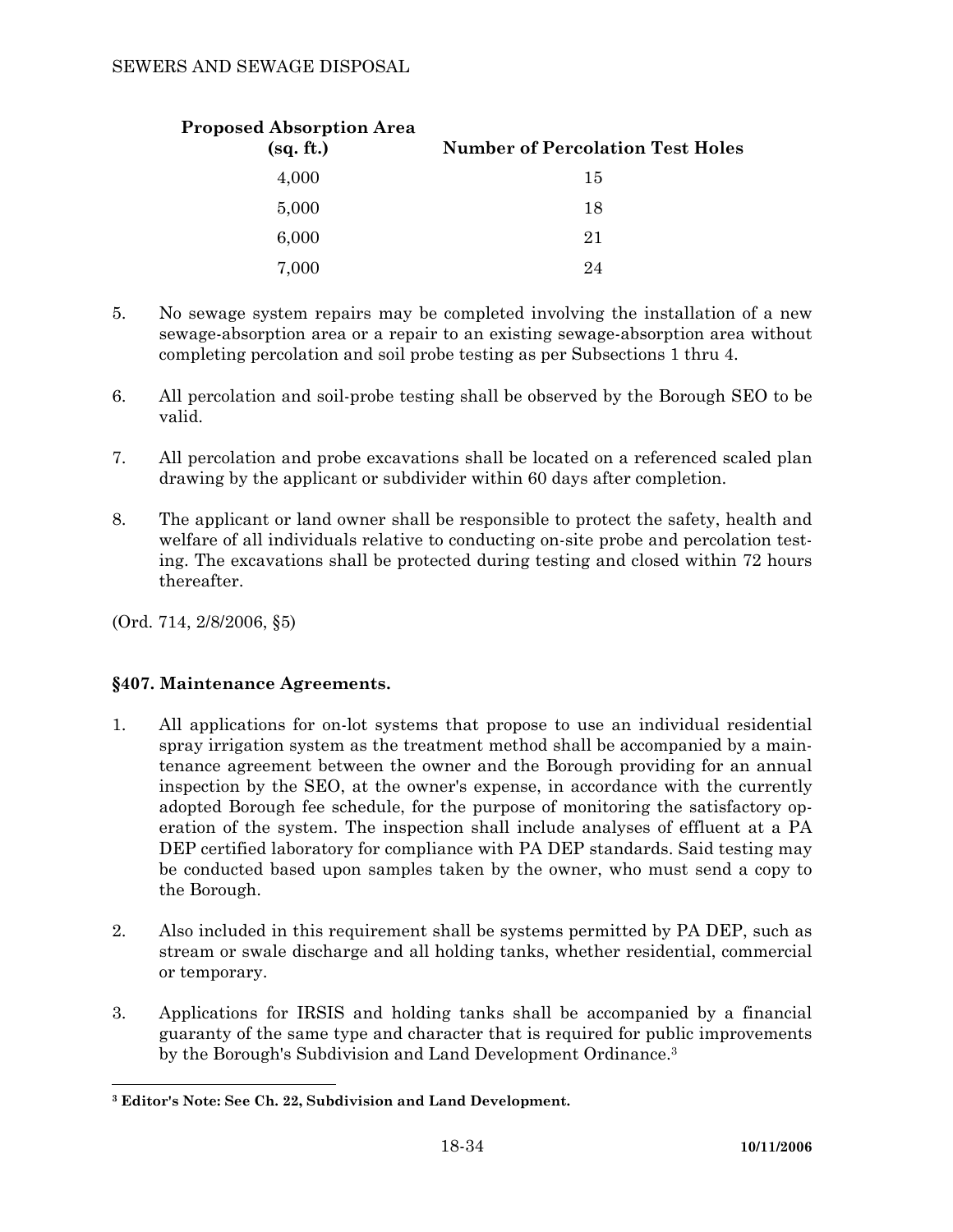4. Module submissions for DEP permitted systems shall be accompanied by a financial guaranty of the same type and character that is required elsewhere in this section.

 The financial guaranty shall assure that the Borough has access to sufficient funds to operate, maintain, repair or replace any component of the IRSIS in the event that the owner:

- A. Fails to maintain the system or any of the system's components according to the manufacturer's specifications;
- B. Fails to service, clean, inspect and/or pump the treatment tank(s) according to the other applicable standards of this Part; or
- C. Fails to conduct testing and monitoring at least annually, or more frequently if required by DEP regulation, and report the analysis to the Borough.
- 6. From the date the permit application or planning module is submitted to the SEO or Borough and continuing for a period ending two years after the date the system's installation is approved or verified by the SEO, the financial assurance shall be in an amount not less than 50% of contract price for the installation of the system and all related system components.
- 7. Beginning two years after the date the system's installation is approved or verified by the SEO and continuing as long as the system is in use, the financial assurance shall be reduced to an amount not less than 10% of the actual construction cost for the installation of the system and other related system components.
- 8. The financial guaranty shall be forfeited by the owner and the Borough shall apply the funds to the repair, operation and maintenance of the system when:
	- A. The system is not maintained according to the standards of this Part, applicable DEP regulations or the manufacturer's specifications;
	- B. The treatment tank(s) are not serviced, cleaned, inspected and/or pumped according to the applicable standards of this Part; or
	- C. The testing and monitoring are not conducted according to the standards of this Part, applicable DEP regulations or the manufacturer's specifications.

(Ord. 714, 2/8/2006, §6)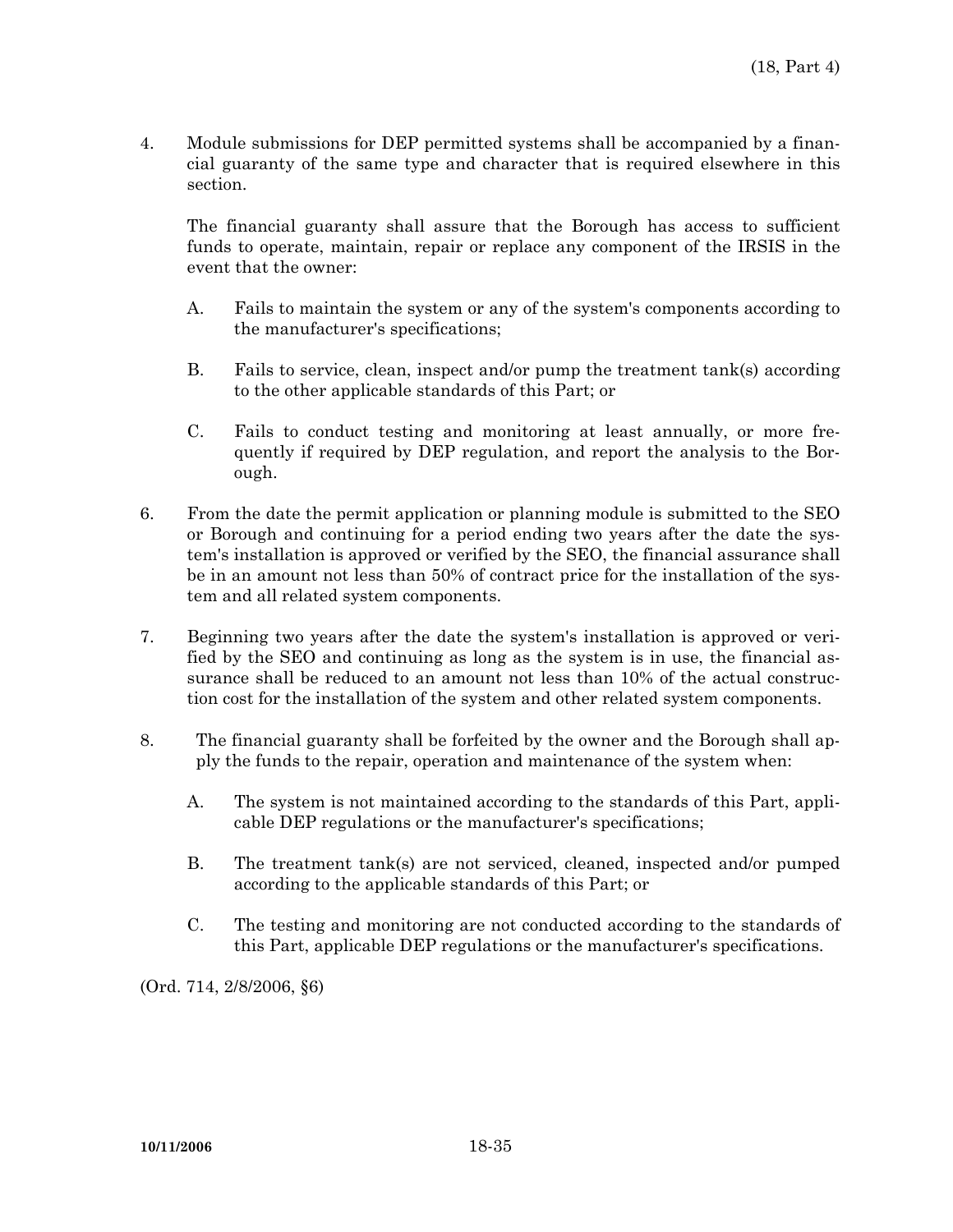# **§408. OLDS Requirements.**

- 1. Permits for OLDS shall comply with all provisions of the PA Code, Title 25, Chapters 71, 72 and 73 and any supplements or revisions thereto, and comply with this Part. A permit shall be obtained from the Borough's appointed SEO prior to conducting any alteration, construction or repair to any sewage system within the Borough, regardless of lot size or configuration. The Borough shall retain final authority for the conditions and issuance of OLDS permits.
- 2. The Code Enforcement Officer or authorized person of the Borough shall not issue a building permit for a building to be served by either an individual or community OLDS without first receiving a copy of the permit for the OLDS issued by the Borough's appointed SEO.
- 3. The Code Enforcement Officer or authorized person of the Borough shall not issue an occupancy permit for a building to be served by either an individual or community OLDS without first receiving a copy of the permit for the OLDS bearing the signature of the Borough's SEO granting "approval to cover."
- 4. All systems shall provide at a minimum the following, in addition to the standard items required by PA DEP regulations:
	- A. Cleanouts at the end of laterals with a removable plug for all pressurized systems.
	- B. All piping from the treatment tank to the absorption area shall have a minimum thickness of Schedule 40 PVC.
	- C. Where a distribution box is used, a cleanout shall be provided at the inlet of the d-box to identify location, installed with a watertight cap above final grade.
	- D. Where a manifold is used for gravity distribution, at least one cleanout must be provided in seepage bed piping, to identify location, and check ponding, installed with a watertight cap above final grade.
- 5. Conventional inground trench sewage systems shall have the following minimum horizontal separation distances from edge of trench to edge of trench as follows:

| <b>Land Slope</b><br>(percentage) | <b>Minimum Horizontal Separator</b><br>(feet) |  |
|-----------------------------------|-----------------------------------------------|--|
| $0 - 10$                          | б                                             |  |
| $10 - 20$                         |                                               |  |
| 21 - 25                           |                                               |  |

(Ord. 714, 2/8/2006, §7)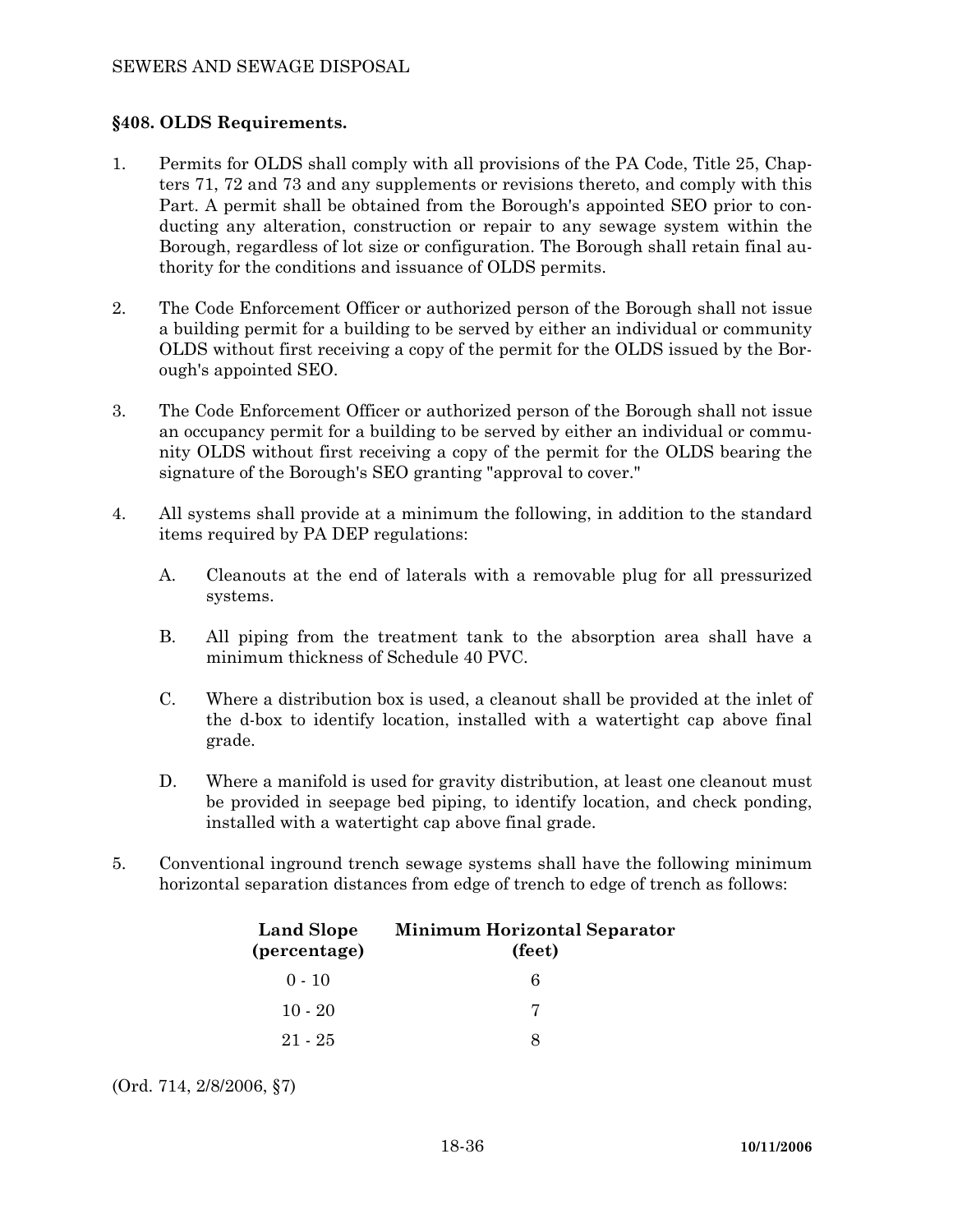#### **§409. Community Systems.**

- 1. Privately owned community systems are subject to the same requirements of this Part as individual OLDS. In addition, the following shall be applicable to community systems:
	- A. A list of the names and addresses of all participants in the community system shall be provided to the Borough.
	- B. Participants shall be equally liable for expenses incurred by the Borough or its authorized agent on the shared component of the system, unless they have decided among themselves to assume unequal burdens of responsibility for the system, in which case the Borough shall assess expenses incurred accordingly.
	- C. Expenses incurred on the individual property of participants by the Borough or its authorized agent shall be assessed against the individual participant.
- 2. Participants in a community system shall be assessed directly for expenses incurred by the Borough or its authorized agent unless an organization exists that manages the system, in which case the Borough may deal solely with that organization.

(Ord. 714, 2/8/2006, §8)

#### **§410. Construction Observations.**

- 1. All OLDS shall have construction observations by the Borough's appointed SEO during performance of the various tasks as follows:
	- A. Elevated sand mound systems:
		- (1) Chisel plow/scarification of soil surface.
		- (2) Sand placement.
		- (3) Stone and pipe placement, including pressure test.
		- (4) Final grade and seeding.
	- B. Alternate at-grade bed systems:
		- (1) Chisel plow/scarification of soil surface.
		- (2) Stone and pipe placement, including pressure test.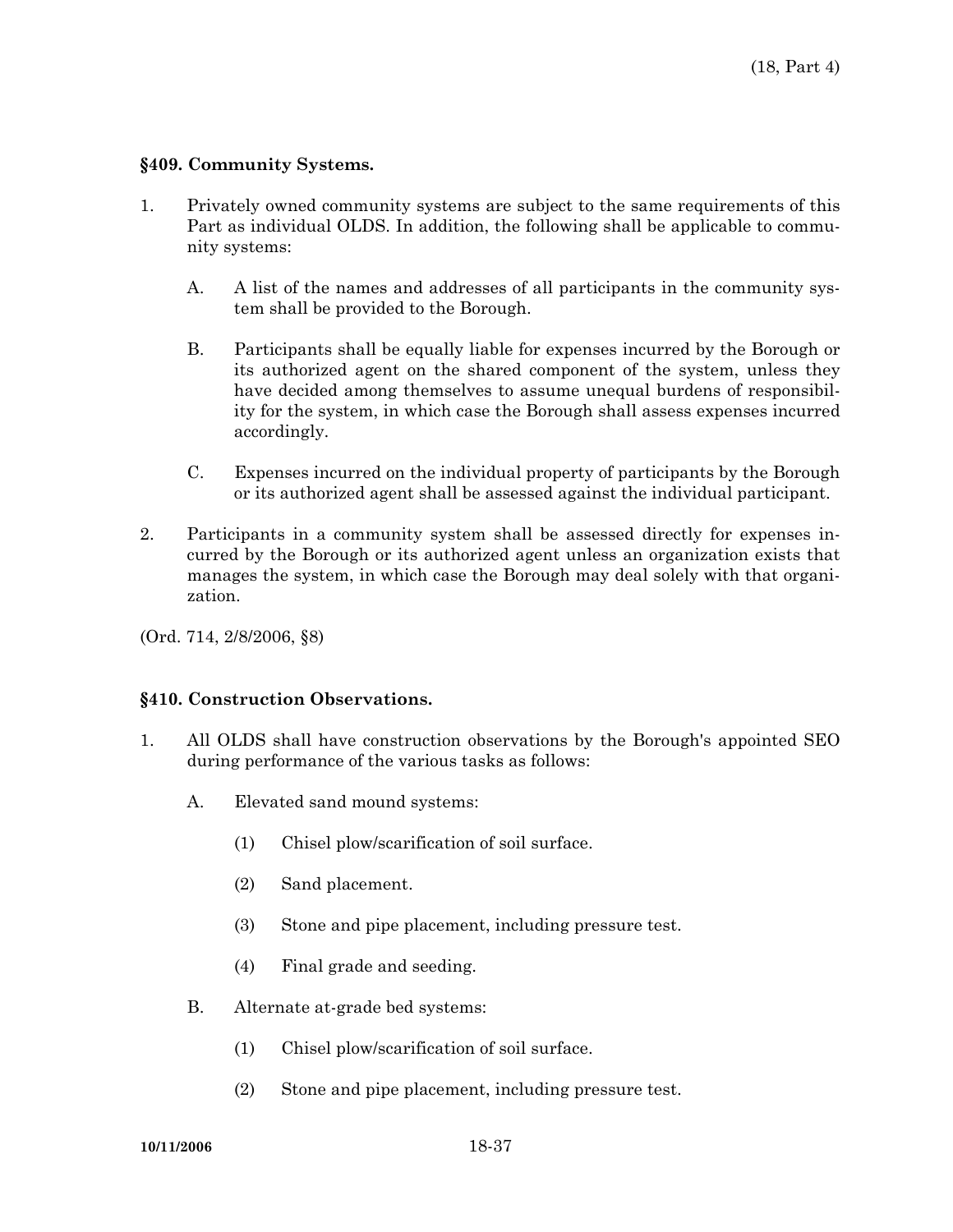- (3) Final grade and seeding.
- C. In-ground systems:
	- (1) Excavation of bed or trenches, including scarification of same.
	- (2) Stone and pipe placement, including pressure test, if applicable.
	- (3) Final grade and seeding.
- D. Drip-irrigation systems (will include, but not be limited to):
	- (1) Preconstruction meeting with contractor to review lateral layout and system components.
	- (2) Laterals upon installation and system components prior to cover.
	- (3) Activation of system.
- 2. All specified OLDS construction observations shall permit visual review of all sewer system components prior to placing soil cover.
- 3. Any sewage system component covered without review and observations by the SEO will be required to be opened for examination prior to approval.
- 4. No structure may be occupied nor any land placed in use where an OLDS is utilized without the sewage system being approved by the Borough SEO.
- 5. Construction observation requests should be received by the SEO two working days prior to requiring same. All OLDS shall require inspection regardless of time of inspection request.
- 6. The Code Enforcement Officer or authorized person of the Borough shall not issue a demolition permit for any building that is served by an OLDS without first receiving written notice from the SEO that the OLDS has been properly abandoned.
- 7. Landowners wishing to abandon an existing OLDS must first contact the SEO for instructions and/or standards for the proper abandonment of said system. The owner shall be responsible to pay the necessary fees incurred for a minimum of one compliance inspection in accordance with the current municipal fee schedule. Exact requirements for safe abandonment of OLDS may vary according to the individual system characteristics and design. Requests will be handled on a case-bycase basis.
- 8. The Borough of Mohnton's Plumbing Code requires the Borough to inspect the building sewer. The property owner/excavator shall contact the Borough prior to installation for requirements.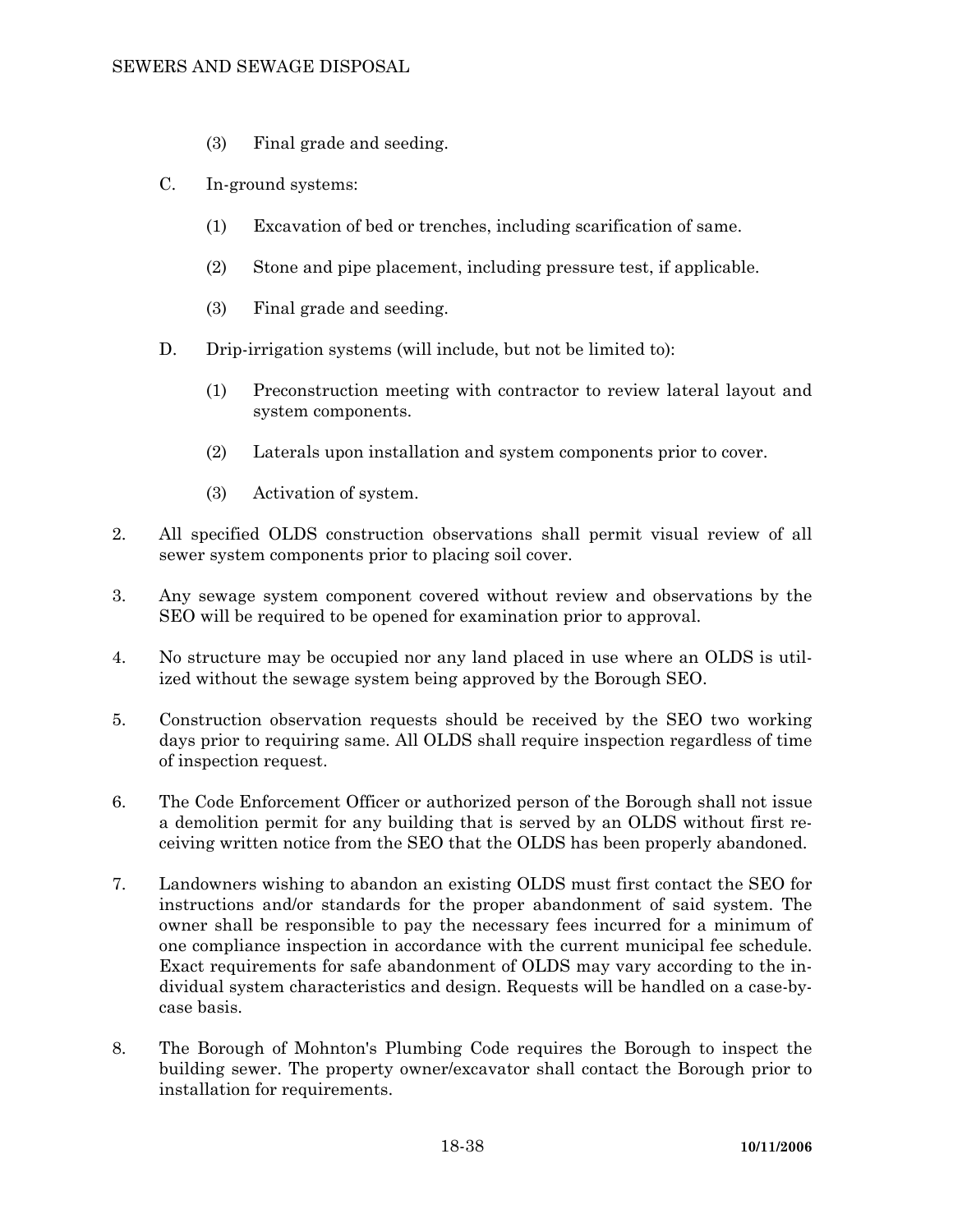(Ord. 714, 2/8/2006, §9)

# **§411. Isolation Distances.**

The following minimum horizontal distances shall be maintained between the named feature and the sewage-absorption area pump tank, septic tanks and/or holding tank as follows:

|                                     | <b>Distance</b><br>to HT, ST,<br>PT, TP | Distance to<br><b>Sewage</b><br><b>Absorption Area</b> | Distance to<br><b>Alternate Drip</b><br>Tubing | <b>Spray</b><br>Irrigation<br><b>System</b> |
|-------------------------------------|-----------------------------------------|--------------------------------------------------------|------------------------------------------------|---------------------------------------------|
| <b>Named Feature</b>                | (feet)                                  | (feet)                                                 | (feet)                                         | (feet)                                      |
| Water supply well                   | 50                                      | 100                                                    | 102                                            | 100                                         |
| Driveway                            | 10                                      | 10                                                     | 12                                             | 25                                          |
| Pools                               | 10                                      | 50                                                     | 52                                             | 100                                         |
| Occupied building                   | 10                                      | 10                                                     | 12                                             | 100                                         |
| Cistern                             | 25                                      | $\bf 25$                                               | 27                                             |                                             |
| Water suction line                  | 50                                      | 100                                                    | 102                                            | 100                                         |
| Water supply line under<br>pressure | 10                                      | 10                                                     | 12                                             | 10                                          |
| Stormwater infiltration sys-<br>tem |                                         | 100 uphill                                             | 100 uphill                                     |                                             |
|                                     | 50                                      | 35 downhill                                            | 20 downhill                                    |                                             |
|                                     |                                         | 35 side                                                | 20 side                                        |                                             |
| Drainage swale                      | 10                                      | 10                                                     | 12                                             | 25                                          |
| Stormwater pond                     | 25                                      | 50                                                     | 52                                             | 50                                          |
| Stream or lake                      | 25                                      | 50                                                     | 52                                             | 50                                          |
| Grading or disturbed area           | 5                                       | 10                                                     | 12                                             | 10                                          |
| Closed depression or mini<br>hole   | 50                                      | 100                                                    | 102                                            | 100                                         |
| Slopes above 25%                    | 10                                      | 10                                                     | 10                                             | 10                                          |
| Property lines                      | 10                                      | 10                                                     | 12                                             | 25                                          |
| Unoccupied buildings                | 10                                      | 10                                                     | 12                                             | 25                                          |
| Rock outcrop                        | 10                                      | 10                                                     | 12                                             | 25                                          |

NOTE: HT = holding tank, ST = sewage tank, PT= pump tank, TP = treatment plant.

(Ord. 714, 2/8/2006, §10)

**10/11/2006** 18-39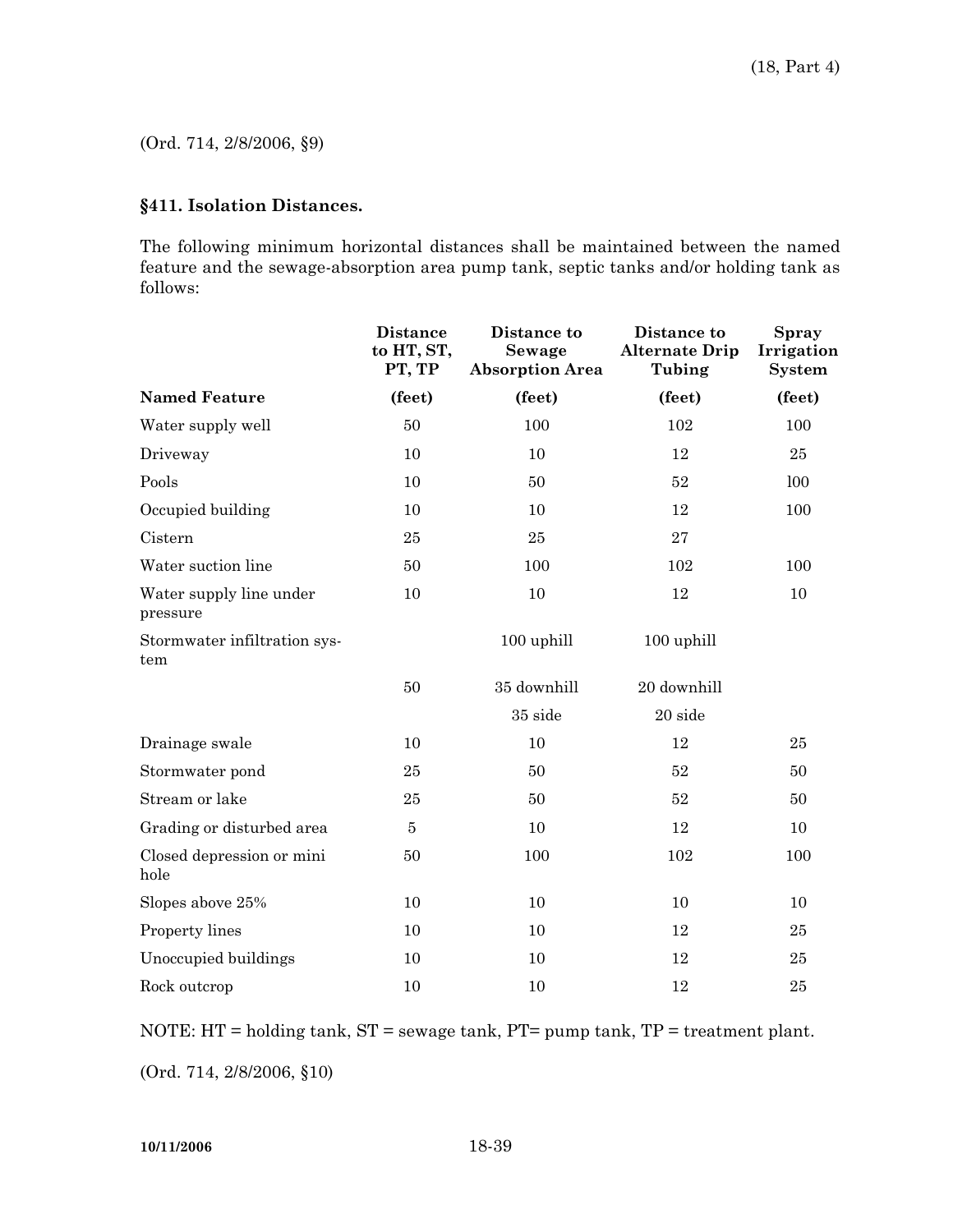# **§412. Operation and Maintenance of OLDS.**

- 1. All systems shall be operated by the owner in a manner that is in full compliance with the terms of this Part, PA DEP regulation and the system's permit.
- 2. Only sewage and normal domestic wastes may be discharged into any OLDS.
- 3. The following shall not, under any circumstances, be discharged into any OLDS:
	- A. Industrial waste.
	- B. Fats and grease.
	- C. Motor oil.
	- D. Hazardous wastes.
	- E. Chemicals, including, but not limited to:
		- (1) Pesticides and herbicides.
		- (2) Acids.
		- (3) Paint, paint thinner and solvents, including latex or water-based paints.
		- (4) Wallpaper pastes and adhesives.
		- (5) Photo processing chemicals.
	- F. Downspout and/or roof drain discharges.
	- G. Sump pump and basement drain discharges.
- 4. The Borough may require the on-site pretreatment of effluents prior to their discharge to any sewage facilities owned and operated by the Borough or any other entity, to assure that the effluent's chemical or biological constituents are compatible with the renovative methods employed by the receiving facilities.
- 5. The owner of a property upon which an OLDS is constructed shall at all times operate and maintain the OLDS in such condition as will permit it to function in the manner in which it was designed and to prevent the unlawful discharge of sewage.
- 6. The owner of a property upon which an OLDS is constructed shall maintain the area around such system so as to provide convenient access for inspection, main-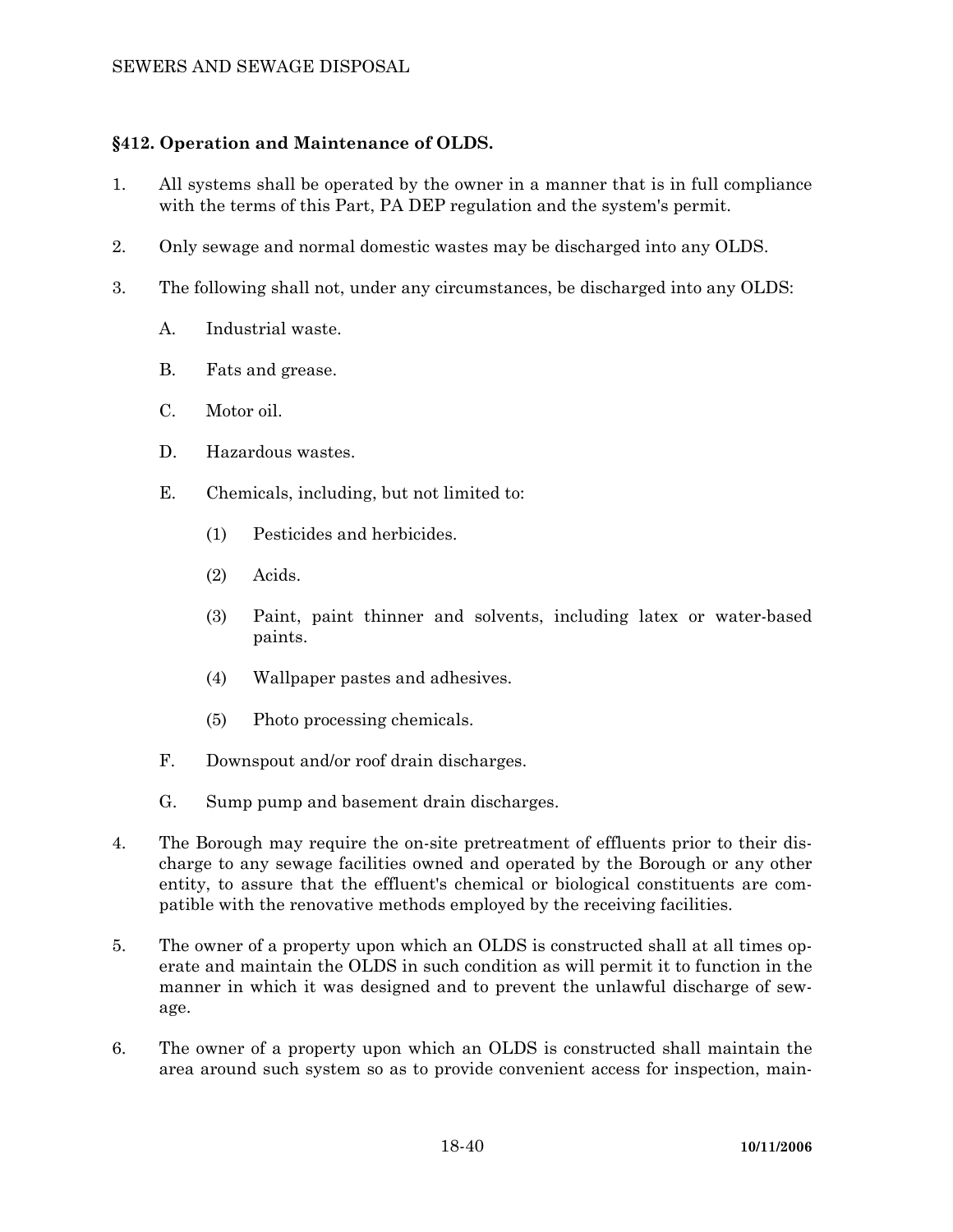tenance and pumping and divert surface water and downspouts away from the absorption area and system components.

- 7. Every aerobic or septic treatment tank is recommended to be pumped out every three years or more frequently for smaller nonconforming tanks.
- 8. When an on-lot system's treatment tank is pumped out, all dosing tanks, lift tanks and other tanks associated with the system shall also be pumped out.
- 9. Holding tanks shall be pumped out at such intervals as will prevent overflow, leakage, backup, other malfunction or a public health hazard or nuisance, but no less frequently than one time per year in accordance with this Part.
- 10. The SEO may require additional maintenance activities, including but not limited to cleaning or unclogging of piping; servicing or repair of electrical or mechanical equipment; leveling of distribution boxes, tanks and lines; removal of obstructing roots or trees; and diversion of surface water away from soil-absorption areas.

(Ord. 714, 2/8/2006, §11)

### **§413. Rehabilitation of Malfunctioning Systems.**

- 1. In the event that a property owner detects conditions that indicate or could reasonably be interpreted to indicate a malfunction, the landowner shall contact the SEO and, if repair or replacement is necessary, apply for a permit to repair or replace the malfunctioning system.
	- A. Landowners who disclose to the SEO the presence of a malfunction upon their lands shall not be penalized for the disclosure.
	- B. If a landowner who has disclosed the presence of a malfunction fails to make voluntary repairs, the Borough may seek injunctive or other relief to compel the repair of the malfunction or cause the repair to be effectuated.
- 2. The Borough's appointed SEO shall have the authority to order the repair or replacement of any existing sewage disposal system with an up-to-date method of sewage disposal. This authority shall include the replacement of any component of the system, the addition of components to the system and the replacement of an existing septic system with a completely different system, as determined by site evaluation and soil testing as deemed appropriate by the SEO.
- 3. Rehabilitation of a malfunctioning system as ordered by the SEO shall commence construction within 30 days of issuance of said order and shall be completed within 60 days, unless seasonal conditions mandate a longer period, in which case the SEO will set the extended completion date. If construction is not commenced or completed within the allotted time period, the SEO shall file the proper legal proceedings as provided in §412.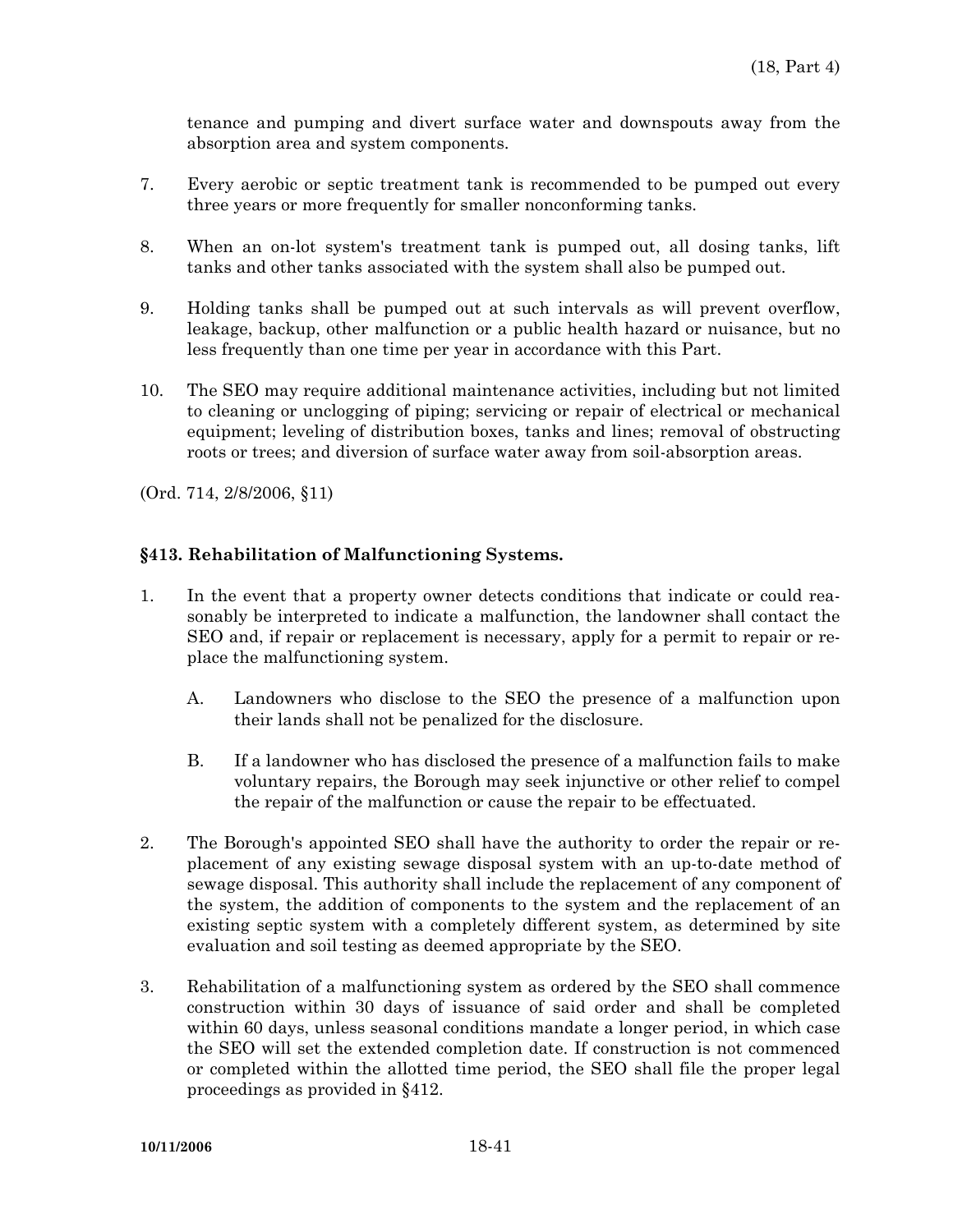4. The owner of a malfunctioning system may not undertake any independent repair, modification or replacement of the system without prior notice to and approval of the Borough SEO. Upon completion, the SEC, shall inspect the rehabilitated system and certify its compliance with state and local standards prior to its use.

(Ord. 714, 2/8/2006, §12)

# **§414. Violations and Penalties.**

- 1. Any OLDS owner found to be violating the provisions of this Part shall be served by the Borough's appointed Sewage Enforcement Officer with written notice stating the nature of the violation and the penalties prescribed in Subsection 2, and providing a reasonable time limit for the satisfactory correction thereof. The offender shall, within the period of time stated in such notice, permanently cease all violations.
- 2. Any person who shall violate any provision of this Part shall be liable for the payment of a fine and penalty in an amount not less than \$500 and not exceeding \$5,000, plus costs, or to imprisonment not to exceed 90 days, or both. Each day a violation continues shall constitute a separate offense.
- 3. Any septage waste hauler who violates any of the provisions of this Part, or regulations of the Borough, and conditions of its state permit or of any state or local law governing its actions shall, upon conviction thereof, be suspended from operating within this Borough for a period of not less than six months nor more than two years for each violation, to be determined by the Borough.
- 4. Upon written notice from the SEO that an imminent health hazard exists due to failure of a property owner to properly operate, maintain, repair or replace an OLDS as provided under the terms of this Part, the Council shall have the authority to perform, or contract to have performed, any repairs as may be directed by the SEO to abate the health hazard.
- 5. The costs for the actual repair, repair permit and site investigations in support of the permit shall be borne by the property owner.
- 6. The Borough may take whatever action is necessary to recover those costs in accordance with the law, including entering a lien against the property.
- 7. The Borough may seek injunctive relief to prevent continued use of a malfunctioning system.
- 8. A violation will be assessed against both parties when the property is under joint ownership and a contractor if construction occurred without compliance with this Part.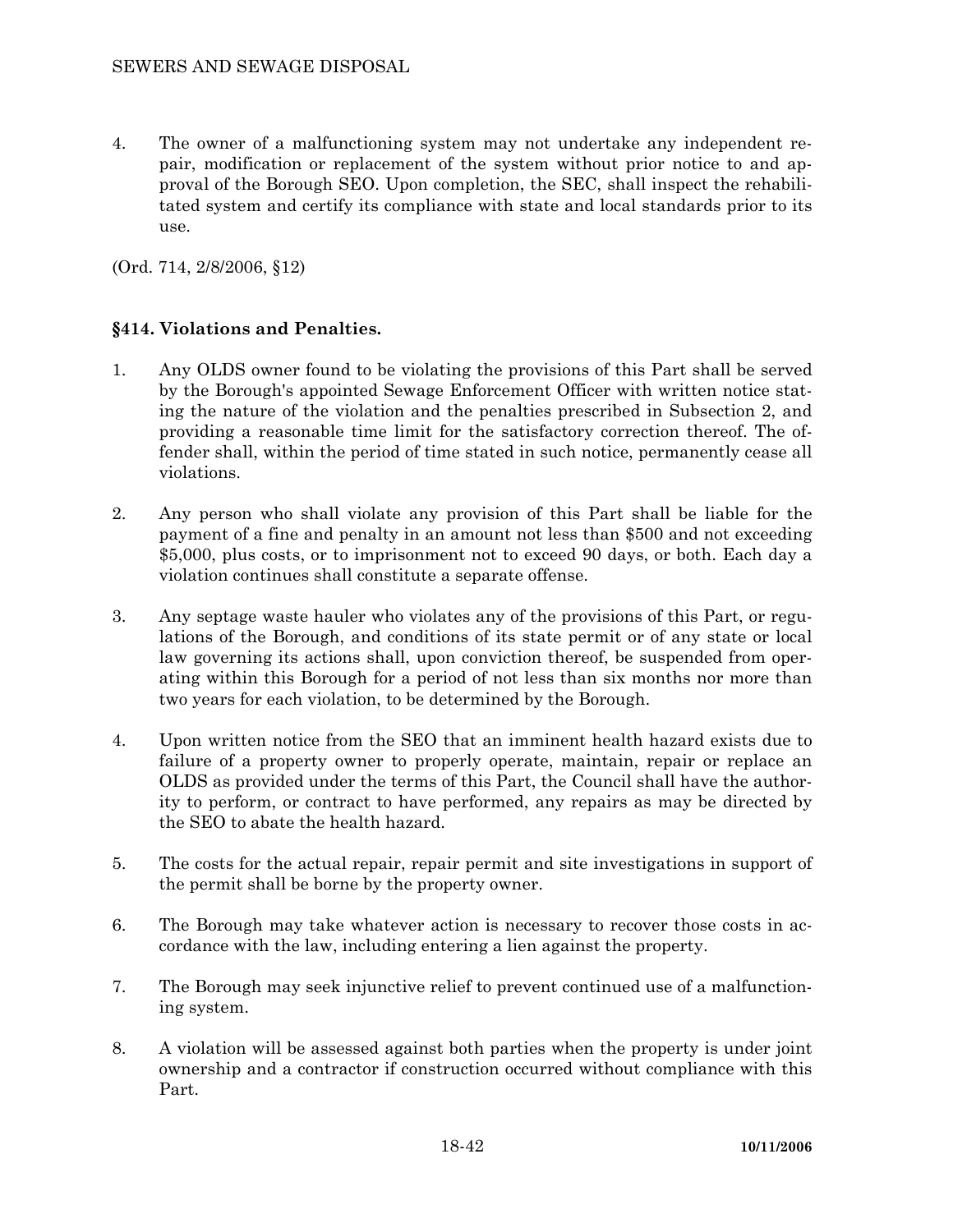(Ord. 714, 2/8/2006, §13)

#### **§415. Right of Entry; Easements.**

- 1. All permits for the installation of on-lot systems shall be conditioned upon the inclusion of language in the deed establishing a grant of right of entry by the landowner, his heirs, successors and assigns to the Borough for the limited purpose of inspecting, maintaining, sampling, testing, evaluating or repairing the on-lot system described in the application and permit. The right to enter shall include the right to excavate any part of the property or to sample soil, water or septage. Upon completion of the activity requiring excavation, the SEO shall return the land to its former condition as soon as possible.
- 2. The grant of right of entry cannot be revoked, suspended or discontinued by the present or any future owner.
- 3. Any property on which an on-lot system presently exists, or on which an on-lot system is under construction, shall not be conveyed by the owner without the inclusion of language in the deed establishing and assigning a nonrevocable grant of right of entry by the landowner, his heirs, successors and assigns to the Borough for the limited purpose of inspecting, maintaining, sampling, testing, evaluating or repairing the on-lot disposal system described in the application and permit.
- 4. In the event that the on-lot system is abandoned and not replaced by another OLDS, and all sewage is collected and treated at a site not on the lot, the Borough shall abandon the easement and right of entry, which shall then cease.

(Ord. 714, 2/8/2006, §14)

# **§416. Applicability.**

- 1. The owner of any property serviced by OLDS shall be subject to all the requirements contained herein.
- 2. If the owner does not reside on the property in question or within a building on said property, she/he remains responsible for compliance with this Part. Responsibility for compliance may be transferred to the lessee or resident of the building by an agreement between the owner and the lessee or resident. The Borough will not recognize said agreement until notified in writing. If the lessee or resident shall move out of the building, responsibility shall revert back to the owner, even though a valid agreement with the lessee or resident continues to exist.
- 3. Upon transfer of responsibility for compliance, the owner shall provide the lessee or resident with a copy of all information concerning prior installation, operation and maintenance of the system.